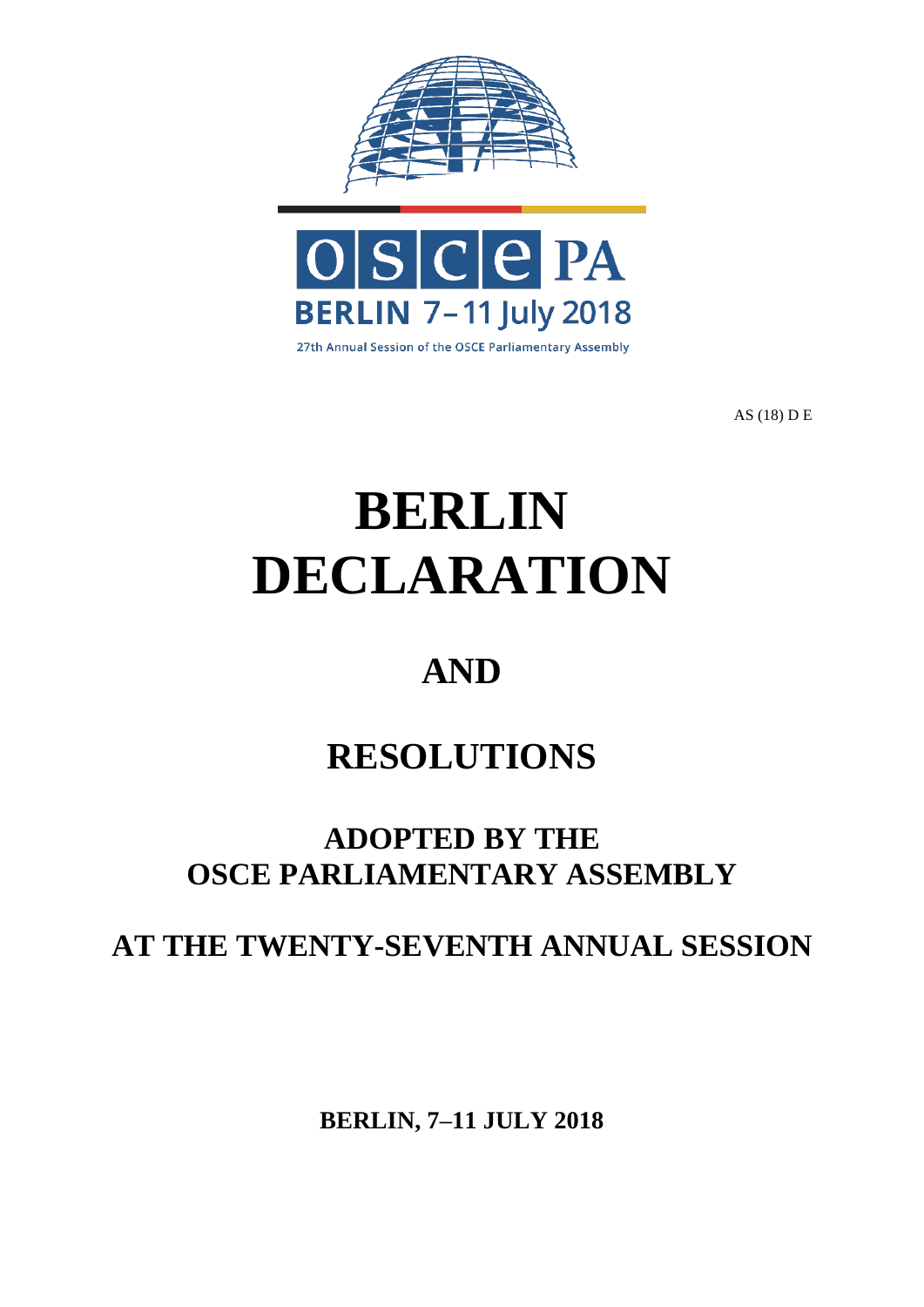#### **Table of Contents**

**Page**

| Chapter II: Economic Affairs, Science, Technology and Environment 7                                                                                               |
|-------------------------------------------------------------------------------------------------------------------------------------------------------------------|
| Chapter III: Democracy, Human Rights and Humanitarian Questions 12                                                                                                |
| Resolution on Minors on the Move: The Role of the OSCE and the OSCE<br>Parliamentary Assembly in Building an Effective Protection Framework20                     |
|                                                                                                                                                                   |
| Resolution on Preventing and Countering Terrorism and Violent Extremism                                                                                           |
|                                                                                                                                                                   |
| Resolution on Strengthening the OSCE's Approach to Supporting Security Sector                                                                                     |
| Resolution on Reaffirming the Commitment to and Guarantees of the                                                                                                 |
| Resolution on Strengthening the Visibility of the OSCE Parliamentary Assembly                                                                                     |
| Resolution on Promoting Connectivity in the OSCE Area through Development<br>of Transport Links and Corridors, Including by Revitalizing the Ancient Silk Road 43 |
| Resolution on A Shared Priority: Fostering Peace and Security                                                                                                     |
| Resolution on Promotion of the Digital Economy in the Interests of                                                                                                |
| Resolution on Connectivity and Alignment of Integration Processes in the OSCE Area 53                                                                             |
| Resolution on Response to Demographic Challenges in the OSCE Area 55                                                                                              |
|                                                                                                                                                                   |
| Resolution on Counteracting Propaganda for Hatred and War in the OSCE Area                                                                                        |
| Resolution on Violations of Human Rights and Fundamental Freedoms                                                                                                 |
| Resolution on Ongoing Violations of Human Rights and Fundamental Freedoms In<br>the Autonomous Republic of Crimea_and the City of Sevastopol (Ukraine) 69         |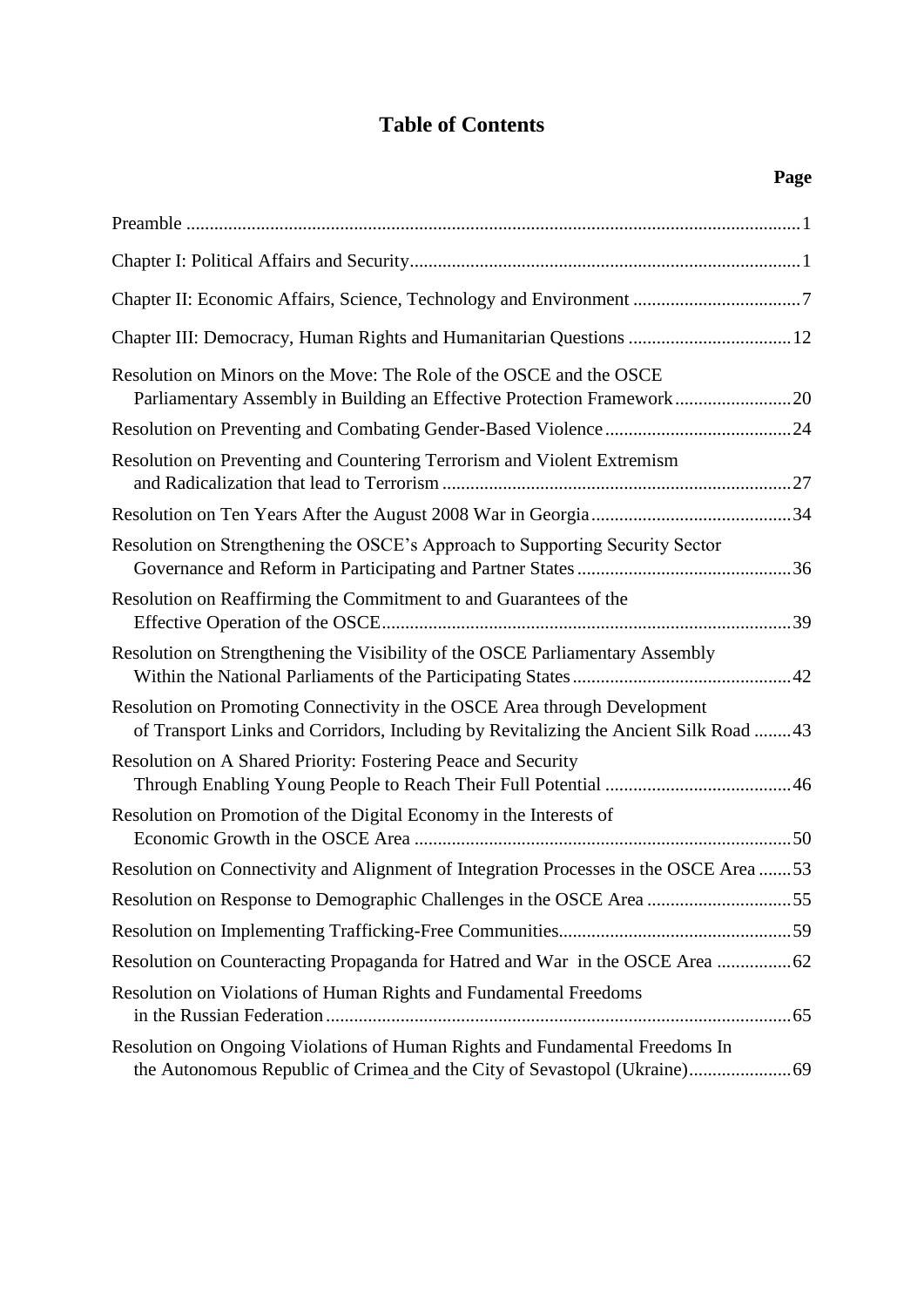#### **PREAMBLE**

<span id="page-2-0"></span>We, Parliamentarians of the OSCE participating States, have met in annual session in Berlin from 7 to 11 July 2018 as the Parliamentary dimension of the OSCE to assess developments and challenges relating to security and co-operation, in particular on Implementing OSCE Commitments: The Role of Parliaments, and we offer the following views to the OSCE **Ministers** 

We wish every success to the next OSCE Ministerial Council and bring to its attention the following declaration and recommendations.

#### <span id="page-2-1"></span>**IMPLEMENTING OSCE COMMITMENTS: THE ROLE OF PARLIAMENTS**

#### **CHAPTER I**

#### **POLITICAL AFFAIRS AND SECURITY**

- <span id="page-2-2"></span>1. Recalling OSCE principles defined in the Helsinki Final Act, namely sovereign equality and respect for the rights inherent in sovereignty, refraining from the threat or use of force, inviolability of frontiers, territorial integrity of States, peaceful settlement of disputes, non-intervention in internal affairs, respect for human rights and fundamental freedoms, equal rights and self-determination of peoples, co-operation among States, and the fulfilment in good faith of obligations under international law,
- 2. Stressing, as highly essential, participating States' renewed commitment to the fundamental principles of international law, human rights and the rule of law enshrined in the UN Charter and the Helsinki Final Act in their efforts to bridge diverging security perceptions and make progress towards a security community;
- 3. Condemning all forms of terrorism and deeply regretting the loss of life resulting from acts of extremist violence in the OSCE area,
- 4. Recognizing that the current geopolitical landscape and state of global tensions underline the urgency of fully implementing OSCE commitments, particularly in the dimension of political affairs and security, as well as renewed efforts to resolve the conflict in and around Ukraine, the Nagorno-Karabakh conflict, the conflict in Georgia, and the Transnistrian conflict in the Republic of Moldova, which continue to pose serious threats to security and stability in the OSCE area,
- 5. Taking note of decisions reached at the 2017 OSCE Ministerial Council in the politicomilitary dimension of security, including Decision No. 10/17 Small Arms and Light Weapons and Stockpiles of Conventional Ammunition, and Decision No. 5/17 Enhancing OSCE Efforts to Reduce the Risk of Conflict Stemming from the Use of Information and Communication Technologies,
- 6. Recalling commitments in the fields of arms control, disarmament and non-proliferation, and democratic control of armed forces as expressed in the Vienna Document, the OSCE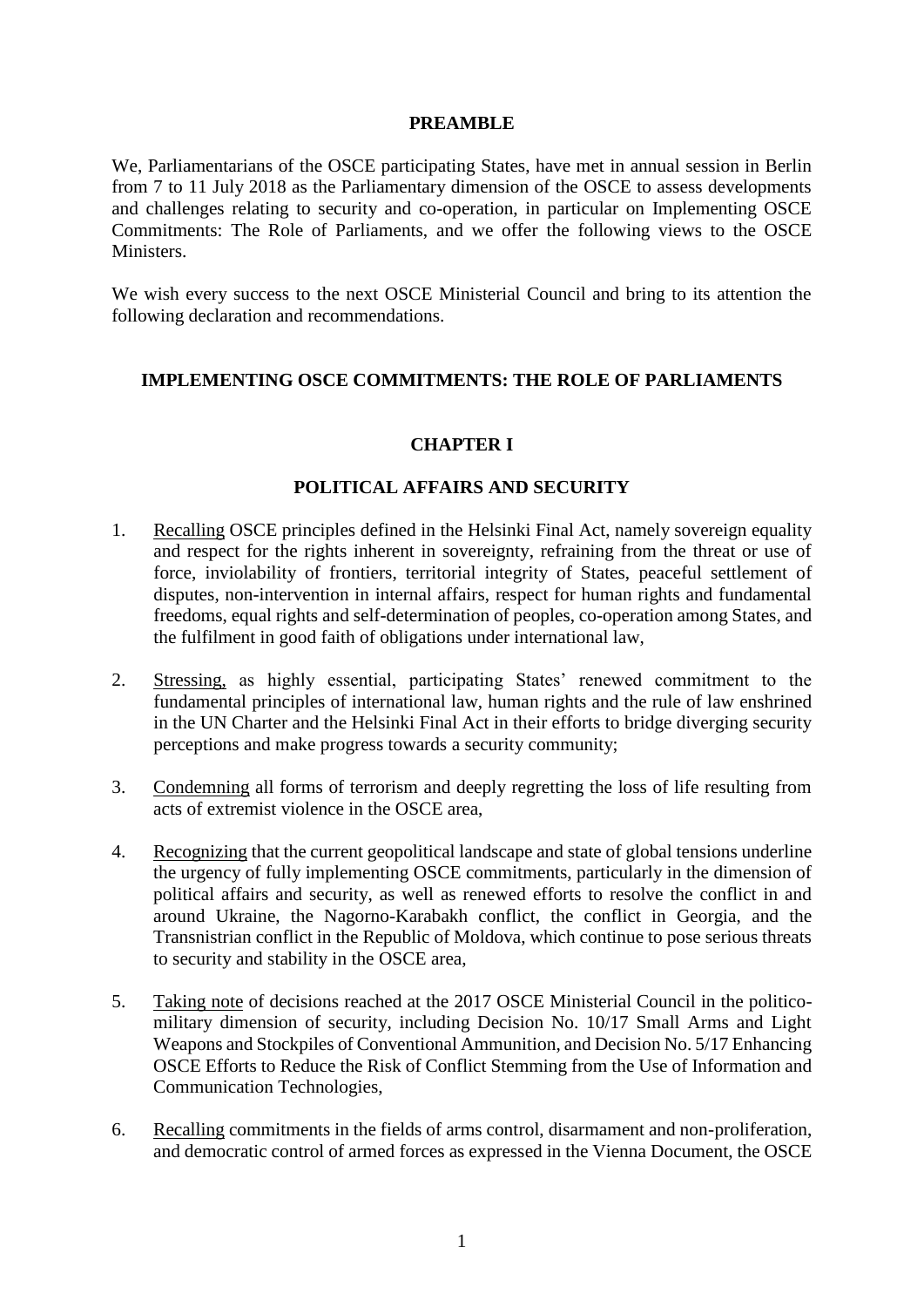Document on Small Arms and Light Weapons, and the Code of Conduct on Politico-Military Aspects of Security,

- 7. Regretting the deterioration in arms control, nuclear security and nuclear weapons reduction agreements, and the negative effects this could have on strategic stability and threat reduction,
- 8. Expressing deep concern over persistent fragmentation of the zone of application of existing arms control and confidence- and security-building regimes due to unresolved conflicts in the OSCE area which pose serious risks and challenges to military transparency, predictability and stability,
- 9. Concerned by declining confidence in nuclear weapons reduction agreements and by heightened confrontational rhetoric of world leaders,
- 10. Considering that the full implementation of OSCE commitments and strengthening of arms control regimes would enhance predictability and transparency, and could serve as both a stabilizing force in the OSCE area and as a positive example to the world as a whole,
- 11. Recognizing the importance of a structured dialogue on current and future security risks and challenges in the OSCE region as a process conducive to transparency, predictability, threat assessment and risk reduction,
- 12. Stressing that full implementation of OSCE commitments requires the engagement of national parliaments to ensure security sector oversight, the ratification of relevant international treaties, and harmonized and effective legal frameworks,
- 13. Recalling OSCE PA documents addressing the role of parliaments in the implementation of the Code of Conduct, such as the 1992 Budapest Declaration, the 2000 Bucharest Declaration, the 2006 Brussels Declaration, and the 2014 Baku Resolution on the Democratic Control of Public and Private Security Sectors,
- 14. Underlining that a holistic and well co-ordinated approach to Security Sector Governance and Reform is fundamental in dealing with today's security challenges, especially in the areas of police reform, border management and security, counter-terrorism, anticorruption, and justice sector reform,
- 15. Recognizing the importance of Security Sector Governance and Reform efforts, including those designed to ensure the equal and effective participation of women at all levels of security management, provision and oversight, as playing an essential role in conflict prevention, early warning, crisis and post-conflict rehabilitation,
- 16. Regretting the diminishing confidence, trust, and predictability in the OSCE region, and emphasizing the importance of work on the multilateral level, especially in light of failing confidence in multilateral organizations and shortcomings in recent years,
- 17. Recalling that the 1993 Chemical Weapons Convention bars countries from possessing chemical weapons by prohibiting the development, production, acquisition, stockpiling, retention, transfer or use of chemical weapons,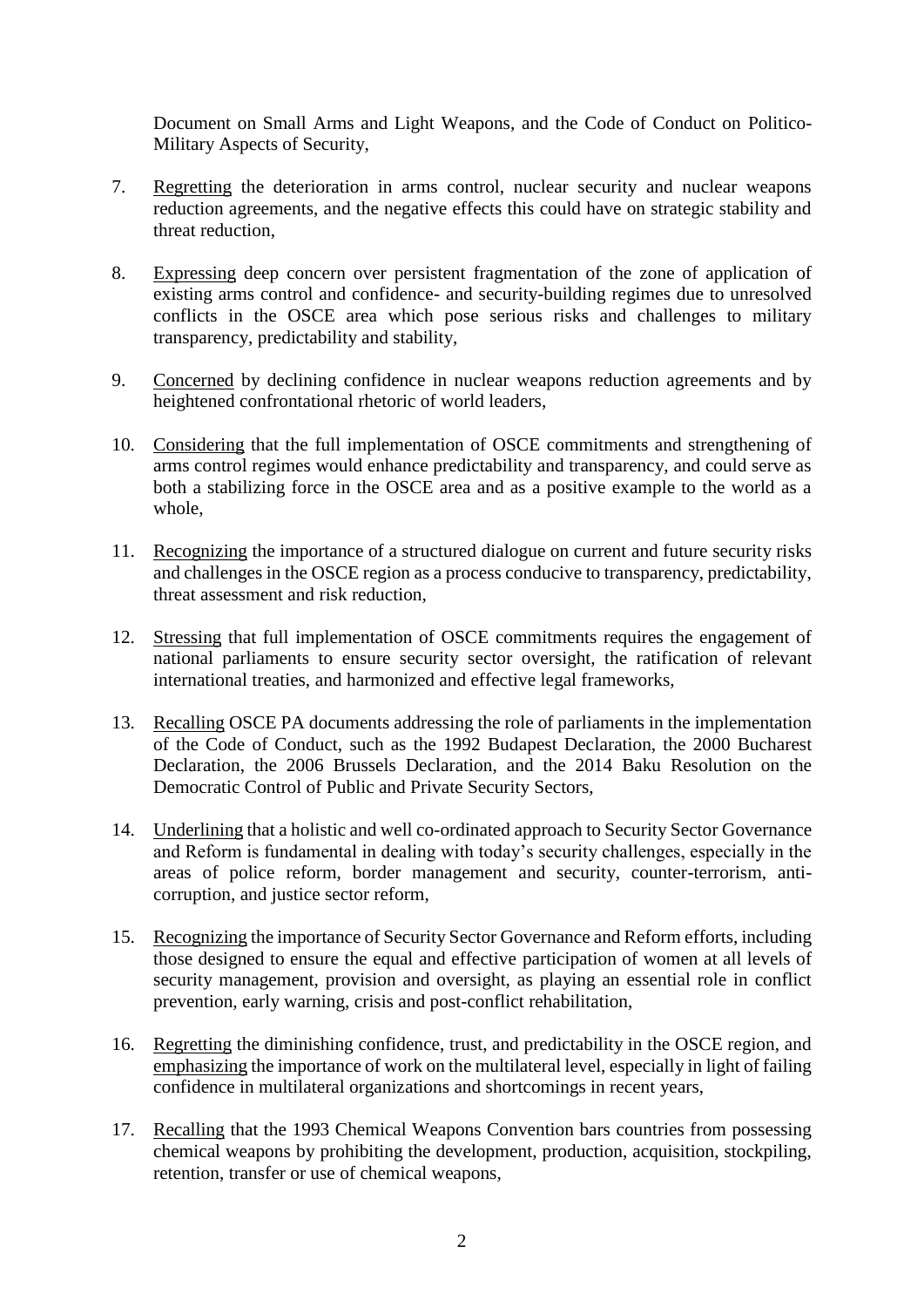- 18. Supporting the work of the Organisation for the Prohibition of Chemical Weapons, which sets out to implement the provisions established in the Chemical Weapons Convention, in order to achieve a world free of chemical weapons and the threat of their use,
- 19. Reaffirming that the proliferation of chemical weapons and their use by terrorists and other non-state actors constitutes a threat to international peace and security, and recalling United Nations Security Council Resolution 2325 on non-proliferation of weapons of mass destruction,
- 20. Guided by the principle that sustainable peace is inextricably linked to women's participation and influence in decision-making in order to prevent, manage and resolve conflicts, and in post-conflict relief and recovery, as stated in UN Security Council Resolution 1325 on Women, Peace and Security,
- 21. Welcoming the conclusions of the Conference on Digital Resilience of a Democratic State, held as part of the Lisbon Conferences of the OSCE PA,

The OSCE Parliamentary Assembly calls the attention of OSCE governments to the following. It:

- 22. Urges a renewed commitment from OSCE participating States to the Organization's principles of dialogue and detente in the spirit of the Helsinki Final Act, including through the strengthening of arms control regimes, security sector reform, the development of confidence- and security building measures, the good-faith implementation of existing agreements, and greater parliamentary oversight of military, security and intelligence services;
- 23. Calls on OSCE participating States to ensure that human rights are respected by all security and intelligence services, both public and private, and that the norms and principles outlined by the Code of Conduct on Politico-Military Aspects of Security are fully implemented;
- 24. Urges renewed support for Global Exchange of Military Information to ensure the continued annual exchange of information on major weapon and equipment systems and personnel in participating States' conventional armed forces, on their territory as well as worldwide;
- 25. Calls for an active deployment of all diplomatic efforts in order to promote the Structured Dialogue as a process which fosters transparency, a better understanding of threat perceptions and the potential for risk reduction and de-escalation through focused political discussions and direct military-to-military contacts;
- 26. Recommends that the implementation of confidence- and security building measures, such as those anchored in the Vienna Document, be improved by expanding military-tomilitary contacts and enhancing dialogue between participating States;
- 27. Encourages all participating States to support and engage with efforts to strengthen the OSCE and make it more "fit for purpose", in line with previous calls by the OSCE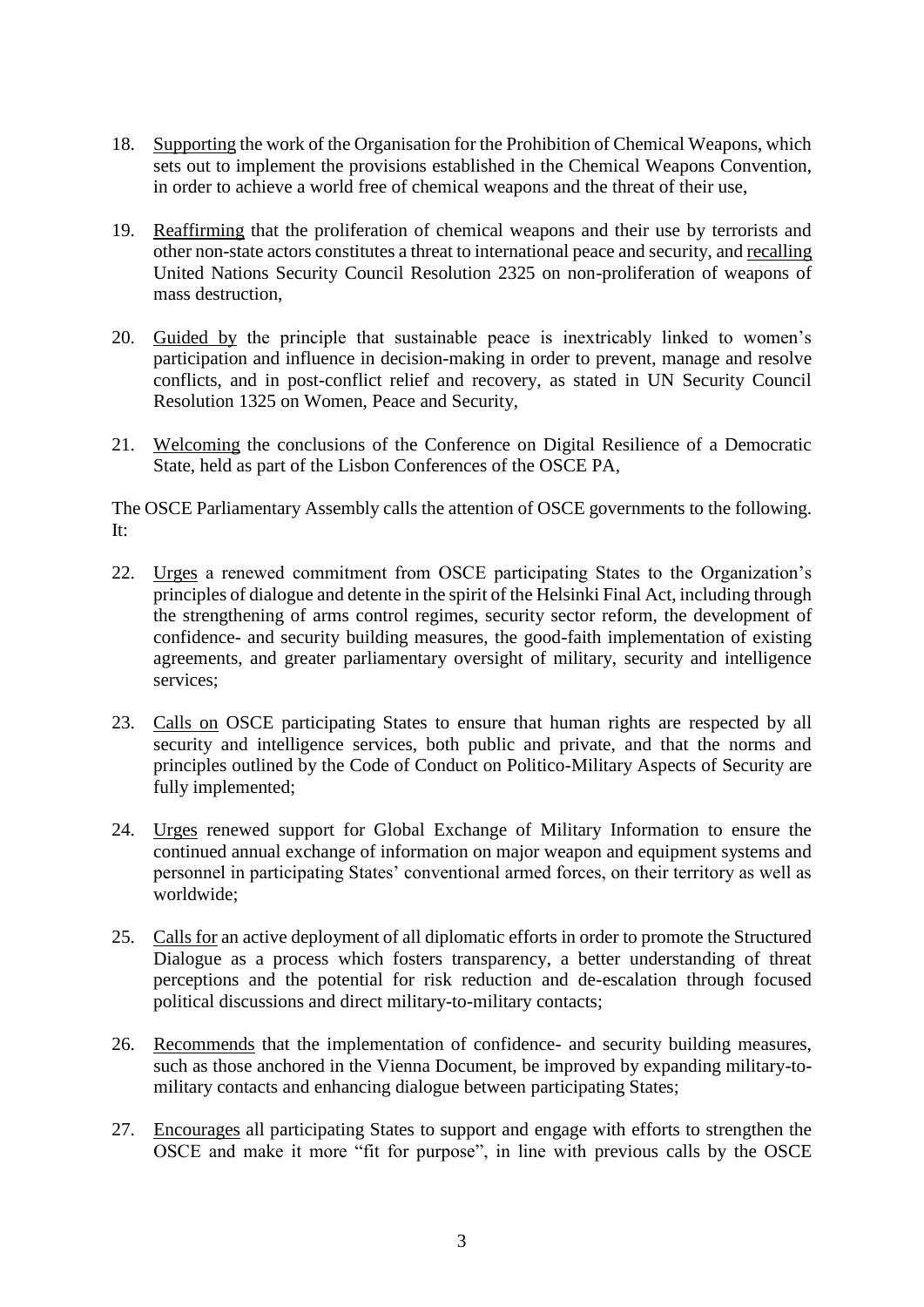Parliamentary Assembly for reform in order to increase the Organization's ability to deliver security for all citizens of OSCE participating States;

- 28. Further recommends that modernization of the Vienna Document include a greater level of analysis of exchanged information to enhance the confidence- and security-building effect of the already existing data provided by the Conflict Prevention Centre;
- 29. Calls on the Ministerial Council to adopt an addendum in 2018 to the 2004 Gender Action Plan that takes into account both new and emerging threats to comprehensive security and provides a monitoring and evaluation framework for the Gender Action Plan in order to measure results effectively;
- 30. Acknowledges the substantial contribution of the Open Skies Treaty as a confidence- and security-building measure aimed at promoting transparency, trust and predictability regarding military capabilities;
- 31. Reiterates the need for enhancing cybersecurity between States through confidence- and security-building measures, as well as the elaboration of a binding international legal framework, in order to prevent tension and conflicts stemming from the use of information and communication technologies (ICTs), and to protect critical infrastructure from cyber threats;
- 32. Promotes adequate and timely responses by national authorities to evolving threats stemming from cybersecurity and ICTs, ranging from better forensics to innovative approaches to prevent ICTs from becoming tactical facilitators for terrorists;
- 33. Urges nuclear weapons States of the OSCE area to recommit to nuclear non-proliferation and disarmament, including by agreeing to no-first-use principles and arms reduction strategies;
- 34. Calls for the implementation of United Nations Security Council Resolution 1540 on preventing the proliferation of weapons of mass destruction, related technologies and their means of delivery;
- 35. Encourages OSCE participating States to commit to and support the aim of a nuclearweapon-free world and to proceed with the ratification of the relevant international instruments, including the Comprehensive Nuclear-Test-Ban Treaty;
- 36. Underlines the need for taking effective tailor-made measures to address specific risks and challenges associated with grey zones, such as accumulation of undeclared, unaccounted and uncontrolled military equipment and illegal military build-up, and calls on OSCE participating States to make full use of existing OSCE formats, including the Forum for Security Co-operation and the Structured Dialogue to that end;
- 37. Recalls its commitment to settling current conflicts in the OSCE area in the strict framework of established formats of negotiation;
- 38. Reaffirms its previous positions on the conflict in and around Ukraine, and reiterates its support for a settlement based on the Minsk Agreements in their entirety and de-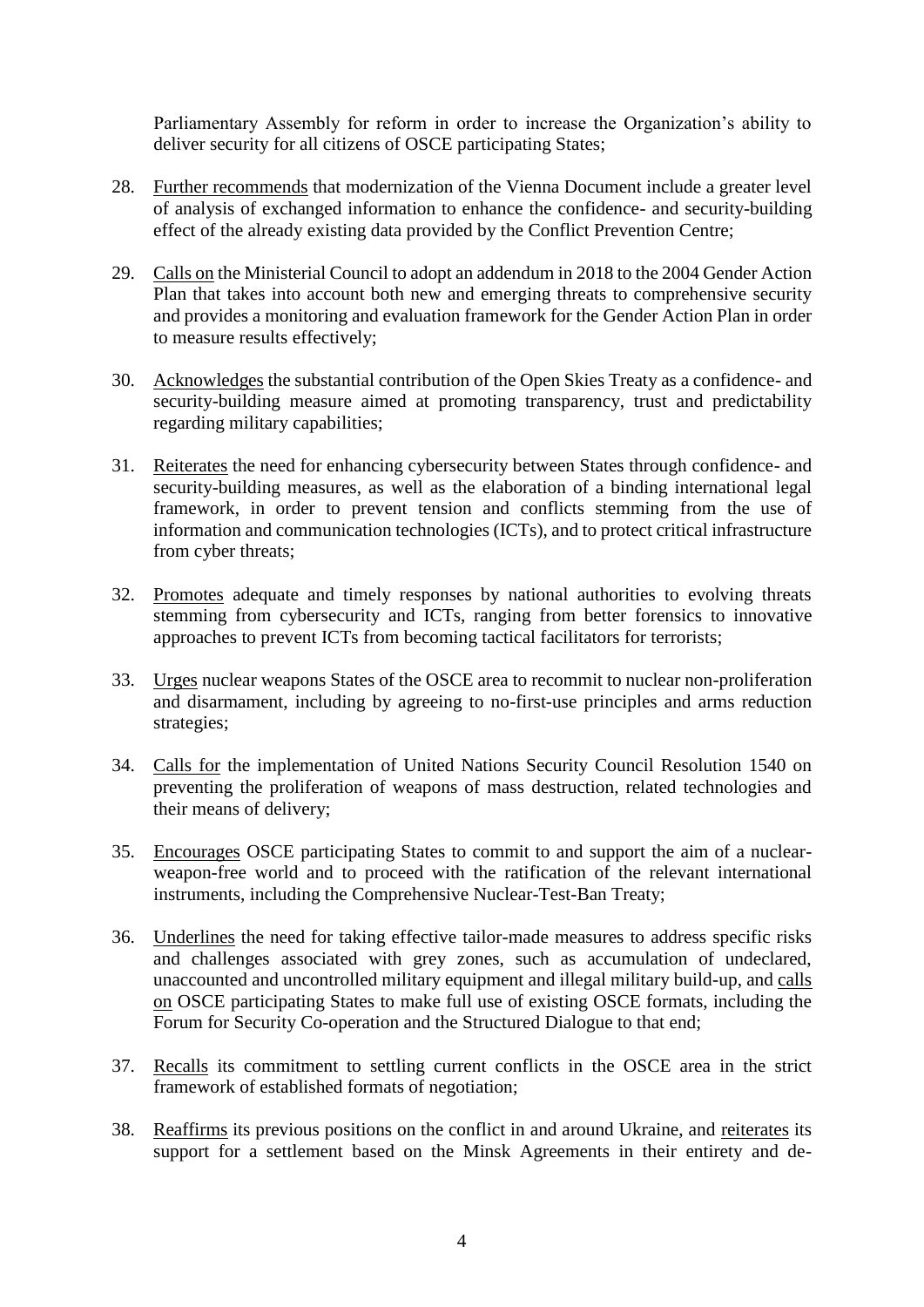occupation of the Autonomous Republic of Crimea and the city of Sevastopol, including the full withdrawal of Russian military forces from Ukrainian territory;

- 39. Reiterates its regret over the lack of progress towards the settlement of the Nagorno-Karabakh conflict, calls on the parties to take additional steps to reduce tensions on the Line of Contact and engage without further delay in substantive negotiations with a view to finding the earliest possible sustainable solution to the conflict, and urges the Co-Chairs of the OSCE Minsk Group to redouble their efforts to that end;
- 40. Reiterates its strong support for a comprehensive, peaceful and sustainable settlement of the conflict in the Republic of Moldova, based on its sovereignty and territorial integrity within its internationally recognized borders, welcomes the recent momentum gained in the negotiation process, as well as in the context of the round of 5+2 talks in Rome on 29 and 30 May 2018 and stresses the importance of the full implementation, by both sides, of the commitments undertaken;
- 41. Reiterates its support for the peaceful resolution of the conflict in Georgia with full respect to the sovereignty and territorial integrity of the country within its internationally recognized borders, and emphasizes the necessity for the implementation of the EUmediated 12 August 2008 Ceasefire Agreement, in particular for the withdrawal of Russian military forces from Georgian territory, and the establishment of international security mechanisms with the aim to ensure lasting peace and security on the ground;
- 42. Reaffirms the need to have a complete withdrawal of the armed forces and ammunition stockpiles of the Russian Federation from the territory of the Republic of Moldova and to transform the current peacekeeping operation into an international civilian mission;
- 43. Calls for continued engagement of the OSCE in the Western Balkans aiming to further consolidate democracy, strengthen stability and security, promote human rights and support media freedom, and cautions against the rise of nationalist forces in the region;

The OSCE Parliamentary Assembly calls the attention of OSCE national parliaments to the following. It:

- 44. Urges parliaments to provide comprehensive and fully effective oversight over the private and public security sectors and to increase the Code of Conduct's legitimacy and relevance through active political support, as well as to improve oversight and control over their national intelligence services to ensure full respect for fundamental human rights and to thoroughly investigate possible violations of domestic or international law;
- 45. Encourages parliaments to actively support the Structured Dialogue process by discussing current and future challenges and risks to security in the OSCE area and fostering a greater understanding of these issues;
- 46. Recommends that parliaments establish and strengthen parliamentary bodies for *a priori*  and *ex post facto* scrutiny of security and intelligence services' activities, providing them with appropriate mandates and resources in order to ensure effective democratic oversight over intelligence activities;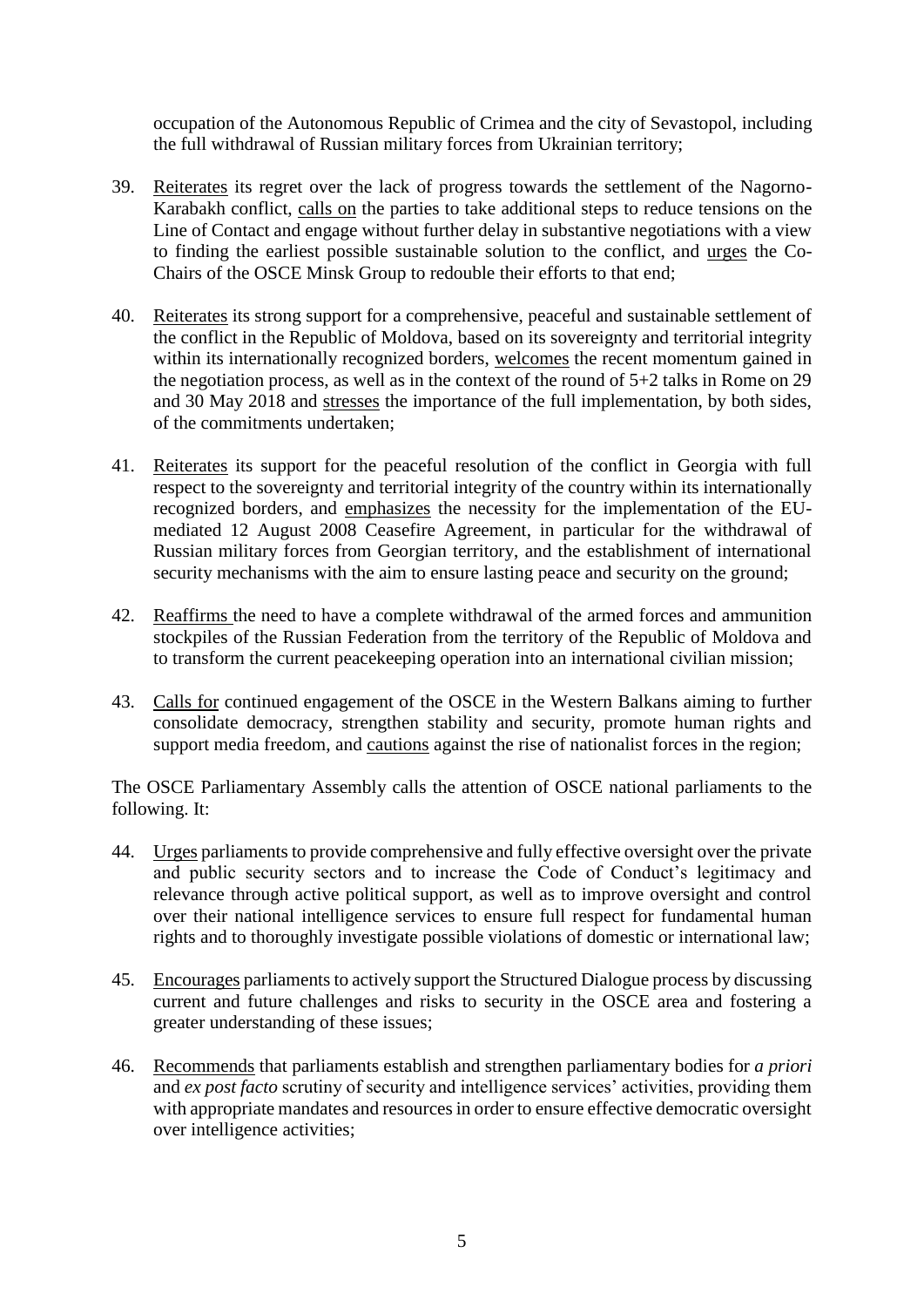47. Recalls that mediation and dialogue are widely recognized as cost-effective ways of preventing, managing and resolving violent conflicts, and encourages the Parliamentary Assembly to continue to take an active role in mediation.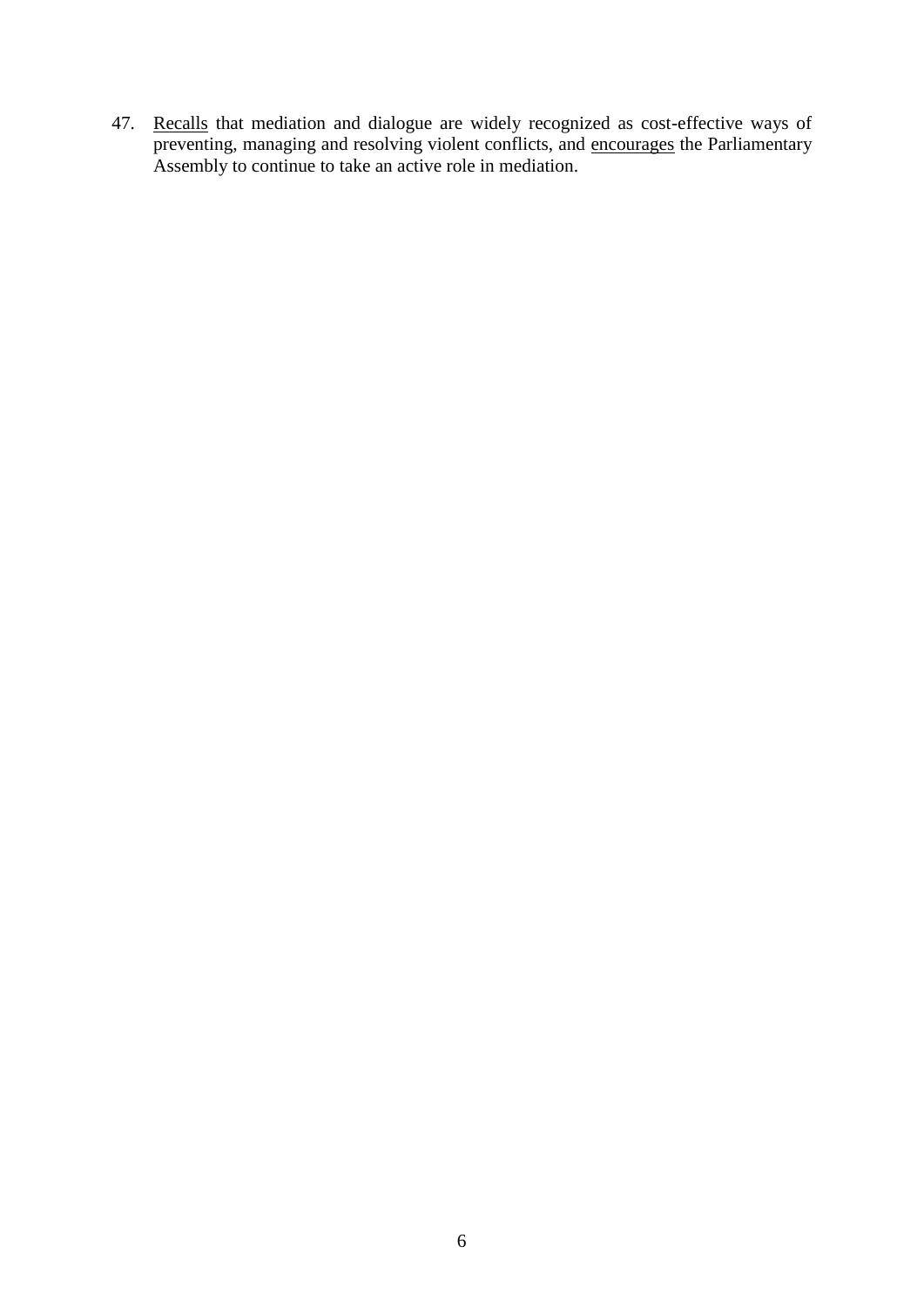#### **CHAPTER II**

#### <span id="page-8-1"></span><span id="page-8-0"></span>**ECONOMIC AFFAIRS, SCIENCE, TECHNOLOGY AND ENVIRONMENT**

- 48. Stressing the unique role of national parliaments in formulating legislative proposals to promote economic reforms implementing OSCE commitments in the second dimension, in particular preventing and combating corruption, increasing transparency and accessibility, and cracking down on organized crime, money laundering and the financing of terrorism,
- 49. Recalling the nexus between the environment and security recognized by the OSCE Parliamentary Assembly in the 1992 Budapest Declaration, and recognizing the need to mitigate the impact of and to adapt to climate change throughout the OSCE area,
- 50. Emphasizing the need to intensify the discussion on the expansion of renewable and sustainable energy and maximizing energy efficiency,
- 51. Recognizing the important role of new technologies, the digital economy and science in solving the environmental problems that the world is facing,
- 52. Recalling the Helsinki Final Act of 1975, in which OSCE participating States recognized that "efforts to develop co-operation in the fields of trade, industry, science and technology, the environment and other areas of economic activity contribute to the reinforcement of peace and security in Europe and in the world as a whole",
- 53. Noting that OSCE Ministerial Council Decision No. 8/17 on Promoting Economic Participation in the OSCE Area adopted at the 24th OSCE Ministerial Council also called for the strengthening of co-operation on economic activities promoting sustainable economic, social and environmental development,
- 54. Welcoming the priority of the Italian Chairpersonship to enhance dialogue and strengthen the OSCE second dimension in line with the previous Austrian and German Chairpersonships, with the goal of promoting economic progress and security through innovation, human capital, good governance, and the transition towards renewable energy, as well as maximizing the role of digital economy as a driver for innovation, competitiveness and inclusive growth,
- 55. Recalling the OSCE PA 2017 Minsk Declaration, which stipulates that the implications deriving from rapid advances in digitalization should be given due consideration,
- 56. Supporting the OSCE's 25th Economic and Environmental Forum and its 2018 theme "Greening the Economy and Building Partnerships for Security in the OSCE Region",
- 57. Welcoming the steps taken since the 2015 United Nations Paris Climate Change Conference (COP21) and the adoption of the Paris Agreement, including the launch at the 2017 United Nations Climate Change Conference in Bonn (COP23) of the Talanoa Dialogue to take stock of progress made on climate action,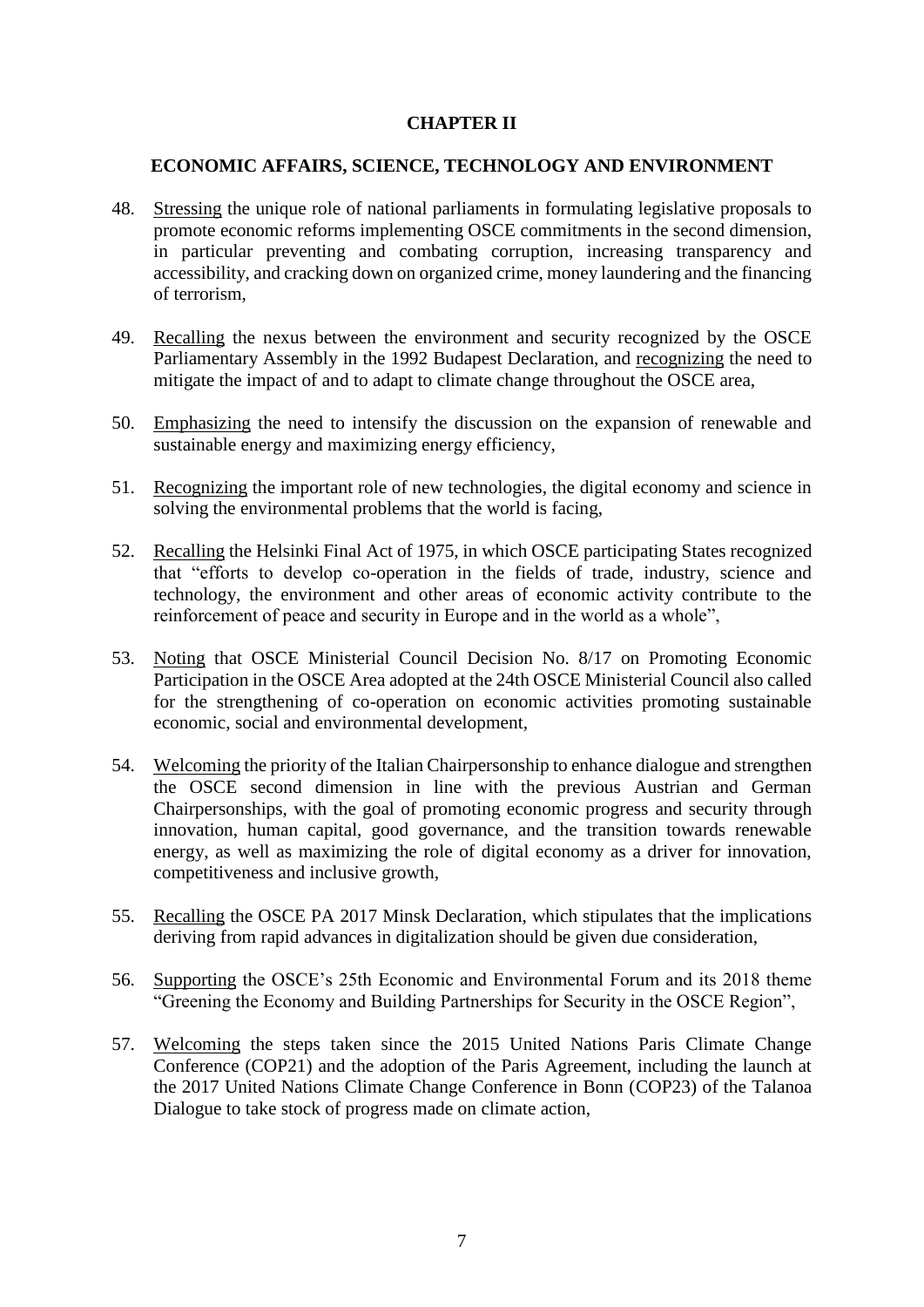- 58. Noting the report by UN Secretary-General Antonio Guterres at COP23 that outlines five macro-areas of action on climate: reducing emissions, adaptation, finance, partnerships and leadership,
- 59. Welcoming the adoption of the Gender Action Plan at COP23 under the Lima work programme on gender that seeks to advance women's full, equal, and meaningful participation and to promote gender-responsive climate policy,
- 60. Welcoming the launch of the "Powering Past Coal Alliance" at COP23 in Bonn in 2017 that was formed by more than 20 countries and sub-national actors, its commitment to supporting clean power and to restricting financing for traditional coal power without carbon capture and storage,
- 61. Acknowledging the conclusions of many climate scientists and economists that carbon pricing helps to ensure that the true costs of fossil fuel use are reflected in the marketplace, and that carbon pricing is one of the most efficient tools that governments can use to incentivize the transition to a low-carbon economy, reduce greenhouse gas emissions and promote clean economic growth,
- 62. Welcoming the participation of more than 2,500 mayors, governors and others from across the United States of America at the COP23 who, on 11 November 2017, released the "America's Pledge" report, which outlined the scope of subnational climate action in the United States of America. following the Trump administration's decision to withdraw from the Paris Agreement,
- 63. Expressing concern about the disastrous consequences of conflicts on the environment,
- 64. Concerned about the ramifications of the construction of the Nord Stream II pipeline and the possible increase in economic and political instability in the OSCE region,
- 65. Alarmed by the increase of weather-related natural disasters reported by the United Nations Office for Disaster Reduction,
- 66. Acknowledging the increase of environmental migration due to man-made and natural disasters aggravated by climate change, and deeply concerned about the increasing number of internally displaced persons,
- 67. Recalling the 20th anniversary of the adoption of the United Nations Guiding Principles on Internal Displacement as well as the United Nations New York Declaration for Refugees and Migrants adopted in 2016 that aims to protect the human rights of all refugees and migrants and gave impetus to the negotiations for the adoption of a global compact for safe, orderly, and regular migration and a global compact on refugees in 2018,
- 68. Recalling the 2030 Agenda for Sustainable Development and its Sustainable Development Goals that call for action to end poverty, protect the planet and ensure peace and prosperity, with the ultimate goal of sustainably improving life for future generations,
- 69. Welcoming the results of the first Annual Showcase of the 16+ Forum held in Georgia in 2017 that discussed policies and best practices to achieve the Sustainable Development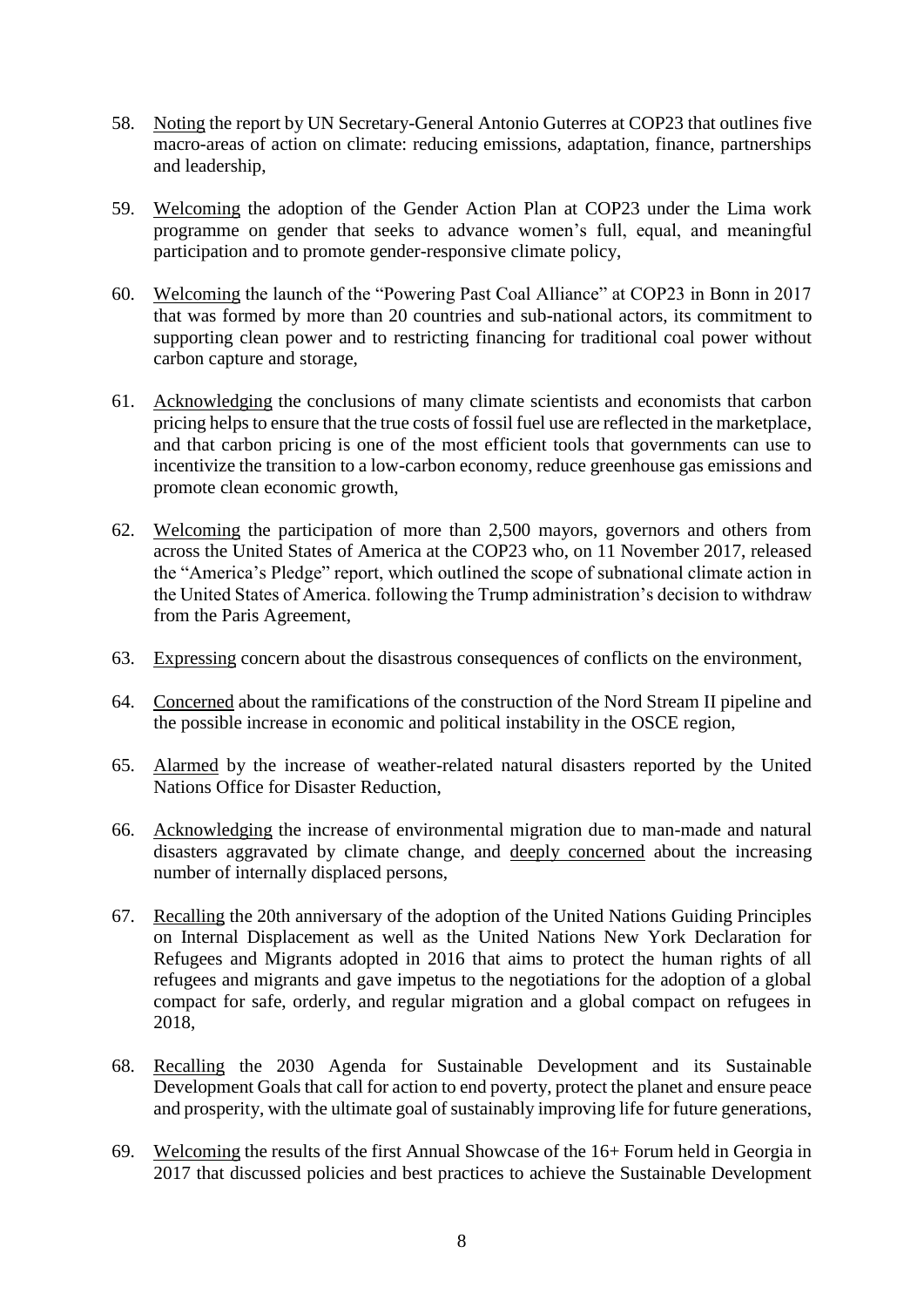Goals, with particular attention to SDG 16: Promote peaceful and inclusive societies for sustainable development,

- 70. Stressing the importance of the Open Government Partnership in promoting transparency, empowering citizens, fighting corruption and harnessing new technologies to strengthen governance,
- 71. Recognizing the destructive effects of corruption and organized crime that undermine good governance, lead to the mismanagement of public funds, distort competitive markets and endanger international security,
- 72. Recalling the OSCE PA 2017 Minsk Declaration, which called on OSCE participating States to "enhance the level of co-operation among law enforcement agencies and other relevant institutions in combating corruption, money laundering, the production and trafficking of narcotics, the financing of terrorism and other financial crime",
- 73. Emphasizing the role that beneficial ownership transparency has to play in combating transnational corruption,
- 74. Reiterating the support of the OSCE PA for the work of the Office of the Co-ordinator of OSCE Economic and Environmental Activities, and welcoming the priorities of the Office for 2018, in particular, preventing and combating corruption, money laundering and financing of terrorism, good migration governance, promoting good water governance and trans-boundary digital co-operation, fostering co-operative responses to climate change, and increasing energy efficiency and share of renewable energy,
- 75. Encouraging the OSCE to strengthen its focus on anti-corruption, including through examining the potential for a thematic field mission or other structure, as well as co-operating fully with existing mechanisms for reviewing the implementation of existing international anti-corruption conventions within the framework of the United Nations, the Council of Europe and the Organisation for Economic Co-operation and Development to assist all 57 OSCE participating States with the implementation of their OSCE commitments, particularly in the field of combating money laundering and transnational organized crime,
- 76. Taking note of the Silk Road initiative aimed at promoting co-operation between the participating States – an initiative which is necessary for achieving the security, stability and prosperity of OSCE nations,
- 77. Recognizing the need to develop and maintain interaction between various integration processes and associations in the OSCE region with a view to creating a common economic space in accordance with the commitments set out in the Helsinki Final Act and the 2010 Astana Anniversary Declaration, and emphasizing the role that the Organization could play in providing a platform for dialogue in this area between OSCE participating States and their integration associations,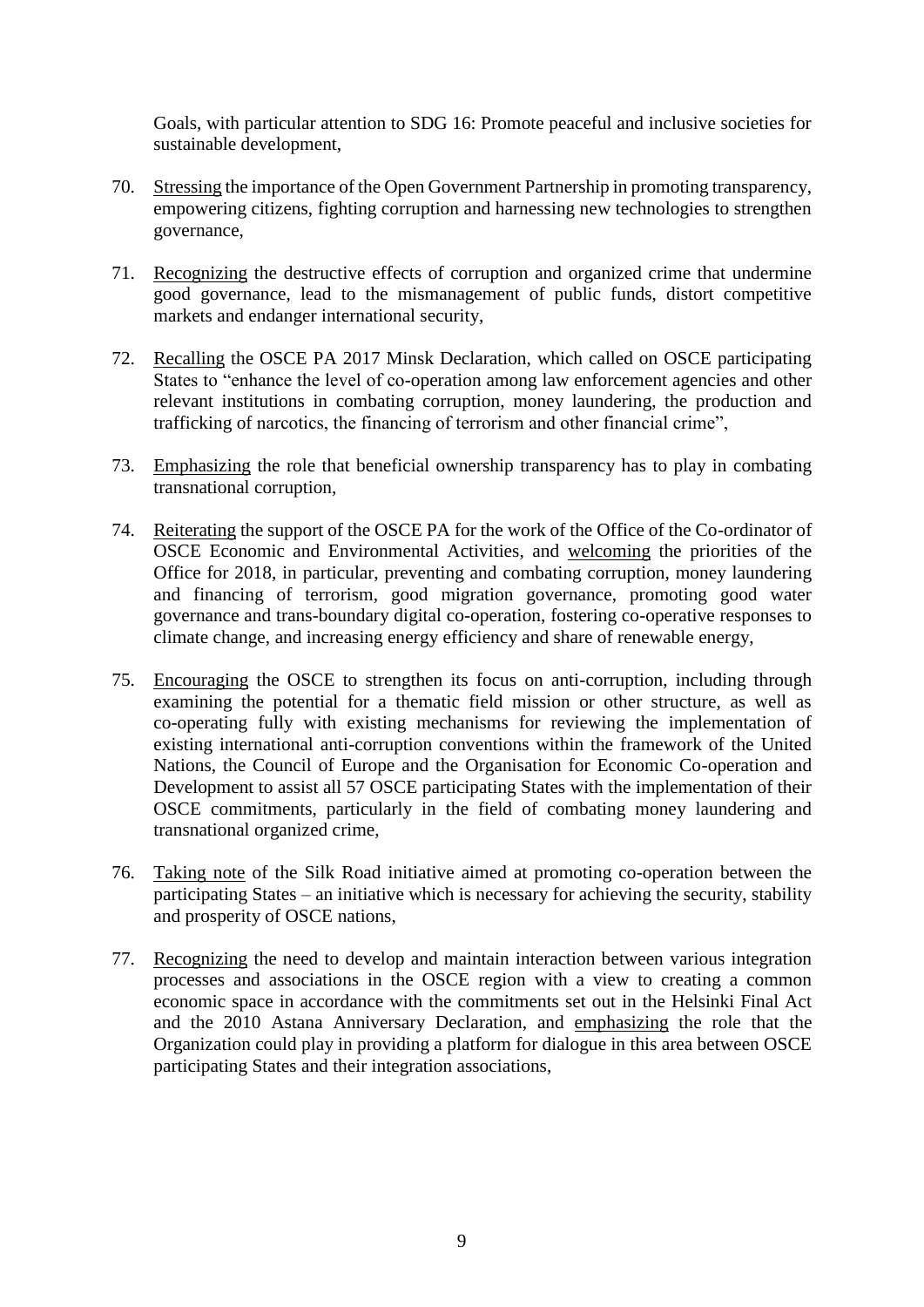- 78. Stresses the importance of energy security as a crucial factor for economic growth and stability and lends its support to regional efforts to interconnect energy networks and other infrastructure projects enhancing energy security;
- 79. Urges OSCE participating States to intensify their involvement in the consideration of economic and environmental issues, both at a national and international level, also taking into account the key role of local governments in providing specific measures against climate change, acknowledging that they constitute essential pillars of the security structure of the OSCE area in line with the commitments enshrined in the Helsinki Final Act;
- 80. Stresses that the climate crisis represents an immediate threat to the security of the OSCE area and needs to be addressed with extreme urgency in line with the OSCE's comprehensive approach to security;
- 81. Stresses the central role of education in States' efforts to address global warming by promoting environmental literacy, innovation, responsibility, ownership and solidarity among citizens to the benefit of ecological integrity, economic growth and social cohesion;
- 82. Calls on parliaments of OSCE participating States to promote universal ratification of the Paris Agreement on climate change and to boost the implementation of the Intended Nationally Determined Contributions to strengthen the global response to climate change aimed at reducing greenhouse gas emissions and keeping the increase of global average temperature below 2 degrees Celsius above pre-industrial levels;
- 83. Urges parliaments to adopt legislation to establish or further develop anti-corruption policies, including beneficial ownership transparency and to promote best practices to ensure a genuinely free and competitive market, as well as enable sustainable and environmentally friendly economic growth;
- 84. Calls on OSCE participating States to further elaborate and implement policies that promote environmental good governance to place renewed attention on the development and expansion of renewable and sustainable energy with the ultimate aim of reaching energy efficiency through clean energy sources;
- 85. Calls upon OSCE participating States to desist from nuclear energy programmes on environmentally or otherwise high-risk sites, which pose a serious threat to human life and health, the environment and overall security;
- 86. Invites all OSCE participating States to develop incentives and economy funds to encourage the use of clean, renewable energy sources;
- 87. Urges the OSCE and the OSCE PA to establish forums and tools designed to facilitate the sharing of best practices relating to carbon pricing mechanisms;
- 88. Urges OSCE participating States and their parliaments to encourage gender-inclusive dialogue on the second dimension and advance women's participation by implementing economic, environmental, social, and educational policies and reforms;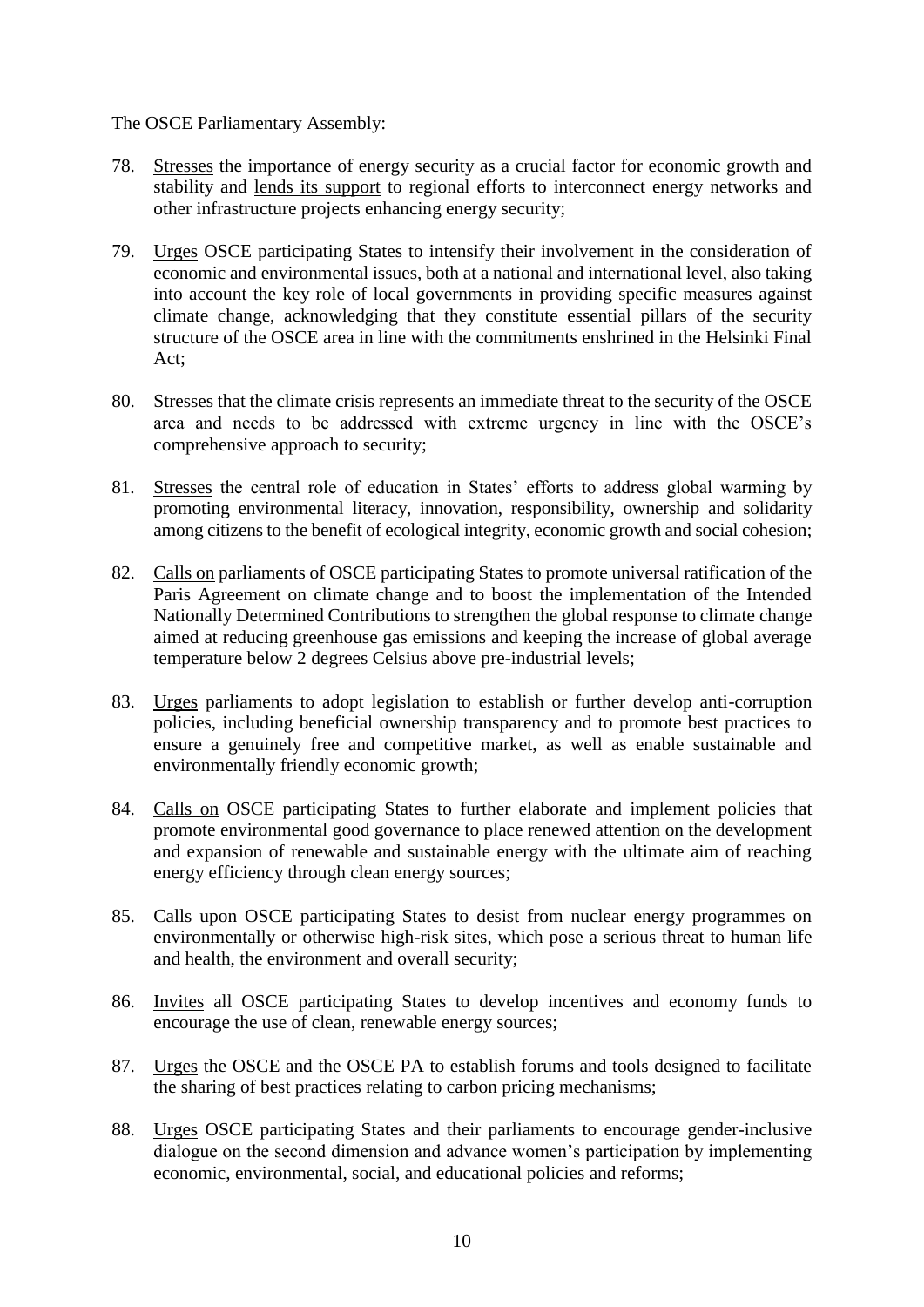- 89. Calls on OSCE parliamentarians to spare no effort in conveying OSCE pledges and values to parliamentary colleagues to promote and approve laws to implement OSCE commitments and guarantee their effective execution through parliamentary oversight on governments;
- 90. Emphasizes the role of parliamentarians in raising public awareness of the OSCE, its values and commitments, through parliamentary dialogue and outreach to the media to encourage public debate;
- 91. Calls on parliaments of OSCE participating States to consider the need to modernize national legislation in the fields of science and ecology with the aim of solving the problems of technological impact on the environment;
- 92. Underlines that rapid advances in digitalization are causing fundamental changes in all aspects of life, and emphasizes the role of parliamentarians in the modernization of national and international legislation and legislative flexibility to adapt to an everchanging world order;

The OSCE Parliamentary Assembly calls the attention of OSCE governments to the following. It:

- 93. Calls on OSCE participating States to draft and implement forest conservation regulations to gradually reduce and ultimately stop deforestation and to develop agro-responsible strategies to limit the emissions of greenhouse gas mainly due to fertilization;
- 94. Calls on the OSCE to establish a system of ecological monitoring of war-torn and occupied territories to assess the disruptive and disastrous consequences of conflicts on the environment and consequently formulate recommendations in line with the OSCE principle of comprehensive security;
- 95. Calls on OSCE participating States to establish institutional mechanisms for anticorruption policy co-ordination and monitoring through increasing partnerships and cooperation;
- 96. Urges OSCE participating States to speedily implement effective, coherent and comprehensive policies to respond to migration flows, with particular attention to vulnerable groups such as women, girls and unaccompanied minors;
- 97. Encourages the drafting of an international document legitimizing the category of environmental refugees and recognizing the right to asylum for people fleeing their countries because of environmental deterioration;
- 98. Calls on OSCE participating States to redouble their efforts to identify and address the root causes of forcible displacement, and encourages the inclusion of internally displaced persons in the OSCE working agenda;
- 99. Urges OSCE participating States to establish partnerships between governments and other relevant actors to promote effective migration management policies and strategies, including through the exchange of best practices that encourage legal migration.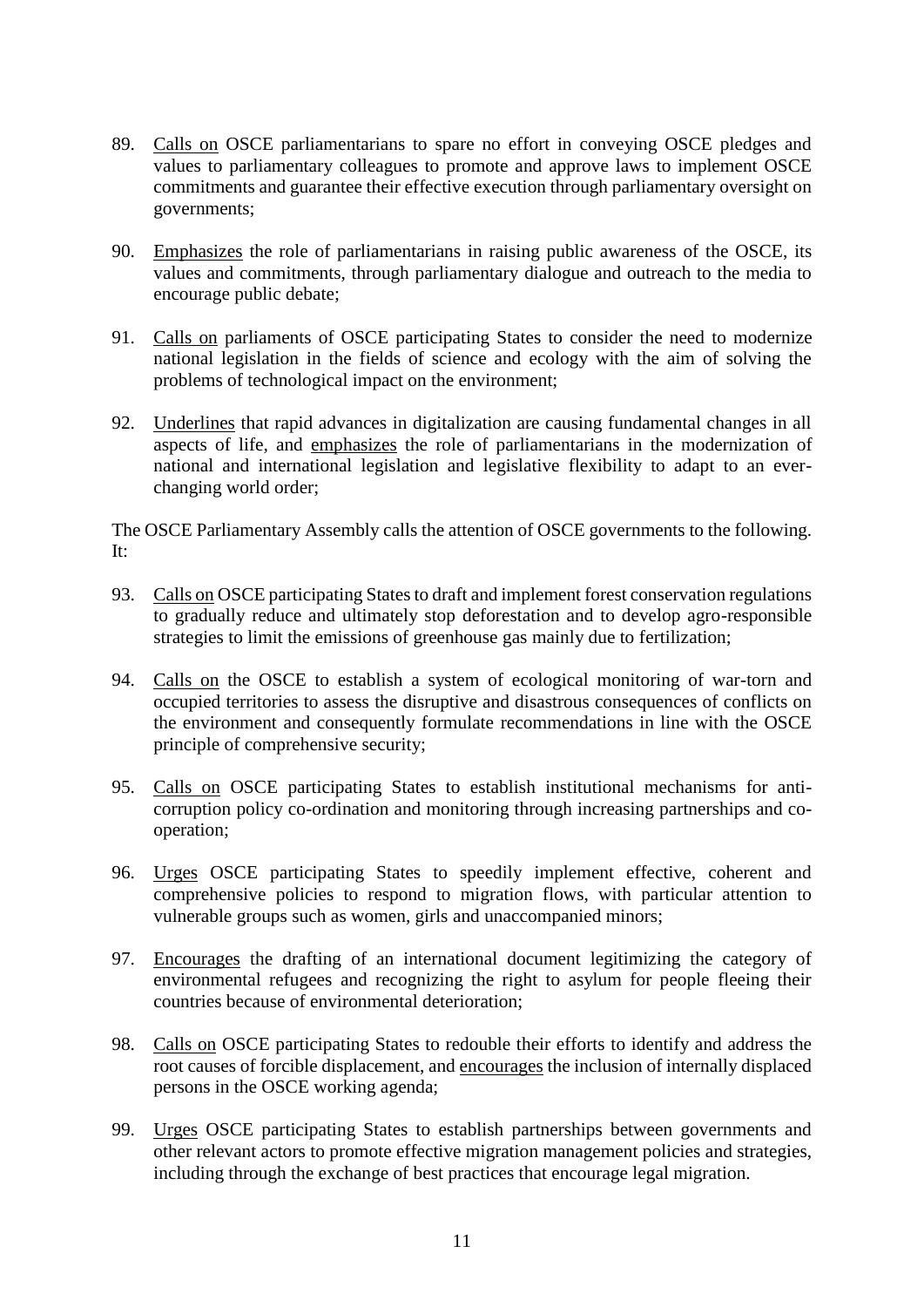#### **CHAPTER III**

#### <span id="page-13-0"></span>**DEMOCRACY, HUMAN RIGHTS AND HUMANITARIAN QUESTIONS**

- <span id="page-13-1"></span>100. Alarmed by the continued deterioration of the human rights situation in the OSCE area in the past year, and recalling the OSCE participating States' commitments to the values enshrined in the Helsinki Final Act,
- 101. Noting with concern that parliaments have not been sufficiently proactive in safeguarding the oversight of the commitments assumed by the Helsinki Final Act, and regretting that between several parliaments no form of co-operation and dialogue exists,
- 102. Calling on parliaments to strengthen the oversight of the commitments assumed by the Helsinki Final Act, and to enhance co-operation and dialogue between parliaments,
- 103. Alarmed that ongoing conflicts within the OSCE area and in adjacent highly volatile regions, e.g., the Eastern Mediterranean region, are leading to further destabilization and thus exacerbate the danger for further deterioration of human rights protection,
- 104. Expressing serious concern over the repeated denial of access to international and regional human rights mechanisms to conflict zones and occupied territories,
- 105. Deploring the fact that in the context of a state of emergency, some OSCE countries are not upholding democratic standards and are disregarding their commitments to human rights and the rule of law,
- 106. Dismayed that refugees and migrants, particularly child migrants, suffer grave abuses of their rights instead of enjoying special protection by States as a vulnerable population,
- 107. Outraged by the persistence of human trafficking worldwide, including sex trafficking, a form of modern slavery, which particularly targets women and children,
- 108. Alarmed by the increasing threat that drug trafficking poses to societies, particularly youth,
- 109. Noting with concern the continued occurrence of extrajudicial killings and forced disappearances, as well as the high number of killings within the OSCE region resulting from excessive use of force, including deadly force, by law enforcement officers,
- 110. Noting with regret that in some OSCE participating States Roma children, children with disabilities, migrant and refugee children and economically disadvantaged children are deprived of access to mainstream education,
- 111. Reaffirming the need for a high-level conference to address racism and xenophobia and to develop an OSCE Anti-discrimination and Inclusion Action Plan for racial justice, to include adopting laws, policies and practices ending discriminatory policing in the wake of numerous deaths caused by law enforcement officers of people of African descent, migrants, refugees, Muslims and others across the OSCE region,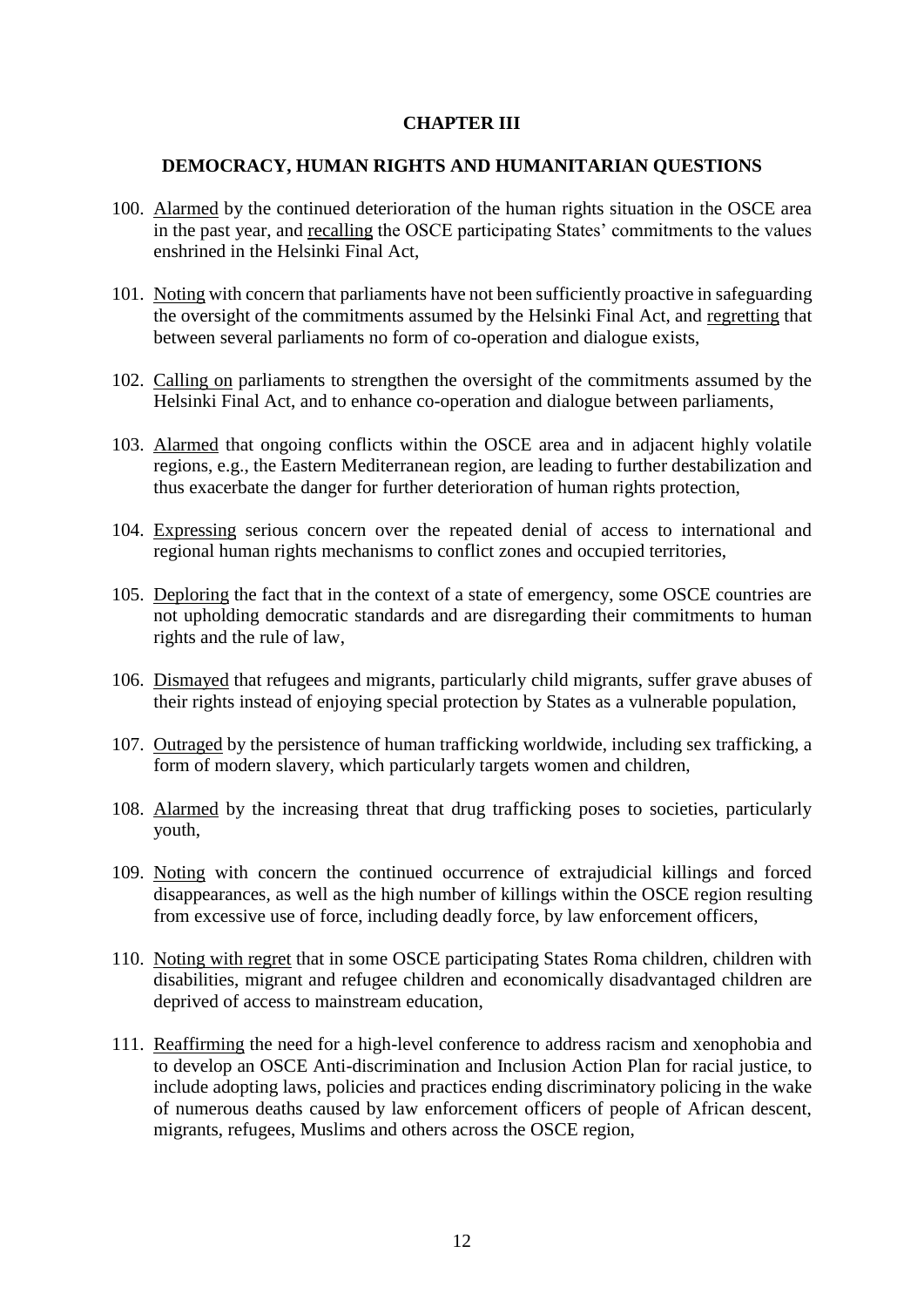- 112. Convinced that children and youth must be considered as a strategic long-term priority for OSCE advocacy activities in order to ensure continued awareness of, as well as respect for, the Helsinki Final Act and OSCE commitments,
- 113. Deeply concerned by the growing tide of populism which is negatively impacting the level of human rights in OSCE participating States, and reaffirming the need for the OSCE and its Parliamentary Assembly to work together in order to counter this negative trend,
- 114. Alarmed by the increased prejudice and violence in politics and the public sphere, which is undermining democracy by discouraging participation and leadership in the public sphere, especially for women, and gender, racial, ethnic, religious and other minorities who, in some cases, have been targeted in person and online with threats of death, rape, and/or other sexist, racist, anti-religious, and xenophobic vitriol,
- 115. Noting with deep concern the high number of acts of intolerance and violence motivated by hatred in the OSCE region, including acts of vandalism against and desecration of places of worship, cemeteries, religious monuments and artefacts, and underscoring the need for the OSCE to implement a long-term strategy to combat intolerance and uphold stable and democratic societies where freedom of thought, conscience, religion and belief are protected,
- 116. Recalling its declaration, adopted in Minsk on 9 July 2017, which called on OSCE participating States to adopt the working definition of anti-Semitism, which has also been adopted for use by the International Holocaust Remembrance Alliance and endorsed by the European Parliament,
- 117. Noting that modern technologies enable misinformation to be promoted and spread to an unprecedented degree, and concerned that the purposeful use of such "fake news" is already being operationalized to confuse citizens, with serious consequences for democratic systems and for human rights protection,
- 118. Concerned by the proliferation of unprofessional election monitoring, often promoted by host governments, which undermines public trust in election observation overall,

- 119. Stresses that international humanitarian and human rights law must be upheld during armed conflicts and are applicable in their entirety in areas under military occupation, including the right of safe return of refugees and internally displaced persons to their hometowns;
- 120. Calls for investigations into the serious human rights violations of people in conflict zones and occupied territories such as in the South Caucasus, Ukraine, including in Crimea, and Cyprus, in particular those related to internally displaced persons, enclaved persons and missing persons, and calls for the restoration of freedom of movement, freedom of expression, and property and educational rights, particularly for children in conflict areas;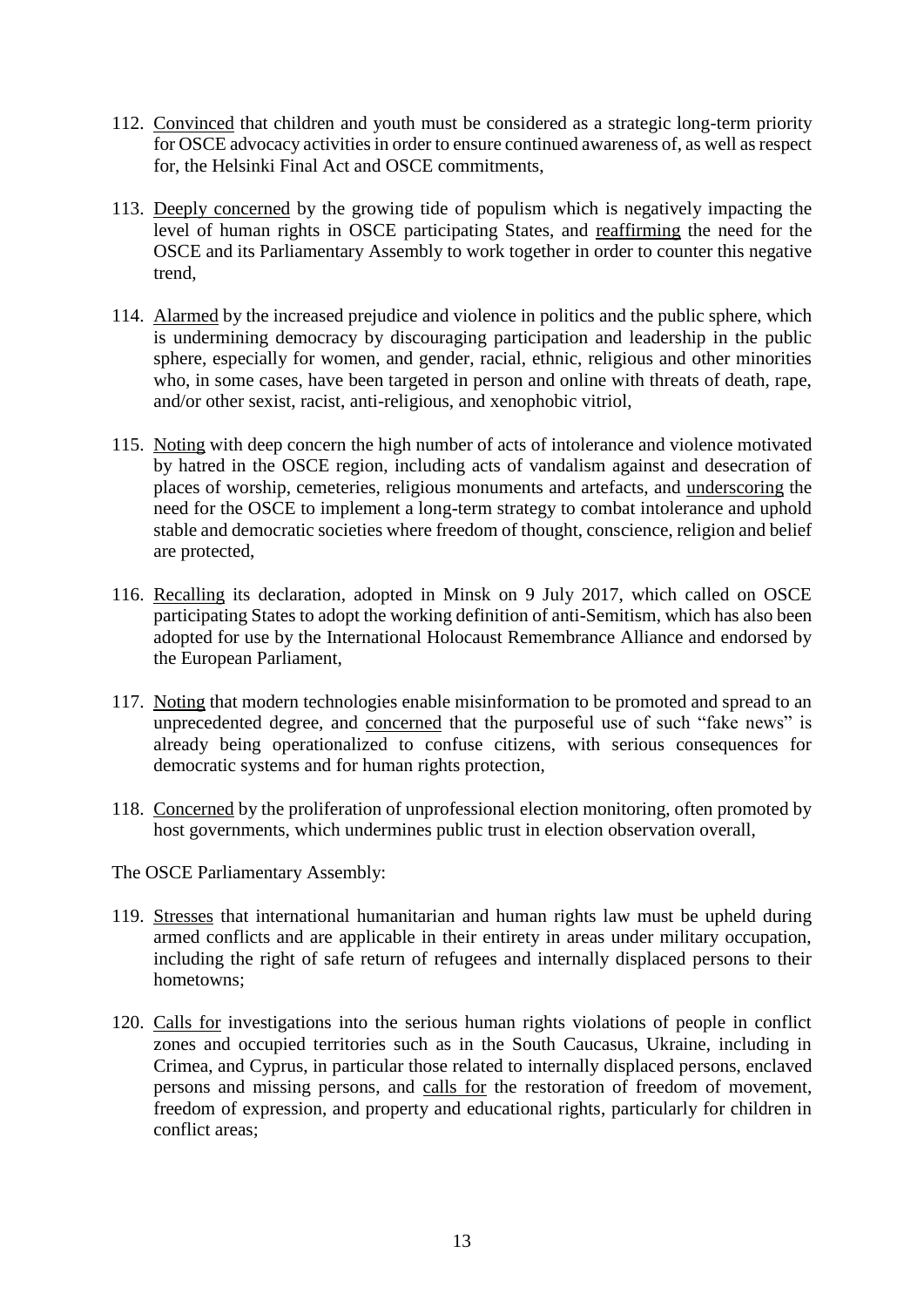- 121. Affirms the importance of OSCE participating States holding each other to account to the commitments undertaken within the OSCE, particularly in the human dimension, which are to the benefit of all citizens of OSCE participating States;
- 122. Affirms that OSCE participating States should strengthen their efforts to eradicate torture and inhumane or degrading treatment;
- 123. Recognizes the Government of Uzbekistan's ongoing reforms to strengthen the judicial system and its independence, and to advance religious freedom and media freedom, secure the release of journalists and human rights defenders and improve regional relations, and that all national institutions should be encouraged to continue their work to align national policies with Uzbekistan's OSCE and other international commitments, particularly concerning human rights and democratic institutions;
- 124. Calls upon countries applying the death penalty to declare an immediate moratorium on executions and to develop legislative initiatives leading to the abolition of the death penalty for all crimes, and notes with concern public consideration of its reintroduction in OSCE participating States where it has been abolished;
- 125. Affirms that governments should strengthen monitoring activities aimed at promoting adherence to commitments related to the rule of law and human rights to ensure a democratic order within OSCE participating States, based on impartial and independent judiciaries, freedom of expression, freedom of assembly and association, freedom of religion, democratic institutions and inclusive societies;
- 126. Calls on the national parliaments of OSCE participating States to uphold their OSCE commitments regarding the promotion of gender equality, including by implementing policies, programmes and legislation in accordance with those commitments, including those relating to preventing gender-based violence, ensuring equal participation of women in political and public life and promoting the advancement of women in the economic sphere;
- 127. Recalls the OSCE participating States' commitments to fully respect and preserve the rule of law and to guarantee the protection of human rights and fundamental freedoms, and stresses the particular relevance of attention to such commitments when confronted with serious security concerns;
- 128. Recalls that restrictions on human rights as a result of a state of emergency are exceptional, and are legally justifiable only if their remit and duration are proportionate and appropriate;
- 129. Regrets the protraction of the state of emergency in Turkey, and calls for the full restoration of the constitutional order and the rule of law, including an independent legal review of all judicial cases involving foreign citizens whose charges and ongoing detention appear to be politically motivated in order to create leverage over other countries, such as American citizens Andrew Brunson and Serkan Golge, German journalist Mesale Tolu and Greek soldiers Lt. Angelos Mitretodis and Sgt. Dimitris Kouklatzis;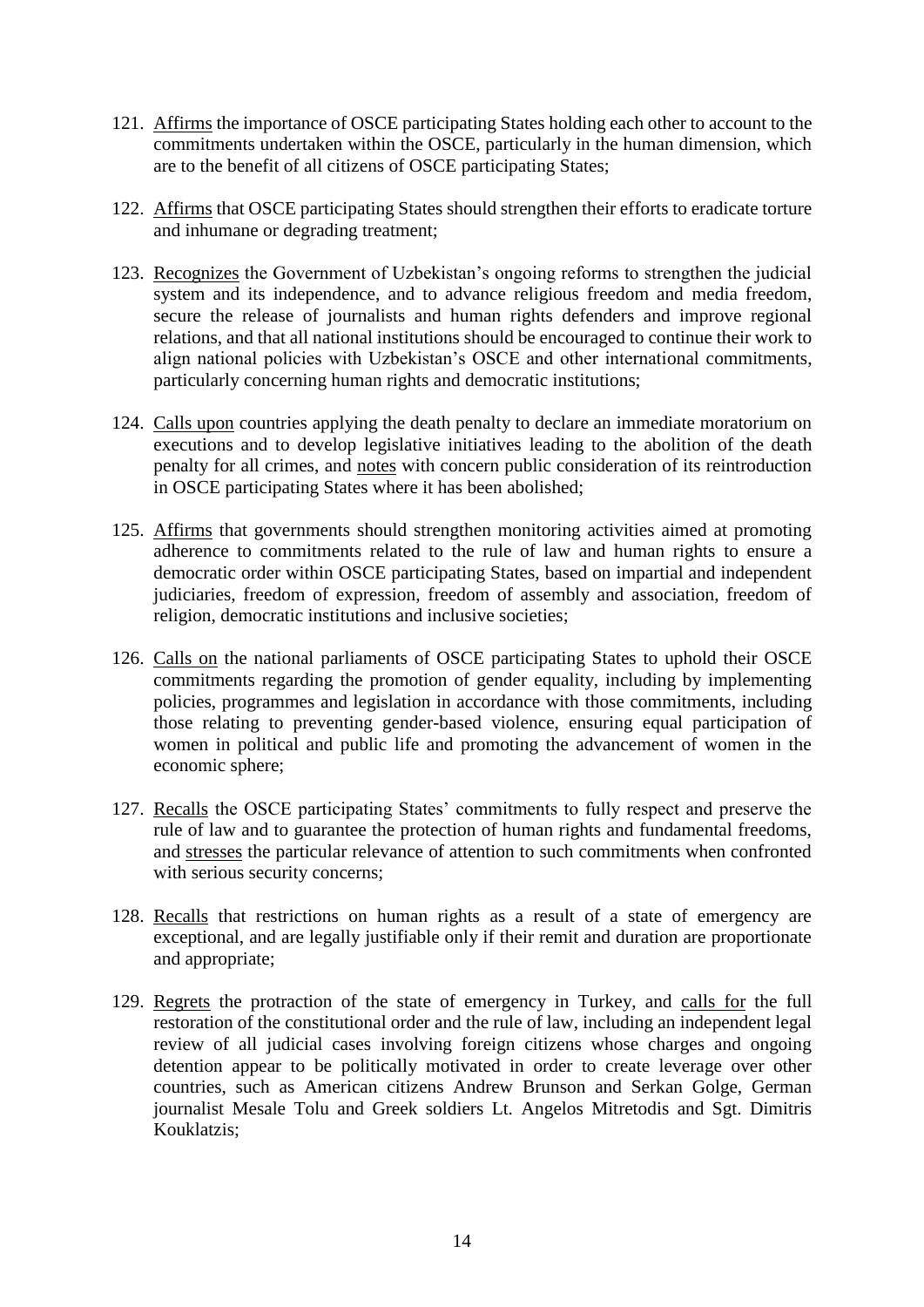- 130. Expresses its solidarity with parliamentarians who are detained or imprisoned, and declares its willingness to observe their conditions of detention or imprisonment, including through site visits;
- 131. Stresses the importance of OSCE participating States fully respecting the rights of lawyers, notably lawyers specializing in the protection of human rights, to engage in their professional activities with full independence, without any interference or restrictions;
- 132. Reaffirms the critical importance and fundamental value of NGO participation in all dimensions of OSCE activities;
- 133. Emphasizes that the role of parliaments is essential in overseeing and scrutinizing the effective implementation of OSCE commitments by governments;

The OSCE Parliamentary Assembly calls the attention of OSCE governments to the following. It:

- 134. Calls on the Foreign Ministers of the OSCE, at the 2018 Ministerial Council, to collectively recommit to upholding all human dimension commitments agreed within the CSCE and OSCE processes;
- 135. Calls upon OSCE participating States which, in violation of international law, have occupied areas of other States, turning them into ghost towns, to immediately restore the human rights of the lawful inhabitants forcibly expelled from these areas;
- 136. Calls on OSCE participating States to accept international observers in the areas under their military occupation for the purpose of monitoring the human rights situation in these areas;
- 137. Calls on OSCE governments, where applicable, to immediately cease the harassment, imprisonment and mistreatment of parliamentarians, judges, political opponents, human rights defenders, lawyers, journalists, academics and other members of civil society and to restore their rights;
- 138. Calls on OSCE participating States to support the reform processes conducted by Interpol since 2016 aimed at preventing the instrumentalization of its services for political ends;
- 139. Stresses the importance of European co-operation with third countries on migration management, and calls upon all OSCE participating States to protect the rights of migrants and refugees, especially their freedom from arbitrary detention, and to actively work on the integration of refugees and protect their right to family reunification, with particular consideration for unaccompanied minors;
- 140. Expects all OSCE participating States to fully implement and uphold their international commitment to refrain from forced returns of refugees and asylum seekers to countries where they could face torture or inhuman treatment, and furthermore emphasizes that the principle of *non-refoulement* is a principle of customary international law which applies also to States that are not parties to the 1951 Refugee Convention;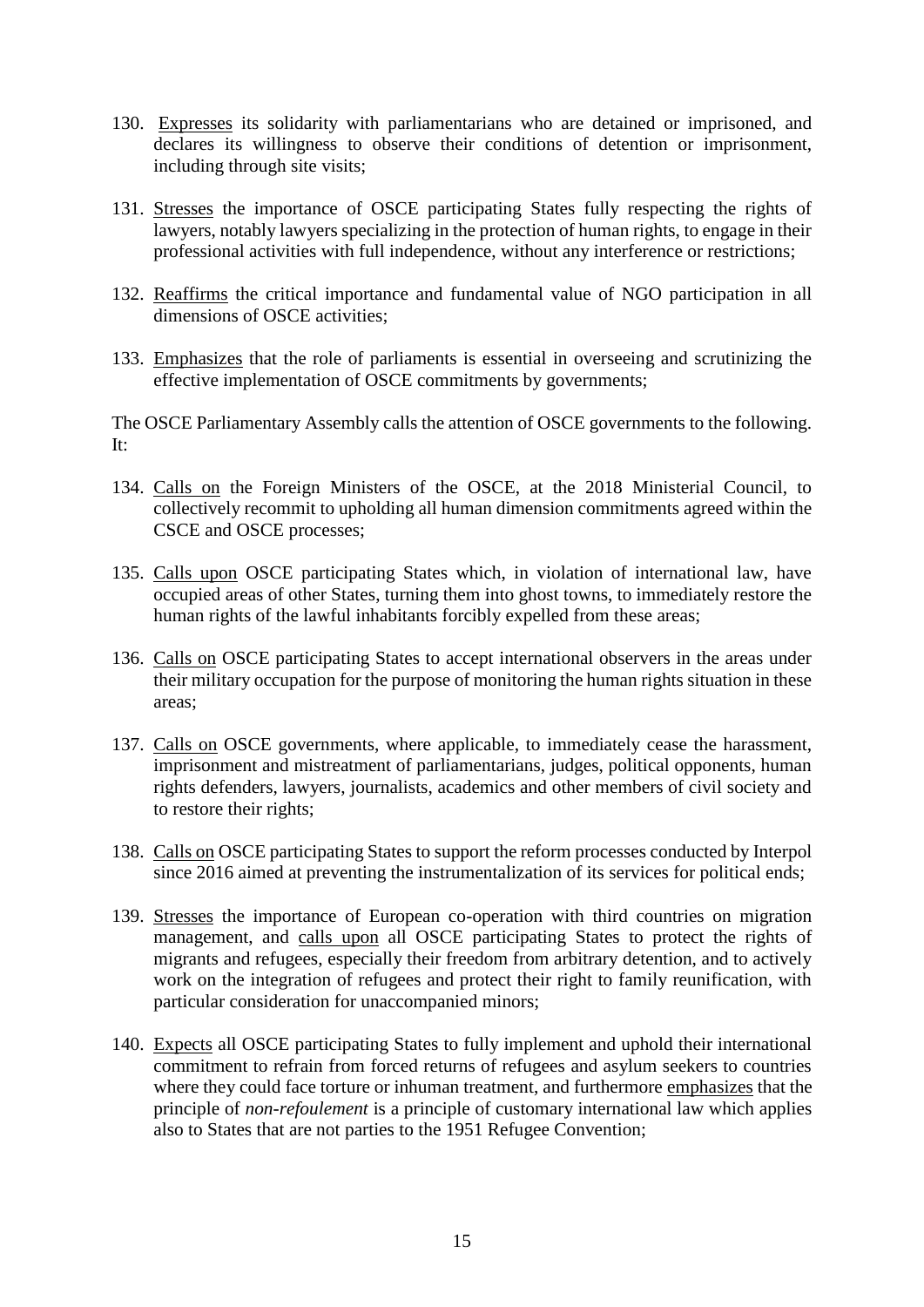- 141. Encourages OSCE participating States to act together in order to fight and dismantle organized criminal networks that exploit human beings, particularly migrants, to work to prevent the misuse of the internet as a trafficking facilitator, and to treat migrants engaged in prostitution as likely victims of trafficking, while prosecuting illegal purchasers of commercial sex;
- 142. Urges OSCE participating States to create joint responses to the Chinese Government's international campaign of repression targeting Uighur, Kazakh, Kyrgyz and other ethnic minorities, including co-ordinated efforts to challenge the detention in China of family members of Uighur ethnic minority activists and journalists who are active in OSCE participating States, and to ensure protection for citizens of OSCE participating States visiting or working in the Xinjian Uighur Autonomous Region;
- 143. Urges OSCE participating States to take all necessary measures, including within their migration policies, to make sure that the slave trade, reportedly carried out from Libya, is eradicated;
- 144. Exhorts OSCE participating States to adopt and implement stricter legislation to combat human trafficking, which places greater focus on prevention, including through curbing the demand for and purchase of services involving trafficked persons;
- 145. Stresses the urgent need for States to enhance efforts against drug trafficking, with greater emphasis on prevention and awareness-raising among youth of the extensive and multiple threats which drugs entail, and stresses at the same time the urgent need for States to adopt appropriate legislation and adequate policies to ensure the effective protection of victims of drug addiction, as a vulnerable societal group, and to respect their fundamental human rights pertaining to life and bodily integrity, access to information, assistance, treatment and rehabilitation;
- 146. Urges OSCE participating States to eradicate forced and child marriages, including by adapting domestic legislation where necessary;
- 147. Calls on governments of OSCE participating States to ensure an inclusive approach to education to ensure that vulnerable and disadvantaged children are not deprived of access to quality mainstream education;
- 148. Calls upon OSCE participating States to integrate education about human rights into primary and secondary school curricula, based on the Universal Declaration of Human Rights, under the oversight of national Parliaments, in the interests of long-term understanding and implementation of human rights commitments by OSCE participating States;
- 149. Regrets that persons with disabilities remain widely under-represented in parliaments across the OSCE region more than a quarter of a century after OSCE participating States agreed to ensure protection of the human rights and fundamental freedoms of persons with disabilities and to promote their participation in decision-making and public life, and therefore calls on all OSCE participating States to commit, through a Ministerial decision, to promote more inclusive and representative societies and ensure participatory processes for persons with disabilities in all phases of developing legislation or policies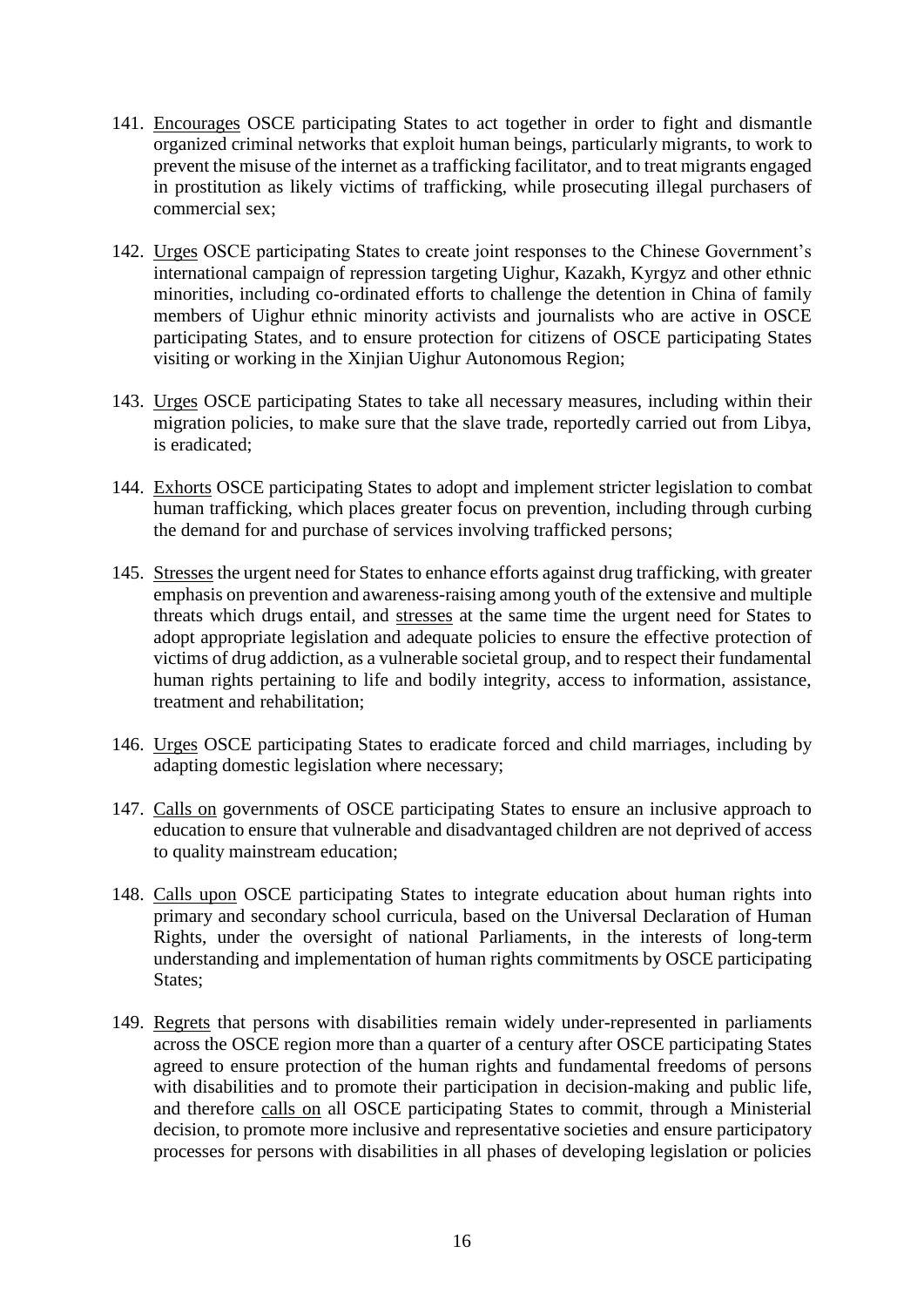in the spheres of political and public life, in line with the UN Convention on the Rights of Persons with Disabilities;

- 150. Encourages OSCE participating States to enhance efforts to combat intolerance and discrimination through further strengthening relevant policies, building on the work carried out by the OSCE in this field, and upon the recommendations contained in the OSCE PA's Resolution entitled "A Call for OSCE Action to Address Violence and Discrimination" (Tbilisi Declaration, 2016);
- 151. Calls on OSCE participating States to adopt the working definition of anti-Semitism at the Milan Ministerial Council of 6 and 7 December 2018;
- 152. Stresses the pressing need to improve regulation of the internet, while ensuring full respect of human rights, particularly freedom of expression;
- 153. Calls on OSCE participating States to take steps to strengthen national legislation to combat the growing prevalence of disinformation and propaganda by promoting highquality journalism, developing norms and standards that apply equally to both traditional and digital platforms and encourage accurate and diverse media content, and ensuring that any efforts to address disinformation and propaganda comply with international legal guarantees of the rights to freedom of expression and freedom of the media;
- 154. Calls on OSCE participating States to take further necessary measures to prevent linguistic discrimination in multinational countries and, in particular, underscores the need to respect the right of national minorities to have access to education in their native language;
- 155. Underlines the importance of calling on the owners of major news outlets to take appropriate oversight measures at their own initiative and in co-operation with States and the international community, so as to counteract misinformation and "fake news";
- 156. Underlines the importance of promoting media and digital literacy, including by developing educational tools and outreach strategies in conjunction with civil society organizations, the private sector and relevant OSCE institutions, including the Representative on Freedom of the Media, in order to increase resistance to the spread of disinformation and propaganda;
- 157. Calls on all OSCE participating States to welcome NGO participation in OSCE events, and to reject all efforts to restrict participation in OSCE human dimension events so long as these groups do not resort to or condone violence or terrorism, to ensure the broadest possible contribution from NGOs to the OSCE's work and a full and unrestricted exchange of information and opinions;
- 158. Calls on OSCE participating States to engage in necessary reforms in order to eliminate practices of discriminatory and excessively violent policing;
- 159. Urges all OSCE participating States, with the support of their national parliaments, and in consultation with NGOs, to engage in a structural reform of their penitentiary systems to demilitarize and democratize penitentiary services, establish functioning monitoring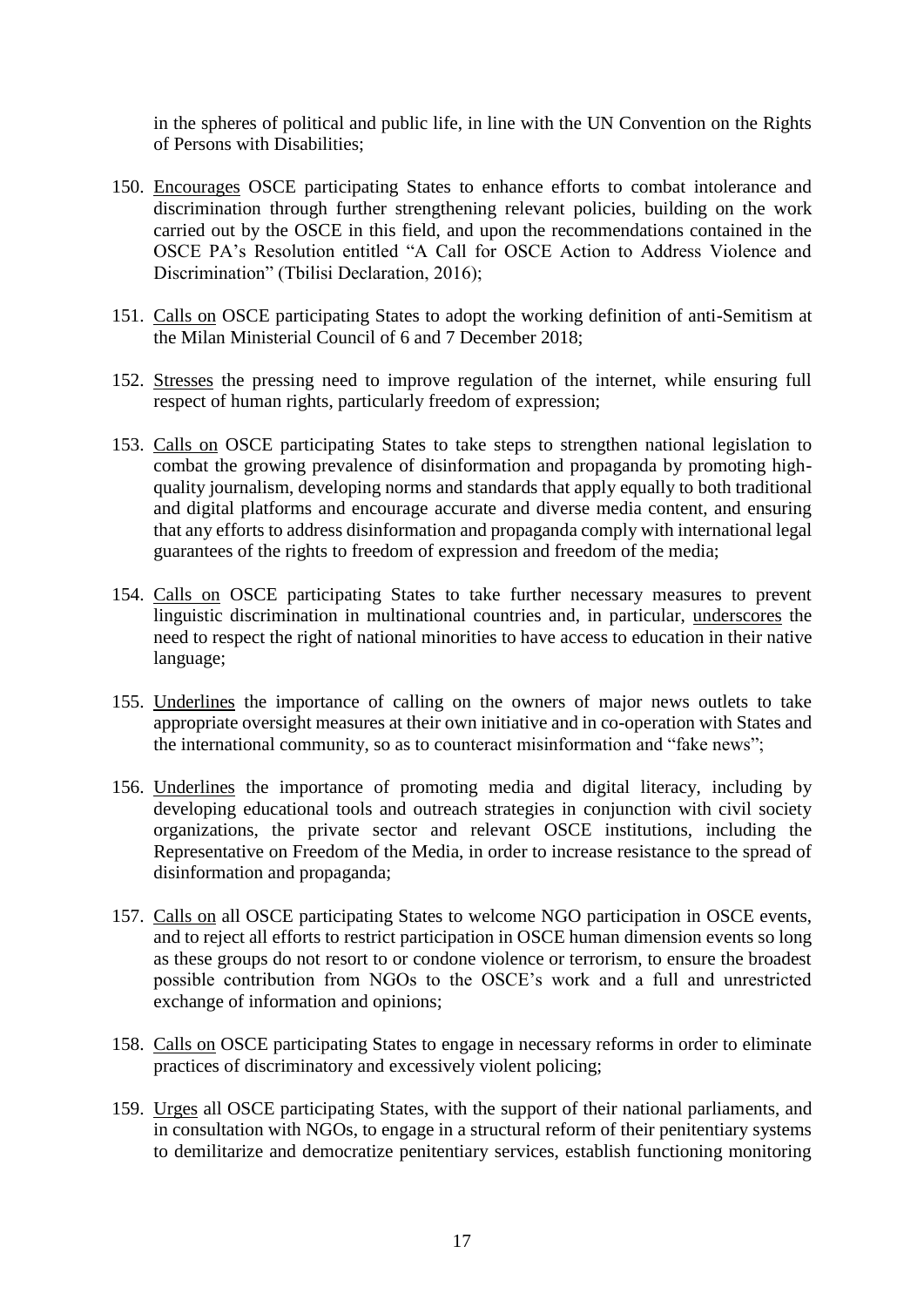systems, and increase prisoners' access to the outside world, on the basis of legislative changes, including the modification of punishment policies and remedies systems;

- 160. Urges OSCE participating States to guarantee full access for domestic and international monitors to review prison conditions;
- 161. Calls on OSCE participating States to take decisive action towards the implementation of the provisions and principles included in relevant OSCE PA resolutions;

The OSCE Parliamentary Assembly calls the attention of OSCE national parliaments to the following. It:

- 162. Emphasizes the importance of codes of conduct for Members of Parliament and national parliaments as a tool to counteract defamatory, racist, xenophobic, nationalistic or belligerent rhetoric, to foster peaceful coexistence, tolerance and social cohesion, and considers that promoting a common code of conduct also at the level of the OSCE PA would be a meaningful step in this direction;
- 163. Requests national parliaments and OSCE participating States to refrain from participating in election observation processes that are not based on well-organized and transparent processes with a systematic methodology, and to publicly affirm that OSCE-led Election Observation Missions take precedence over bilateral arrangements;
- 164. Encourages national parliaments to request legislative review of draft legislation by the OSCE Office for Democratic Institutions and Human Rights to ensure compliance with OSCE commitments;

The OSCE Parliamentary Assembly calls the attention of OSCE structures to the following. It:

- 165. Calls on the OSCE to actively engage in countries which face a growing polarization of tensions and the rise of aggressive nationalist and revisionist forces;
- 166. Encourages the OSCE to develop guidance for OSCE participating States on improving regulation of the internet in a comprehensive and human-centred way that can help to address Information and Communication Technologies challenges;
- 167. Calls on the OSCE Representative on Freedom of the Media to publicly denounce violations of freedom of expression, freedom of the media and the safety of journalists and to emphasize the inadmissibility of discriminating against journalists, exerting pressure on them and employing other methods for unduly restricting their ability to work which are now used increasingly in several countries;
- 168. Encourages the OSCE Representative on Freedom of the Media to continue to provide guidelines and support on addressing "fake news" and propaganda;
- 169. Calls on the OSCE/ODIHR to expand its monitoring activities and to draw attention to cases in which parliamentarians, human rights lawyers, human rights defenders, journalists and other members of civil society are harassed, detained or imprisoned;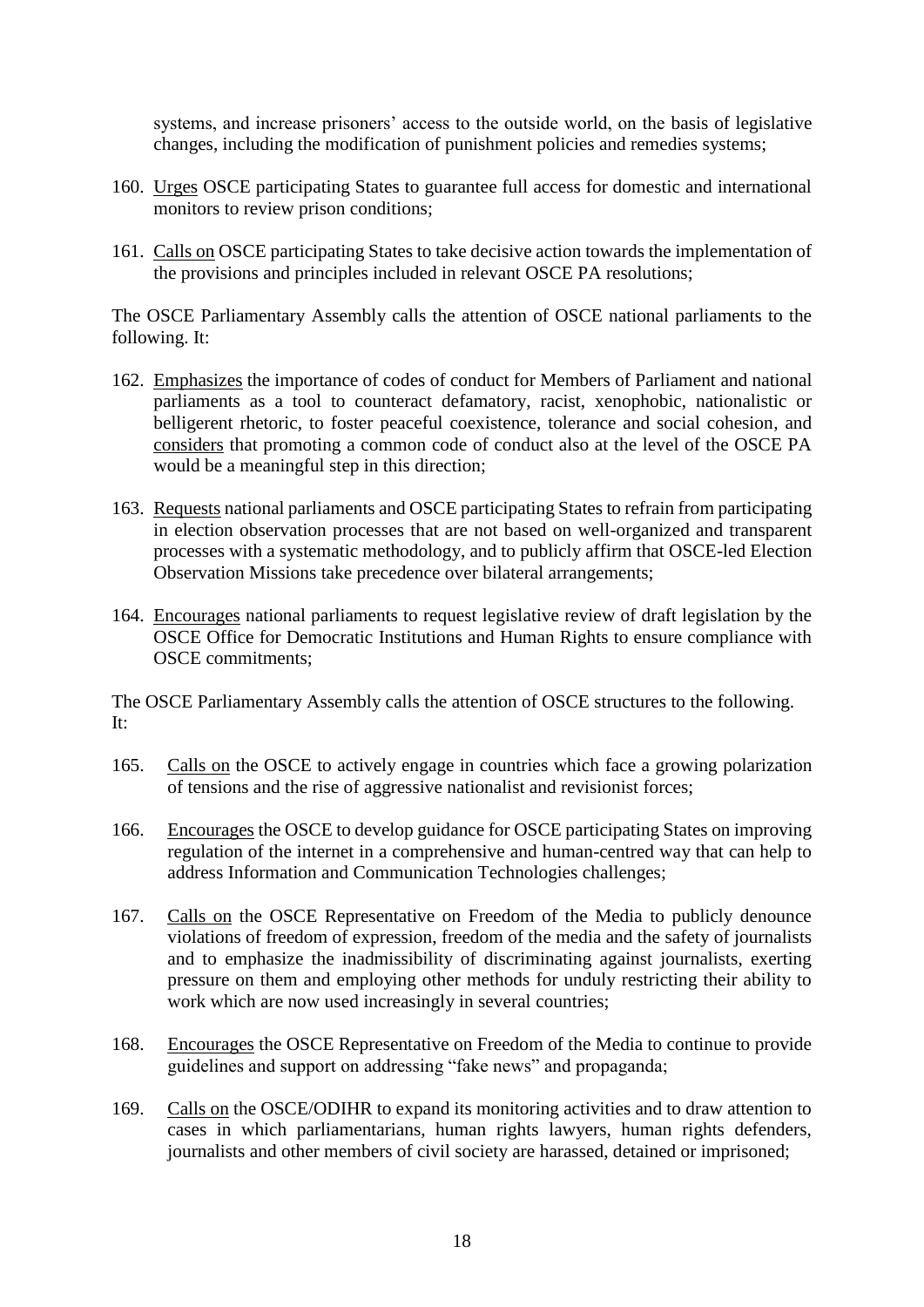- 170. Considers as relevant an OSCE PA visit in response to the reported slave trade in Libya;
- 171. Considers the development of dialogue between the OSCE PA General Committee on Democracy, Human Rights and Humanitarian Questions and competent human rights committees of national parliaments useful for the purpose of information and examination of cases of human rights abuses.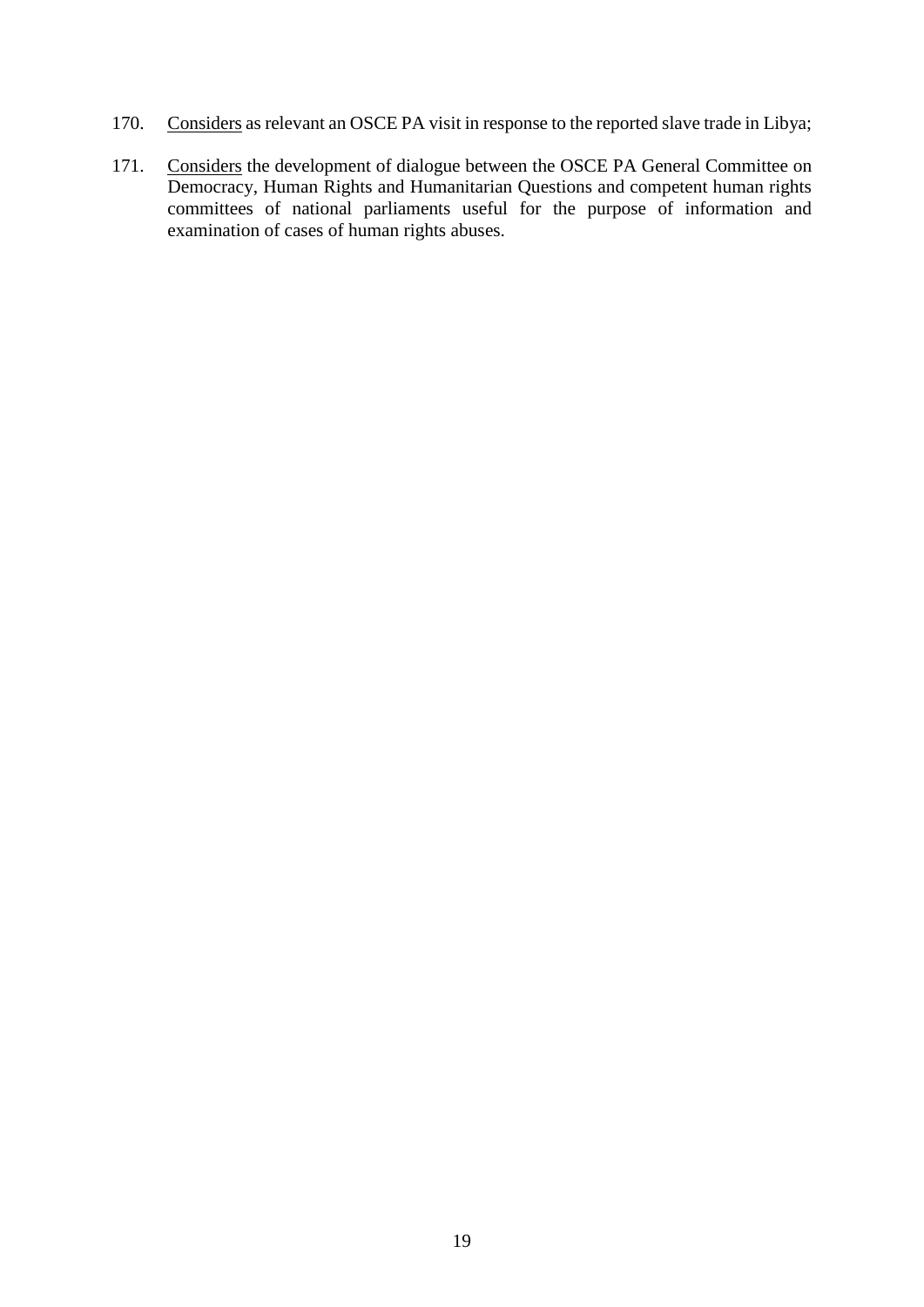#### **RESOLUTION ON**

#### <span id="page-21-1"></span><span id="page-21-0"></span>**MINORS ON THE MOVE: THE ROLE OF THE OSCE AND THE OSCE PARLIAMENTARY ASSEMBLY IN BUILDING AN EFFECTIVE PROTECTION FRAMEWORK**

- 1. Recalling OSCE commitments in the field of migration, as enshrined in the Helsinki Final Act's chapter on economic co-operation, which calls for optimizing the economic and social benefits for countries of origin and destination as well as for migrants themselves, and includes a recommendation to OSCE participating States to enable migrant children to receive education under the same conditions as children of the host country as well as supplementary education in their own language, national culture, history and geography,
- 2. Reaffirming that all individuals who have crossed or are seeking to cross international borders are entitled to due process in the assessment of their legal status, entry and stay, and expressing concerns about government policies that criminalize cross-border movements,
- 3. Also recalling previous Parliamentary Assembly resolutions in the field of migration, in particular the Resolution on Ensuring a Coherent, Shared and Responsible Governance of Migration and Refugee Flows (2017), as well as Ministerial Council Decision No. 3/16 on the OSCE's Role in the Governance of Large Movements of Migrants and Refugees (2016),
- 4. Underlining that, by adhering to the New York Declaration for Refugees and Migrants (2016), OSCE participating States have also committed to strengthen and enhance mechanisms to protect people on the move, and to specifically protect the human rights and fundamental freedoms of all refugee and migrant children regardless of their status, giving primary consideration at all times to the best interests of the child,
- 5. Emphasizing the opportunity which the elaboration of the global compact on refugees and the global compact for safe, orderly and regular migration represents to achieve common understanding and to create new, shared protection, regulation, co-ordination and implementation mechanisms, in which the OSCE, as a regional arrangement under Chapter VIII of the United Nations Charter, has a key role to play,
- 6. Welcoming the prioritization by the 2018 Italian OSCE Chairpersonship of the challenges and opportunities arising in the Mediterranean, including migration, as stressed at the OSCE Mediterranean Conference in Palermo on 24 and 25 October 2017,
- 7. Noting with concern the ongoing challenges faced by children on the move, in particular unaccompanied and separated children (UASC), who for example constituted 92 per cent of all children arriving in Italy through the Central Mediterranean Route in 2017, and their particular vulnerability to trafficking and sexual and other forms of exploitation, as well as the need to promote a comprehensive regional strategy to ensure their protection and develop durable solutions tailored to each individual's needs,
- 8. Alarmed that "zero tolerance" immigration enforcement policies try to deter migration by individuals fleeing violence and persecution in their home countries by pushing countries to endorse actions which fail to protect children even if they are possibly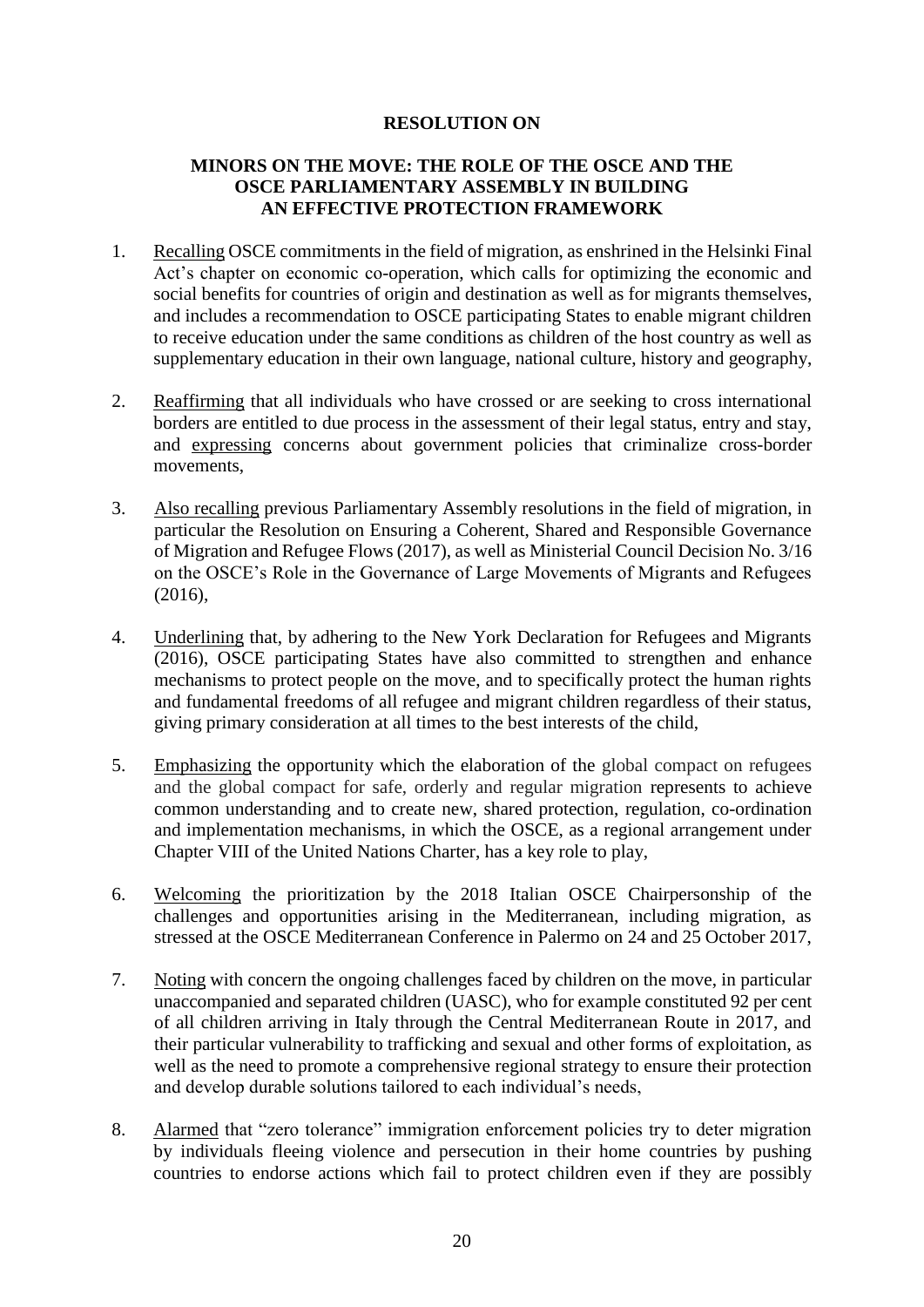eligible for asylum, such as family separation, denying children's rights under international and domestic laws, and which may inflict irreversible damage on children's health and well-being,

- 9. Welcoming the sustained efforts of the OSCE PA Special Representative on Human Trafficking Issues, the action-oriented recommendations of the OSCE Special Representative and Co-ordinator for Combating Trafficking in Human Beings contained in the report *From Reception to Recognition: Identifying and Protecting Human Trafficking Victims in Mixed Migration Flows*, notably with respect to sharing effective practices of assisting unaccompanied minors, as well as the efforts led by the Office of the United Nations High Commissioner for Refugees based on consultations with a broad range of stakeholders including children themselves, to develop comprehensive guidelines for the protection of UASC in Europe,
- 10. Drawing attention to best practice at the national level in the area of unaccompanied minors in a number of OSCE States, such as Italy and Belgium,

- 11. Calls on the Foreign Ministers of the OSCE meeting at the 2018 Ministerial Council in Milan to adopt a clear decision providing for an enhanced mandate with accompanying resources for the OSCE to comprehensively address the issue of migration, with a view to tackling the root causes and stemming the flow of irregular migration, based on its accumulated expertise in all three dimensions and drawing upon the OSCE's presence in the field, and in close co-operation with other relevant international organizations and agencies;
- 12. Calls upon OSCE participating States and their respective national parliaments to take a leading role in the effective implementation of the global compact on refugees and the global compact for safe, orderly and regular migration, due to be adopted at the end of 2018, for example through the establishment of parliamentary oversight mechanisms;
- 13. Urges OSCE participating States to implement adapted reception frameworks for unaccompanied minors which take into account their specific needs (for example, through specialized facilities for pregnant girls), their gender, their age but also their level of dependency, and which prioritize foster care and small reception structures over large reception centres, and aim to provide them with greater autonomy and life skills;
- 14. Calls on participating States to put in place and/or strengthen migration policies that advance the best interests of children seeking refuge or asylum or migrating to the country, in part by ensuring that children are not placed in detention, needlessly separated from their families by immigration officials, remain with a parent at all times, if possible, and/or are reunited with their families as quickly and expeditiously as possible;
- 15. Stresses the importance for OSCE participating States to provide to all unaccompanied minors quality and comprehensive information, including proper access to their personal information and personal files, as well as expert guidance and legal advice, including by appointing at the earliest stage possible a qualified legal guardian with specific knowledge in the field of migration, asylum procedures and child protection who can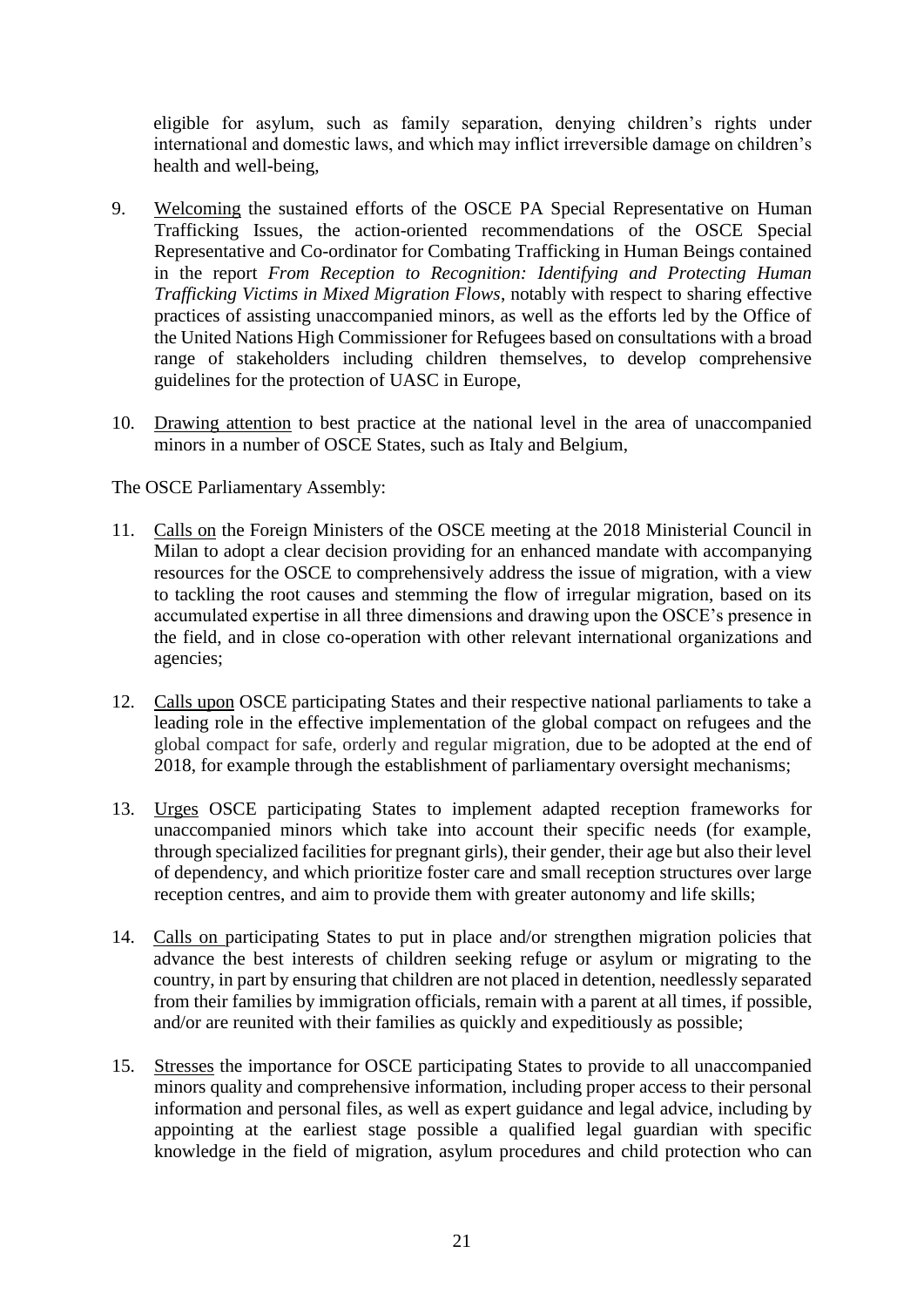assist the minor in every step and take the necessary decisions according to the minor's best interests;

- 16. Reiterates the call for OSCE participating States to better co-ordinate their procedures and harmonize their guidelines with respect to minors, keeping the minor's safety and best interests in mind, and with a view to achieving:
	- a. greater uniformity with respect to age determination methods, based on a combination of medical and supplementary psychosocial and developmental examinations;
	- b. better exchange of information on minors in transit between the various countries concerned;
	- c. better exchange of "best practice" and policies in the areas of reception, family reunification, access to education and integration;
- 17. Encourages OSCE participating States to consider granting unaccompanied minors who do not qualify for asylum or subsidiary protection a special protection status until a durable solution can be found;
- 18. Also encourages OSCE participating States to involve, to the extent possible, children themselves in the decision-making processes concerning them and to put into place a complaints mechanism to ensure quality of care and an effective remedy;
- 19. Also recommends that OSCE participating States:
	- a. provide free primary and secondary education, including instruction in the official language(s) of the host country, to all children regardless of status;
	- b. work together with parents, teachers and qualified experts to identify and address economic, social, cultural and psychosocial obstacles to the child's school attendance, for example through the implementation of non-formal educational programmes for children within schools;
	- c. enable supplementary education in the child's mother tongue, national culture, history and traditions;
	- d. continue to provide guidance, legal advice and support to unaccompanied minors after they reach the age of 18 and for a reasonable period of time, even if the applicable procedure changes;
- 20. Calls upon OSCE participating States to protect children against human trafficking, exploitation and violence by:
	- a. taking measures to strengthen their systems for the protection of children, for example by co-operating with professional groups and non-governmental organizations;
	- b. establishing clear guidelines for officials who decide on the status of the child to prevent children from being sent back to a country where they might be persecuted or at risk;
- 21. Recommends that OSCE participating States: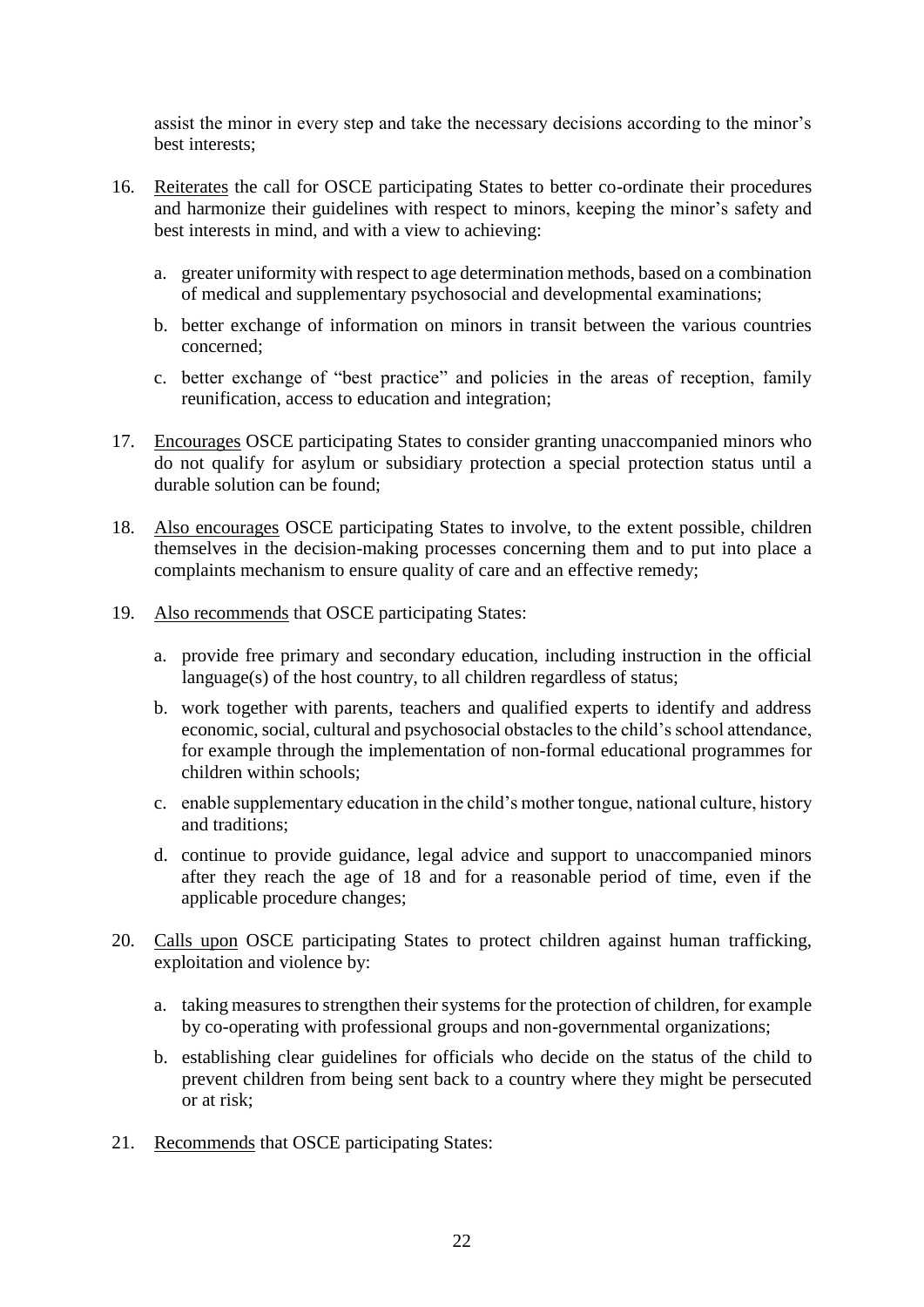- a. speed up and simplify family reunification procedures for unaccompanied minors, while ensuring that the child's best interests are the primary consideration in all decisions;
- b. ensure that, for the purposes of applying for family reunification, a child is regarded as such as long as the application is submitted before he or she turns 18;
- c. prevent the separation of children and their relatives at border controls and during any other procedures in line with national and international legislation and agreements;
- 22. Encourages OSCE participating States to pay as much attention as possible to the background and culture of both the child and the family when matching children and foster parents in line with national and international legislation and agreements;

- 23. Recommends that the European Union incorporate in the Common European Asylum System adapted procedures and practices with respect to UASC seeking asylum;
- 24. Demands more forceful and efficient action by participating States and international bodies active in the fight against criminal organizations involved in human trafficking, particularly of minors, for sexual or labour exploitation or any other purposes. To that end, active co-operation with the countries of origin or transit is essential.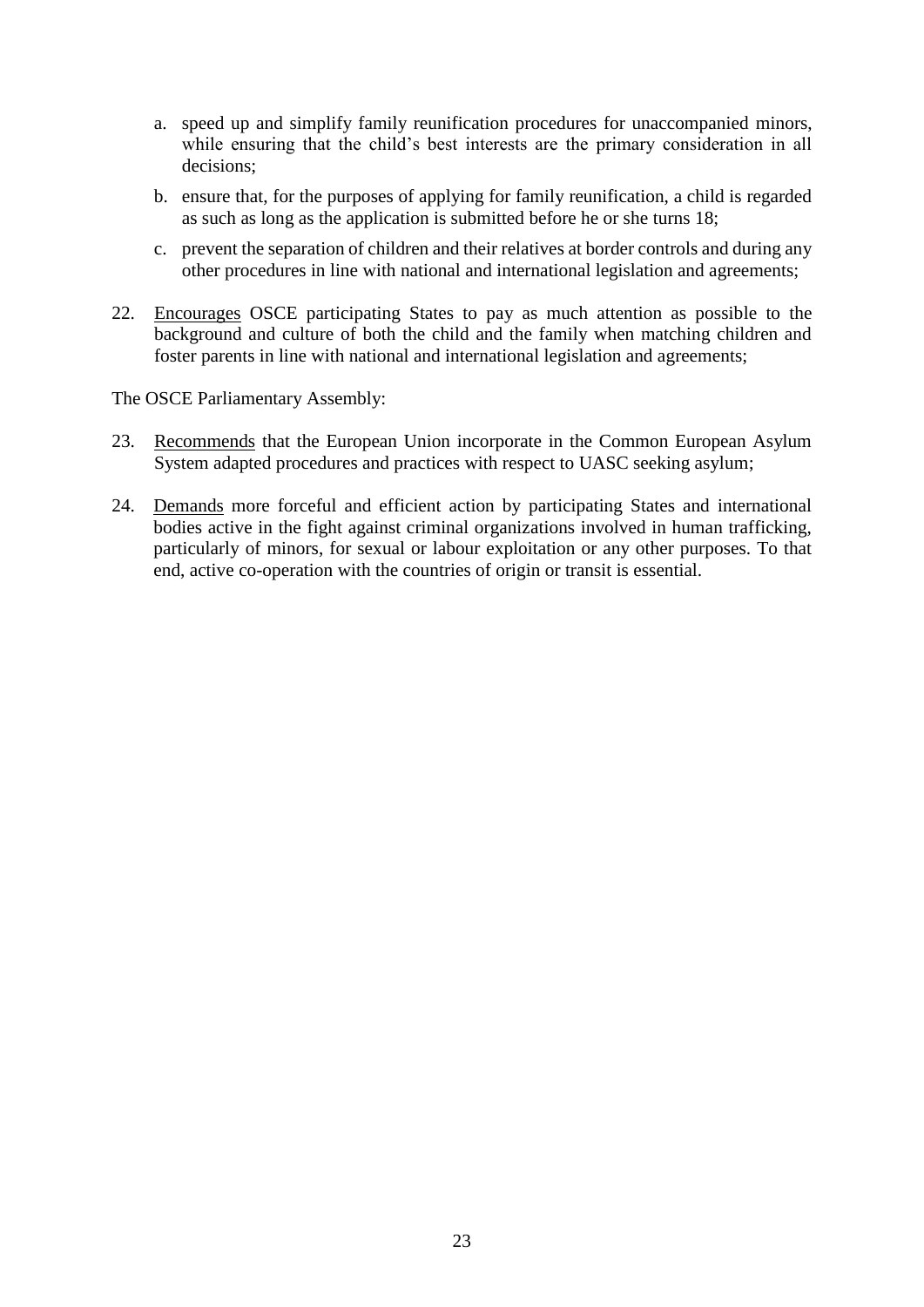#### **RESOLUTION ON**

#### **PREVENTING AND COMBATING GENDER-BASED VIOLENCE**

- <span id="page-25-1"></span><span id="page-25-0"></span>1. Reiterating that the OSCE participating States have committed to upholding the principles enshrined in the 1975 Helsinki Final Act, which include the peaceful settlement of disputes, respect for human rights and fundamental freedoms, equal rights and selfdetermination of peoples, co-operation among States and the fulfilment in good faith of obligations under international law,
- 2. Deeply concerned that the persistence of gender-based violence in all of its forms including domestic and sexual violence, harassment, human trafficking, and early and forced marriage – is one of the most pervasive human rights violations throughout the OSCE region,
- 3. Recalling Ministerial Council Decisions No. 14/04 on the Action Plan for the Promotion of Gender Equality, No. 15/05 and No. 7/14 on Preventing and Combating Violence Against Women, No. 14/05 on Women in Conflict Prevention, Crisis Management, and Post-Conflict Rehabilitation, and No. 3/11 on Elements of the Conflict Cycle, Related to Enhancing the OSCE's Capabilities in Early Warning, Early Action, Dialogue Facilitation, and Mediation Support, and Post-Conflict Rehabilitation,
- 4. Highlighting United Nations Security Council Resolution 1325 on women, peace and security, as well as subsequent resolutions that comprise the comprehensive women, peace and security agenda, which call for – *inter alia* – the full participation of women in all efforts designed to maintain and promote peace and security,
- 5. Reaffirming that the OSCE's commitments to promoting and protecting equal rights and opportunities are essential for sustainable peace, democracy and economic development, and thereby for security and stability in the OSCE region,
- 6. Referring to the OSCE Parliamentary Assembly's Tbilisi Declaration (2016), which calls on participating States to implement commitments regarding women's leadership and their participation in conflict prevention, resolution and recovery, and its Minsk Declaration (2017), which urges participating States to mainstream gender into conflict prevention activities and in peace agreements,
- 7. Bearing in mind the significant impacts of gender-based violence on victims, families and society as a whole, including psychological, cultural and economic,
- 8. Noting the recommendations of the Conference on Combating Violence Against Women in the OSCE Region and the 2nd Gender Equality Review Conference, which were held in Vienna in June 2016 and June 2017, respectively,
- 9. Underscoring that research demonstrates a correlation between high rates of gender-based violence and outbreaks of conflict, and that efforts to enhance women's participation and influence in peace and security matters are shown to improve operational effectiveness, build resilience, prevent and resolve conflicts and sustain peace,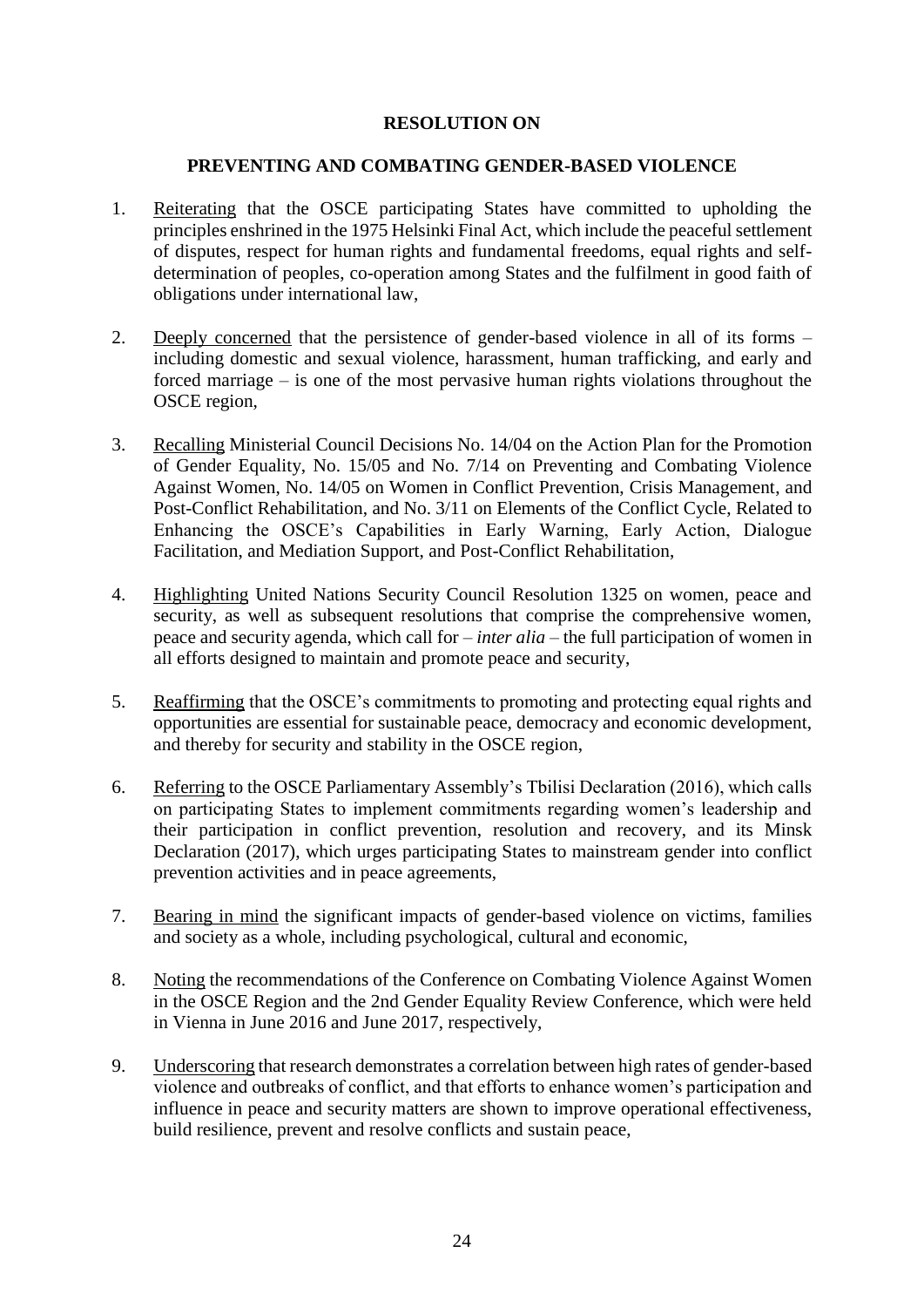- 10. Emphasizing that multiple and intersecting forms of discrimination and violence based on identity factors – such as ethnicity, race, religion, disability, sexual orientation and gender identity and expression – are intensified by armed conflict, and that refugees and migrants are especially vulnerable to violence,
- 11. Recognizing the importance of engaging men and boys as allies in efforts aimed at eliminating discrimination and all forms of gender-based violence by promoting an understanding of  $-$  and addressing  $-$  the root causes of gender inequality,
- 12. Emphasizing that, while violence in politics occurs both for men and women, a critical difference is that the type of violence against women seeks to restrict their political participation to prevent them from having their voices heard,
- 13. Underscoring that participating States should address prejudice and violence to ensure that women can exercise their fundamental human and political rights, and noting that normalization of prejudice and violence against visible and prominent women in politics can lead to the normalization of violence against women in society at large,

- 14. Calls on all OSCE participating States that have not yet done so to pass legislation consistent with international norms and standards that addresses domestic and sexual violence, harassment, including workplace harassment and abuse of authority;
- 15. Asks all OSCE participating States that have not already done so to develop and implement National Action Plans on Women, Peace and Security, as required by United Nations Security Council Resolution 1325;
- 16. Recommends that the OSCE and participating States work together to accelerate implementation of their existing commitments by developing a comprehensive, multisectoral action plan to prevent and combat gender-based violence in the OSCE region, and by allocating sufficient funds and other resources to this effort;
- 17. Encourages the OSCE and the OSCE PA to create platforms for the exchange of best practices, capacity-building tools, and training materials to assist participating States in their efforts to combat gender-based violence, including by supporting the increased participation of women throughout security sector institutions, including in state armed and security forces; peacekeeping forces; border control services; migrant camp staff; state oversight and management agencies; independent oversight bodies; and justice systems;
- 18. Urges the OSCE and participating States to fill critical data and knowledge gaps about the prevalence of gender-based violence in the OSCE region by improving the collection of sex-disaggregated data, including in relation to online harassment and other emerging forms of gender-based violence, and also urges OSCE participating States to closely monitor the results of the ongoing OSCE Survey on the Well-being and Safety of Women;
- 19. Also calls on the OSCE, OSCE participating States and the OSCE PA to combat workplace sexual harassment in OSCE executive structures, government bureaucracy,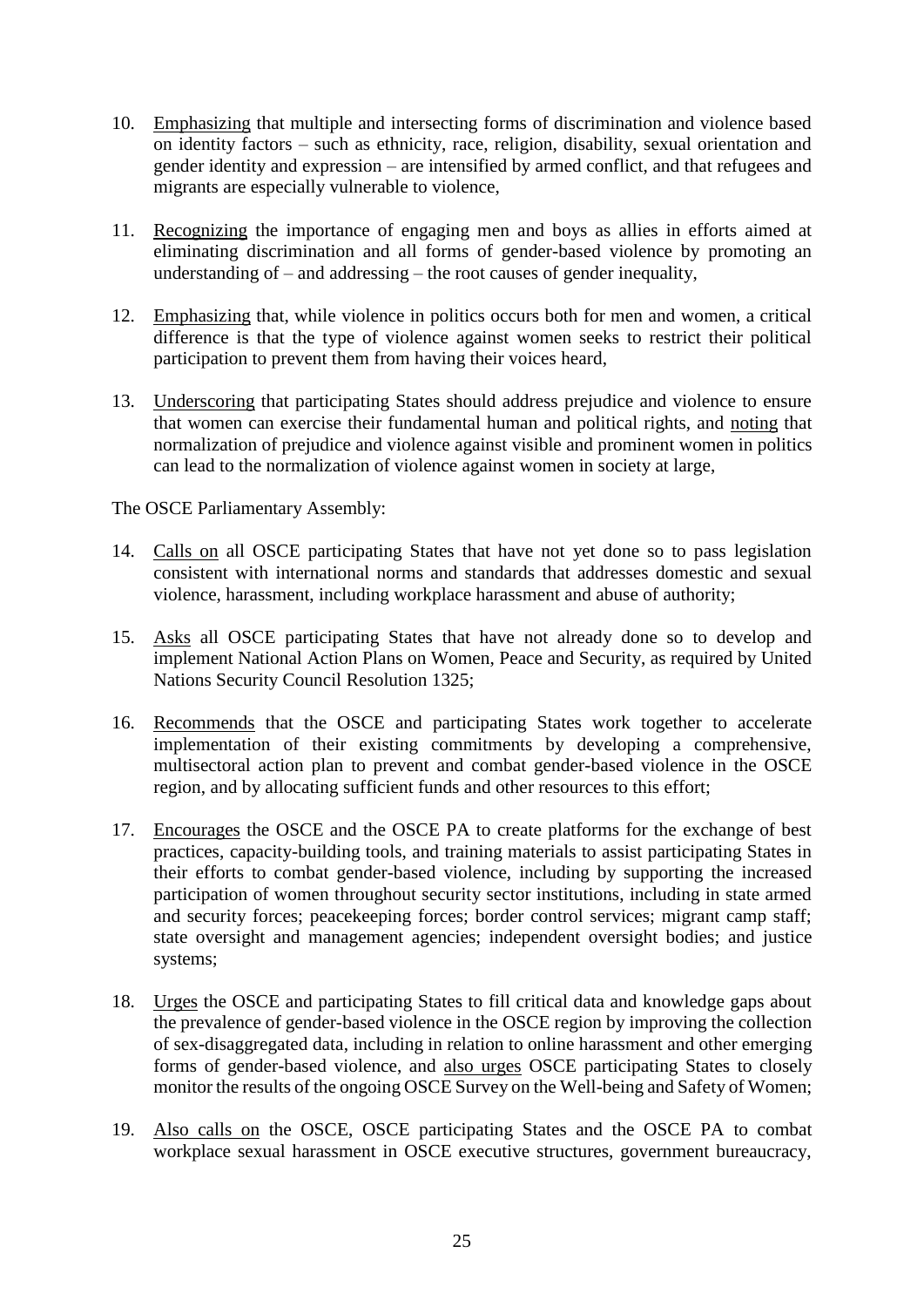national parliaments and the private sector, as gender-based violence hampers the full participation of women in public life;

- 20. Recommends that the OSCE MenEngage Network continues to mobilize men and boys as powerful agents of change and beneficiaries of gender equality by facilitating public dialogue on the links between masculinity norms and gender-based violence;
- 21. Requests that the OSCE assist participating States in preventing sexual violence in armed conflict situations, including by taking appropriate measures to prevent sexual exploitation and abuse by armed forces and uniformed personnel, in adopting measures to end impunity, and in developing measures for the effective support, care and rehabilitation of victims;
- 22. Calls for the OSCE to enhance its efforts to recruit more women for positions in its politico-military dimension.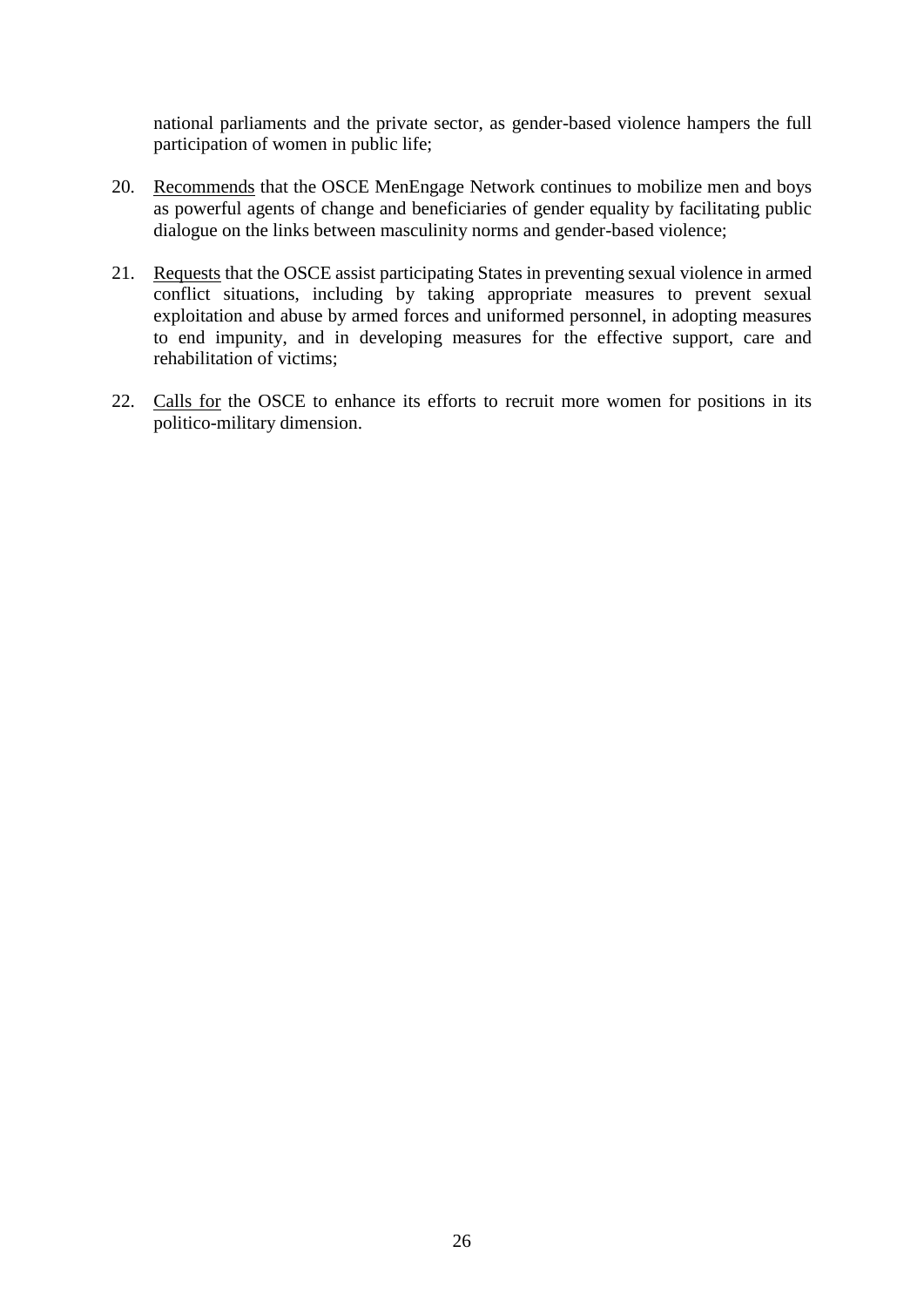#### **RESOLUTION ON**

#### <span id="page-28-2"></span><span id="page-28-1"></span><span id="page-28-0"></span>**PREVENTING AND COUNTERING TERRORISM AND VIOLENT EXTREMISM AND RADICALIZATION THAT LEAD TO TERRORISM**

- 1. Condemning terrorism, in all its forms and manifestations, in the strongest possible terms, and offering heartfelt condolences to the families of the victims and to the people and governments that have been targeted,
- 2. Reiterating that terrorism constitutes one of the most serious threats to international peace and security, that any act of terrorism is criminal and unjustifiable, regardless of its motivation, and that terrorism cannot and should not be associated with any race, religion, nationality or civilization,
- 3. Noting with concern the increasing number of terrorist attacks and victims in the OSCE area, including attacks by terrorists acting alone or in small cells, as well as the proliferation of the terrorist and violent extremist ideology and narratives that motivate all these acts,
- 4. Reaffirming our determination to remain united in preventing and countering terrorism and violent extremism and radicalization that lead to terrorism (VERLT), and stressing that terrorism can only be defeated through increased international co-operation and by a sustained and comprehensive approach with the active contribution of all participating States and relevant international and regional organizations, as well as local communities and civil society,
- 5. Noting with appreciation the international counter-terrorism efforts and emphasizing in this context that security in the OSCE area is intricately linked to security in adjacent areas,
- 6. Underscoring the central role of the United Nations (UN) in preventing and countering terrorism and violent extremism, and reaffirming our commitment to taking the measures needed to protect all people within our jurisdictions against terrorist acts and the need for all actions to be conducted in accordance with the purposes and principles of the UN Charter, and all other applicable obligations under international law, in particular international human rights law, international refugee law and international humanitarian law, as well as relevant UN Security Council resolutions,
- 7. Underscoring the importance of the UN Global Counter-Terrorism Strategy and the need to continue to implement all of its aspects in an integrated manner in close co-operation with the newly created UN Office of Counter-Terrorism.
- 8. Recognizing that OSCE participating States bear the primary responsibility in preventing and countering terrorism and VERLT, while respecting their obligations under international law, in particular human rights and fundamental freedoms, and reiterating that all participating States should refrain from providing any form of support, active or passive, to entities or persons involved in terrorist acts,
- 9. Reaffirming that those who participate in the financing, planning, facilitating, preparing or perpetrating terrorist acts must be held accountable and brought to justice, on the basis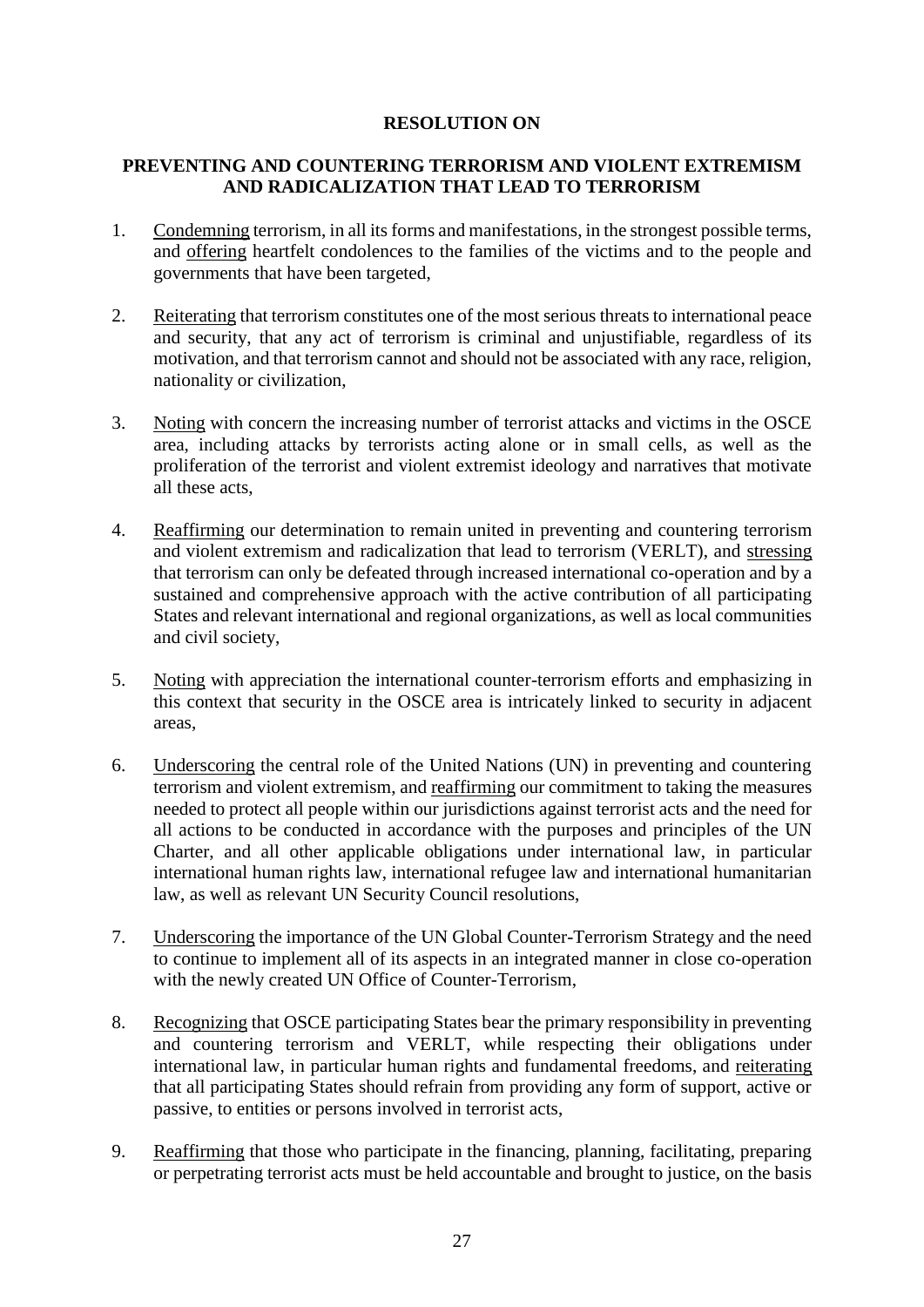of the principle "extradite or prosecute" in compliance with relevant obligations under international law, as well as applicable domestic legislation,

- 10. Reaffirming our determination to pursue a sustained and comprehensive approach and to strengthen co-operation at all relevant levels on preventing and countering terrorism and VERLT, including by emphasizing the importance of strengthening inter-agency cooperation and co-ordination,
- 11. Deploring all the acts, methods and practices of terrorism, including indiscriminate or targeted killings, torture, sexual and gender-based violence, kidnapping and hostagetaking, abductions, and acts of violence which cause destruction and displace people, and also condemning the incitement of terrorist acts, and repudiating attempts at the justification or glorification of terrorist acts that may incite further terrorist acts,
- 12. Stressing the need to respect the right to freedom of expression reflected in Article 19 of the Universal Declaration of Human Rights and in Article 19 of the International Covenant on Civil and Political Rights (ICCPR),
- 13. Acknowledging that the OSCE, as the largest, most inclusive and comprehensive regional security organization, is a privileged platform for the exchange of good practices and lessons learned on preventing and countering terrorism and VERLT, and emphasizing that the profile of the OSCE in this field could be strengthened further in accordance with and building upon the existing mandates,
- 14. Recalling and reaffirming all relevant OSCE commitments adopted in the field of preventing and countering terrorism and VERLT,
- 15. Reaffirming the urgency of fully implementing UN Security Council Resolutions 2396 and 2178 and relevant OSCE commitments to counter the threat posed by foreign terrorist fighters (FTFs) to the countries of origin, transit and destination, including those returning to their countries of origin or relocating from/to conflict zones,
- 16. Stressing the need to further boost border control and information sharing, including through systems for advance passenger information (API), passenger name record (PNR) and biometric data, as well as by developing watch-lists or databases of known and suspected terrorists, in compliance with domestic and international law, including human rights law,
- 17. Underlining the need to prevent and suppress terrorist financing through enhanced international and regional co-operation within the UN, the OSCE, the Financial Action Task Force (FATF) and FATF-style regional bodies,
- 18. Calling urgently for a strengthening of the measures against the financing of international terrorist groups, in accordance with the International Convention for the Suppression of the Financing of Terrorism, and urging the swift and effective implementation of the Financial Action Task Force's (FATF) standards,
- 19. Noting with increasing concern the multifaceted nexus between international terrorism and transnational organized crime, and stressing the need for all participating States to make full use of available multilateral and bilateral mechanisms and data-sharing systems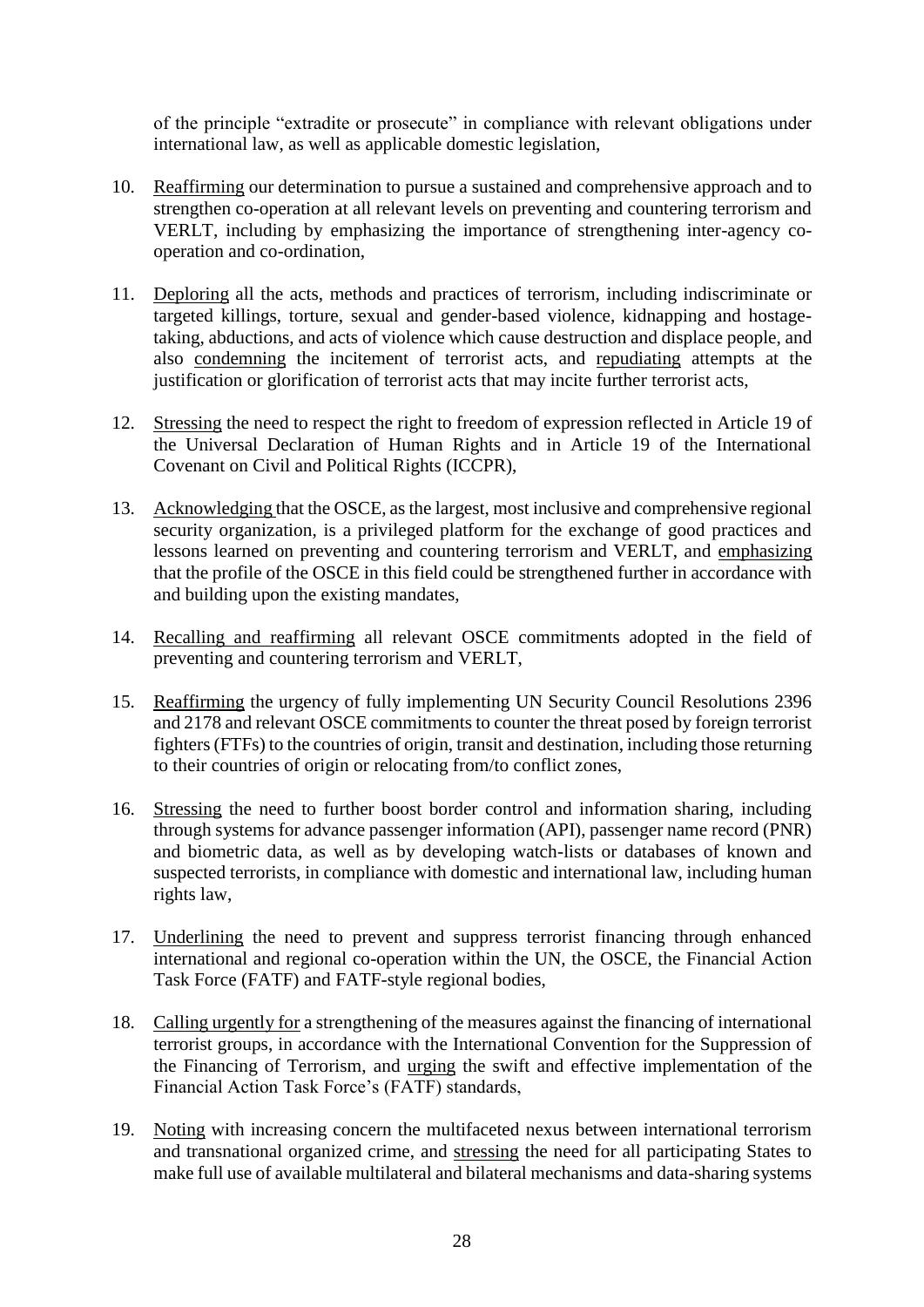and to contribute to existing databases and update them systematically, while fully respecting their obligations under international law,

- 20. Remaining committed to ensuring national criminal justice systems based on the respect for human rights and the rule of law, due process and fair trial guarantees, which are effectively complemented by appropriate preventive measures and stressing the importance of the development and maintenance of effective, fair, humane, transparent and accountable criminal justice systems, as well as of ensuring effective prison management consistent with applicable international law and national legislation, as a fundamental basis of any strategy to prevent and counter terrorism and VERLT,
- 21. Emphasizing the importance of a comprehensive approach to preventing and countering terrorism and VERLT, aimed at effectively addressing all internal and external conditions conducive to their spread, while also recognizing that none of these conditions can excuse or justify terrorism or VERLT,
- 22. Emphasizing the importance of developing tailored and human rights-compliant strategies, policies and programmes, including a gender perspective, in line with applicable international law and domestic legislation, designed to reduce the appeal of terrorism and VERLT,
- 23. Welcoming the adoption of the UN Security Council Resolution 2354 (2017) and of the "Comprehensive International Framework to Counter Terrorist Narratives (S/2017/375), with recommended guidelines and good practices to counter effectively the ways that terrorist groups and associated individuals, groups, undertakings and entities use their narratives to encourage, motivate and recruit others to commit terrorist acts,
- 24. Stressing the importance of building whole-of-society resilience to terrorism and VERLT, as well as of fostering the role of civil society in supporting a global campaign against terrorism and the need to further promote public–private partnerships,
- 25. Underscoring the importance of involving civil society, in particular families, youth, women, victims of terrorism, and religious, cultural and educational leaders, as well as the media and the private sector, including information technology companies (ICT), in preventing terrorism and VERLT,
- 26. Recognizing the need to foster an environment that is not conducive to terrorism and, in this context, stressing the importance of counter-narratives which should aim not only to rebut terrorist messages but also to amplify positive narratives, to provide alternatives and address issues of concern to audiences who are targeted by terrorist narratives, and emphasizing the value of public–private partnerships in countering terrorist narratives, along with the need to involve a wide range of actors, including families, youth, women and religious, cultural and educational leaders,
- 27. Noting the importance of the role played by the media, civil society, religious groups, the private sector, and educational institutions in efforts to enhance dialogues and broaden understanding and in promoting tolerance and peaceful coexistence, and fully respecting the right to freedom of opinion and expression, stressing the necessity to act co-operatively, including with ICT and social media companies, to continue to develop and implement practical measures to counter the exploitation of the Internet and other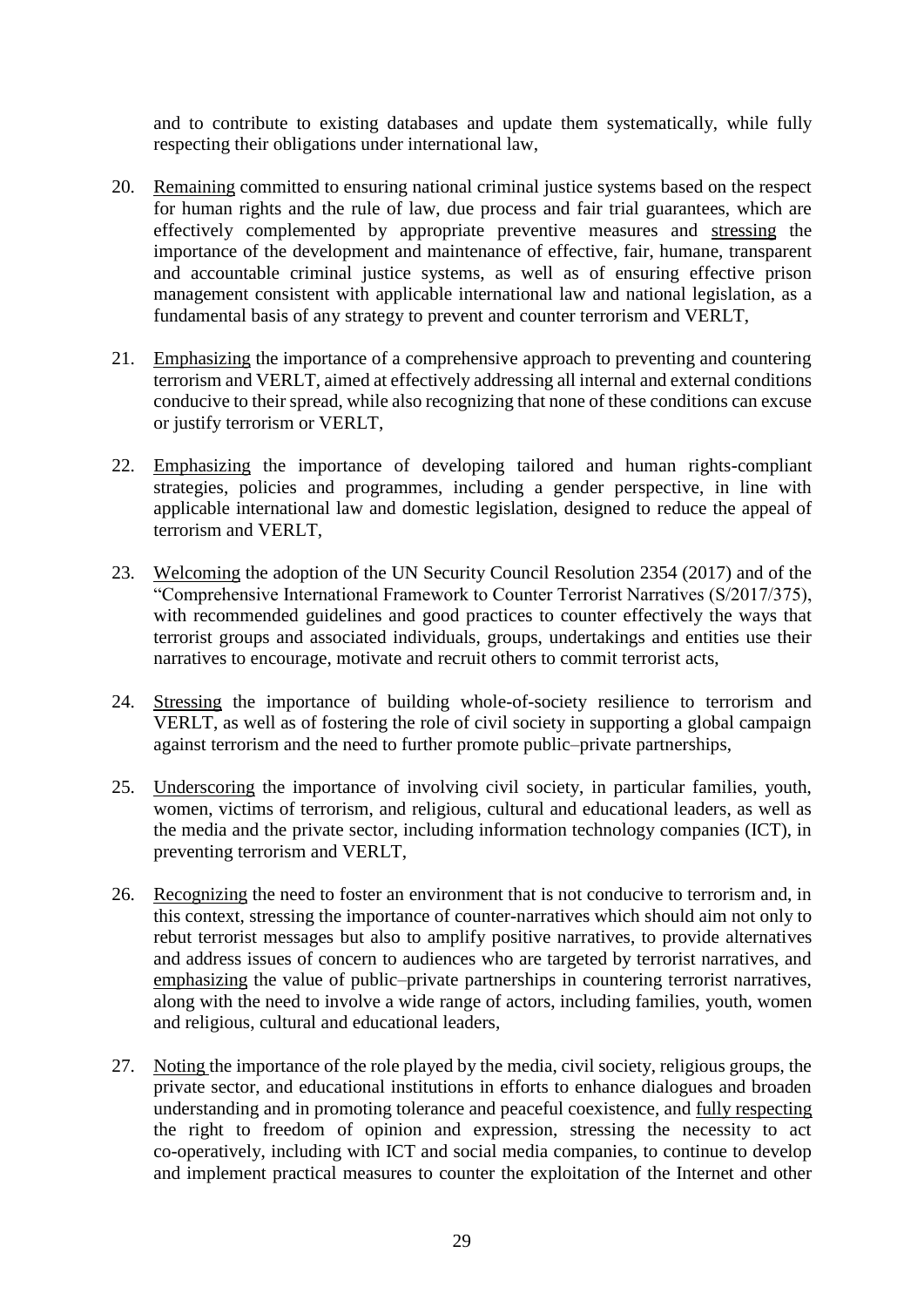information and communication technologies for terrorist purposes, including to commit, incite, recruit, fund or plan terrorist acts,

- 28. Recognizing that efforts to prevent terrorism and VERLT can benefit from increasing youth participation and sense of their belonging to societies, including by the creation of an enabling environment and opportunities for youth to participate and engage voluntarily and freely in public life and in the promotion of human rights and fundamental freedoms, democratic principles and the rule of law, tolerance and non-discrimination, and dialogue and mutual respect, and that such efforts can also benefit from the facilitation of youth access to social services and employment and from support being given to youth-led and youth-focused awareness-raising initiatives, including through the Internet and social media,
- 29. Underscoring the important role of education in building relevant skills, such as critical thinking, media literacy, and sense of responsibility, in order to enable youth to reject and better challenge terrorist narratives, and in this context, underscoring the need to enhance the exchange of information, lessons learned and good practices on how to effectively engage with youth in preventing terrorism and VERLT,
- 30. Acknowledging the differential impact terrorism and VERLT have on women and children, with particular respect to such matters as violations and abuses of human rights and that they are often directly targeted by terrorist groups, and highlighting the need to consider evidence-based policies in mechanisms and strategies for preventing terrorism and VERLT,
- 31. Recognizing that children formerly associated with terrorist groups or who have been forced to travel to conflict zones affected by terrorist attacks should be treated in a manner consistent with their rights, dignity and needs,
- 32. Stressing the urgency to address the threat posed by terrorists, including relocating and returning FTFs, by *inter alia* developing and implementing, after prosecution, rehabilitation and reintegration strategies, policies and programmes before, during and after imprisonment and as part of non-custodial measures of justice, and that such programmes should be compliant with international law, in particular human rights law, international humanitarian law and international refugee law and should also ensure national ownership and address specific concerns, vulnerabilities and needs of men, women and children, including accompanying family members of FTFs, as well to those of incarcerated offenders, as appropriate,
- 33. Emphasizing the importance of further research, thematic discussions, sharing of good practices and international guidelines, as well as of tailored technical assistance offered by relevant international organizations, including the OSCE,
- 34. Welcoming the comprehensive efforts of the 2017 Austrian Chairpersonship of the OSCE, including the relevant Declaration on which the present text builds upon, to push forward the agenda of the Organization on the fight against terrorism, violent extremism and radicalization that leads to terrorism, and taking positive note of the activities pursued by OSCE executive structures, including OSCE Institutions and Field Operations, in support of the implementation of OSCE commitments in the field of preventing and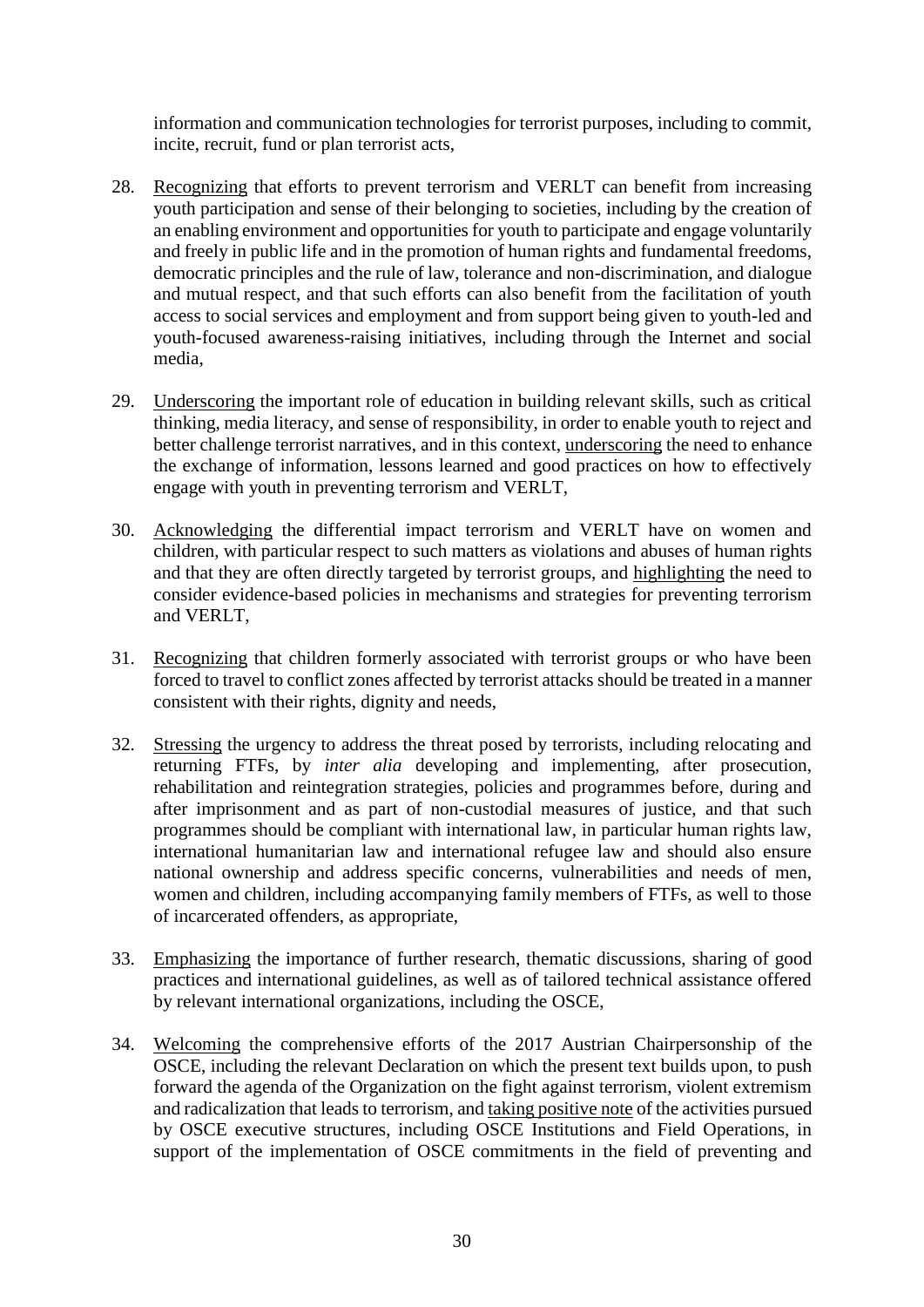countering terrorism and VERLT, in line with the OSCE's comprehensive approach to security,

- 35. Acknowledging the role that national Parliaments can play in the field of countering and preventing terrorism and VERLT, especially by developing targeted counter-terrorism legislation in line with international law, including human rights law, by promoting the full implementation of existing international legal frameworks, by providing effective oversight of governmental counter-terrorism policies and authorities, and by fostering greater inclusion of local communities and civil society in national counter-terrorism efforts, in accordance with the principle of national ownership of counter-terrorism strategies and programmes,
- 36. Recognizing that international parliamentary forums, such as the OSCE Parliamentary Assembly, can serve as useful platforms for promoting political dialogue and facilitating the exchange of innovative ideas, lessons learned and best practices on counter-terrorism legislation and policy, thereby providing a distinct contribution to the global fight against terrorism by promoting greater policy coherence and international co-operation,
- 37. Recalling and reaffirming relevant OSCE PA resolutions on countering terrorism and violent extremisms, including the 2017 Minsk Declaration on Strengthening the Role of the OSCE in Countering Terrorism, the 2015 Helsinki Declaration on a Comprehensive Legislative Reform on Foreign Terrorist Fighters from the OSCE Area, the 2014 Baku Resolution on the Fight Against Terrorism and the 2012 Monaco Resolution on Countering Violent Extremism and Radicalization that Lead to Terrorism,
- 38. Welcoming the work conducted by the OSCE PA and by its Ad Hoc Committee on Countering Terrorism since its establishment in 2017, and in particular its focus on identifying the most pressing policy and legislative challenges faced by the OSCE participating States in countering terrorism and VERLT, as well as on building strategic partnerships with relevant stakeholders in the field to contribute to the global counterterrorism agenda by leveraging on the Assembly's comparative advantages,
- 39. Commending the efforts of the Ad Hoc Committee on Countering Terrorism to promote the exchange of lessons learned and good practices in countering and preventing terrorism and radicalization in the OSCE region, including through the organization of field visits to Belgium, Bosnia and Herzegovina, the United Nations Office for Drugs and Crime, and the OSCE executive structures, as well as through the active participation in numerous international conferences and expert events,
- 40. Taking note of the recurring themes identified by the Ad Hoc Committee on Countering Terrorism as potential areas where the OSCE PA could add value in the future, including, but not limited to, information sharing and co-ordination mechanisms, prevention of radicalization, countering the spread of terrorist and violent extremist ideologies and narratives, challenges stemming from the phenomenon of FTFs, links between terrorist networks and transnational organized crime, support to the victims of terrorism, protection of human rights and fundamental freedoms in countering terrorism, and the challenges stemming from the improper use of new technologies for terrorist purposes,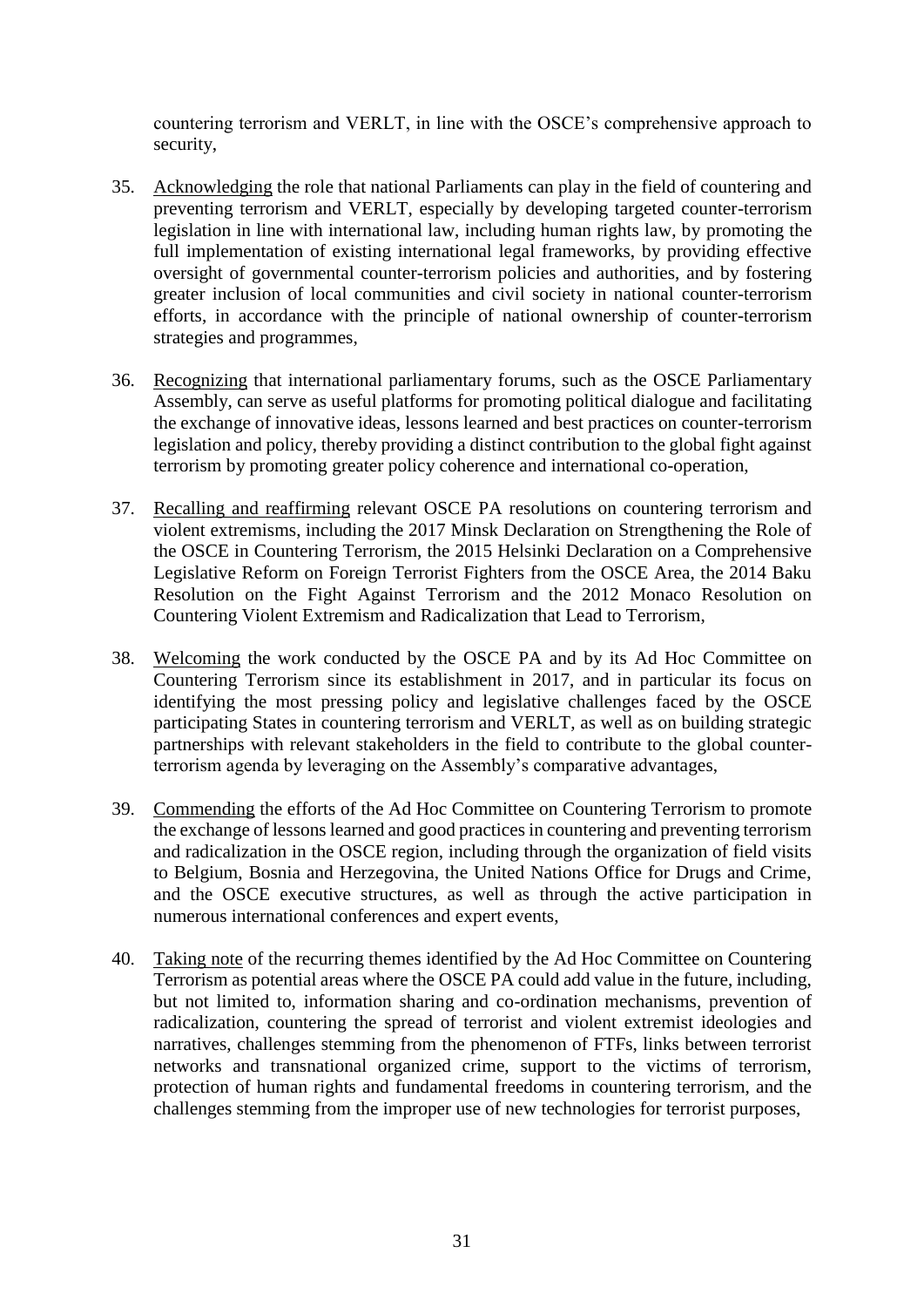- 41. Calls on the OSCE participating States to swiftly and fully implement the international legal framework on countering terrorism, as well as relevant OSCE commitments in this field;
- 42. Calls on the OSCE participating States to co-operate, share relevant information and consistently support each other in preventing and countering terrorism, including by eliminating the supply of weapons to terrorists, preventing the recruitment and mobilization of individuals as terrorists, and responding to the challenges stemming from returning and relocating FTFs;
- 43. Invites the OSCE participating States and OSCE Partners for Co-operation to actively engage in and reinforce their work to address the spread of terrorist narratives, and to this aim undertake appropriate national and international measures, in accordance with their obligations under international law, in line with the relevant UNSC resolutions and consistent with relevant OSCE commitments, and also invites the OSCE executive structures, within their mandates and available resources and complementing ongoing UN efforts, to facilitate thematic discussions, focused on implementing on a regional level UNSCR 2354, and on exchanging lessons learned and good practices to promote a comprehensive response to the spread of terrorist and violent extremist ideologies and narratives;
- 44. Urges the current, incoming and future OSCE Chairpersonships to continue to strengthen the contribution of the OSCE executive structures on the topic of preventing and countering terrorism and VERLT, leveraging the added value of the OSCE comprehensive approach to security;
- 45. Invites the OSCE participating States, the OSCE Partners for Co-operation and the OSCE executive structures to actively co-operate and co-ordinate with the OSCE PA on the topic of preventing and countering terrorism and VERLT, with a view of ensuring inclusive and human rights-compliant responses for the benefit of all in the OSCE region;
- 46. Calls upon Parliaments in the OSCE region to retain the topic of preventing and countering terrorism and VERLT high on their national agendas, and to continue to act as a driving force, in accordance with national legislation and procedures, to advance counter-terrorism efforts, including by allocating adequate resources to counterterrorism, by adopting inclusive and human rights-compliant legislation in line with the international counter-terrorism legal framework, by ensuring oversight of national security forces, by monitoring the implementation of relevant national policies and strategies, by promoting transparency, respect for human rights and the rule of law, by building trust and dialogue among all levels of society, by advocating solidarity with the victims of terrorism and by supporting counter-terrorism narratives at national and local levels;
- 47. Encourages Parliamentarians in the OSCE region to continue to engage at regional and international levels with a view to strengthening relevant legislative and policy frameworks and exchanging best practices and lessons learned on preventing and countering terrorism and VERLT;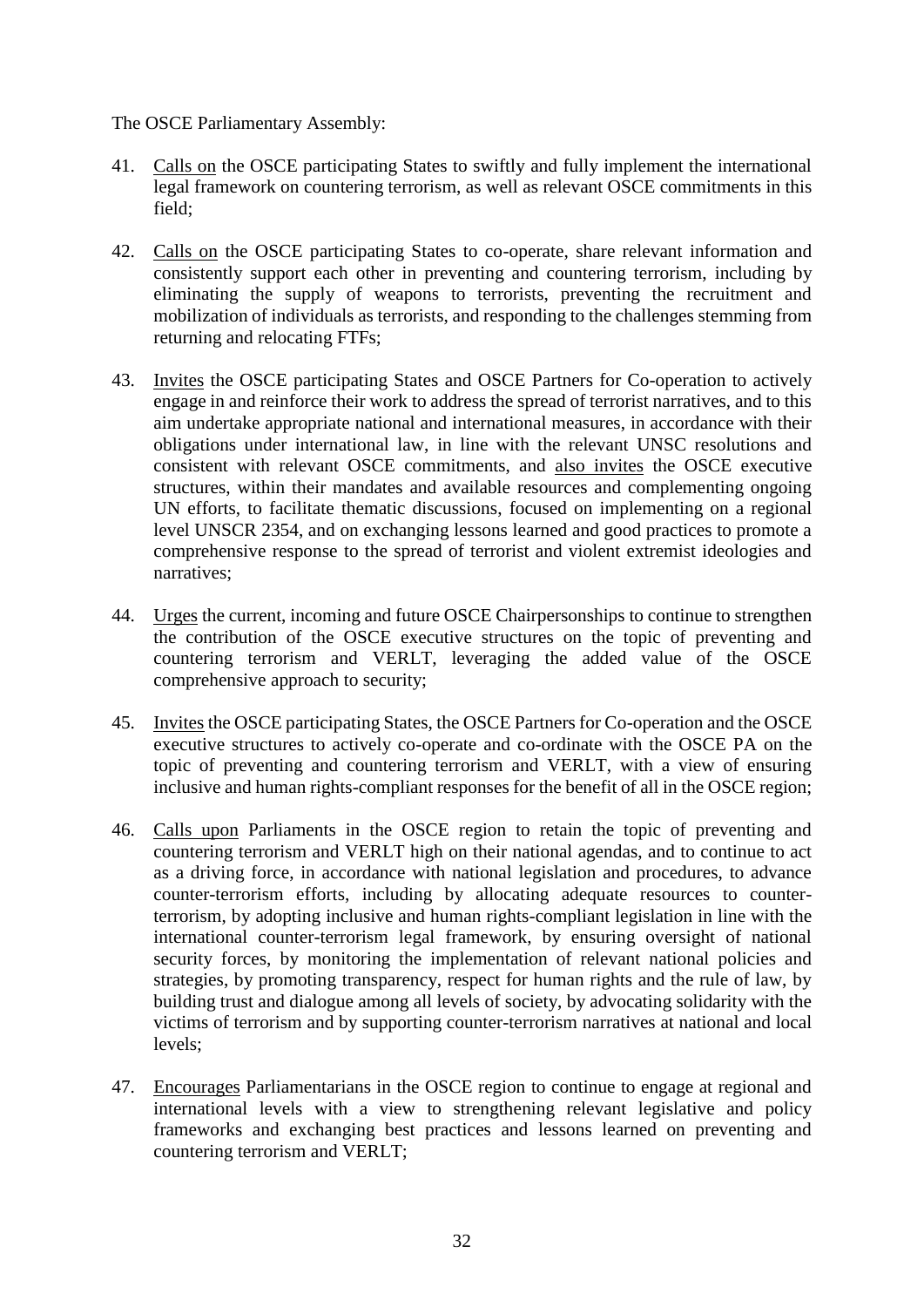- 48. Calls upon the OSCE PA and the OSCE PA Ad Hoc Committee on Countering Terrorism to further explore possible areas of potential added value for the OSCE PA in preventing and countering terrorism and VERLT, with a view of promoting complementarity of efforts with other stakeholders and avoiding duplication;
- 49. Calls upon the OSCE PA Ad Hoc Committee on Countering Terrorism to continue to identify key challenges in this field, to build strong partnerships with the OSCE participating States and executive structures – including the Security Committee, the Secretariat and the Field Operations – and other relevant global, regional and national stakeholders, to consider forward-looking policy guidance wherever needed and to engage in targeted initiatives to bring an increased parliamentary perspective in this critical field of the international security agenda, in full compliance with its mandate;
- 50. Tasks the OSCE PA International Secretariat to continue to provide technical support to the work of the OSCE PA Ad Hoc Committee on Countering Terrorism through the organization of regular meetings, field visits and other targeted initiatives, as relevant and within available resources.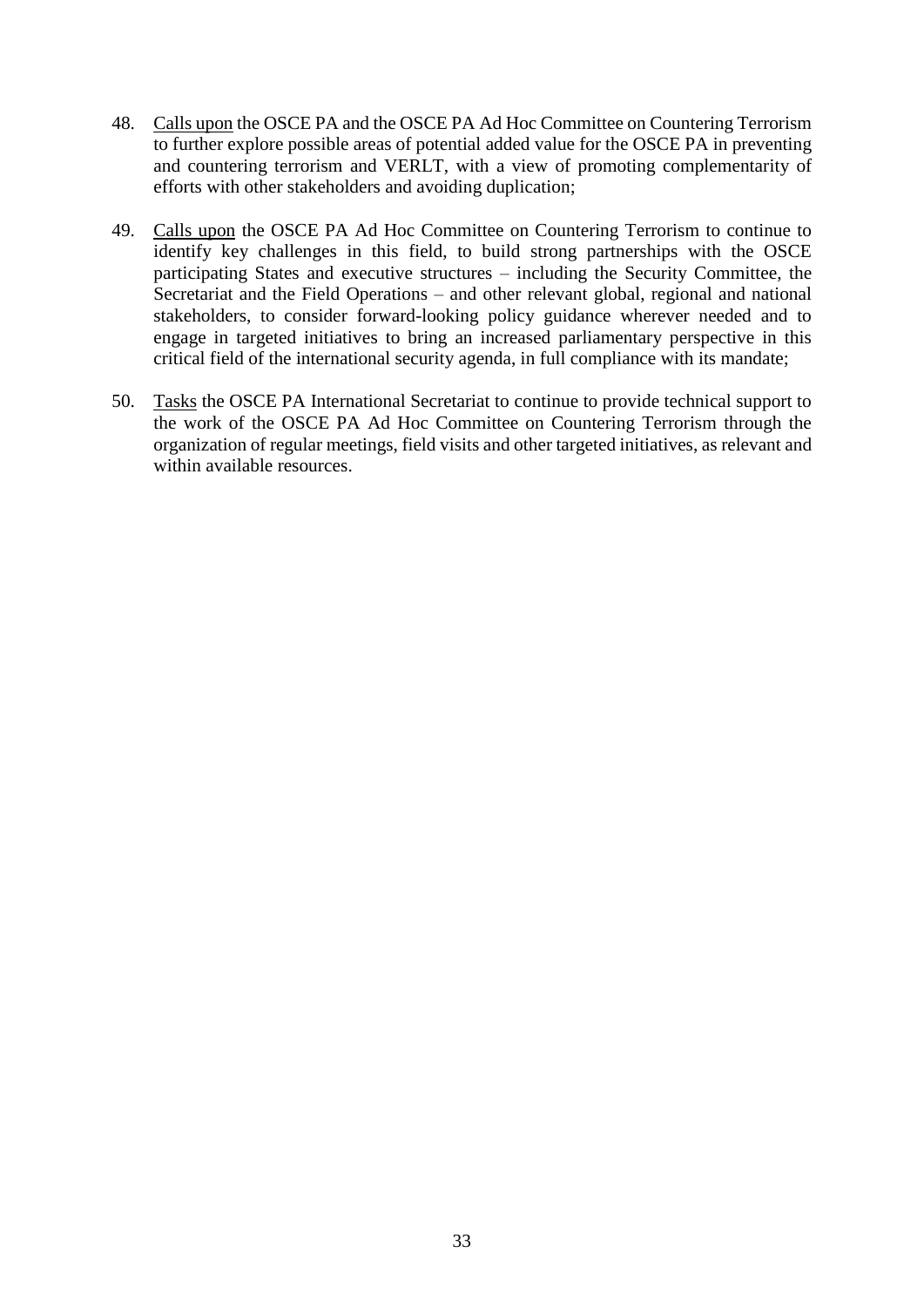#### **RESOLUTION ON**

#### **TEN YEARS AFTER THE AUGUST 2008 WAR IN GEORGIA**

- <span id="page-35-1"></span><span id="page-35-0"></span>1. Reaffirming full adherence to the Charter of the United Nations and to all OSCE norms, principles and commitments, starting from the Helsinki Final Act, the Charter of Paris, the 1992 Helsinki Document, the 1994 Budapest Document, the 1996 Lisbon Document, and the Charter for European Security adopted at the 1999 Istanbul Summit,
- 2. Recalling all relevant OSCE PA documents, including the Oslo (2010), Monaco (2012) and Tbilisi (2016) Declarations,
- 3. Reaffirming full support for the sovereignty, independence and territorial integrity of Georgia, within its internationally recognized borders,
- 4. Expressing deep regret that ten years after the August 2008 war, the conflict between the Russian Federation and Georgia remains unresolved and, in this regard, stressing the necessity of full implementation of the EU-mediated 12 August 2008 Ceasefire Agreement, including the withdrawal of the Russian Federation's military forces from Georgian territory and the establishment of international security mechanisms in occupied Abkhazia, Georgia, and the Tskhinvali region/South Ossetia, Georgia,
- 5. Expressing concern over the repeated denial of access to international and regional human rights mechanisms, including the relevant OSCE executive structures, to Abkhazia, Georgia, and the Tskhinvali region/South Ossetia, Georgia,
- 6. Supporting the Geneva International Discussions as an important format for addressing the security and humanitarian challenges stemming from the conflict pursuant to the EUmediated 12 August 2008 Ceasefire Agreement,
- 7. Expressing serious concern over the dire security and humanitarian situation and reports of discrimination based on ethnic grounds in the occupied territories of Georgia, and reaffirming support for the fundamental right of hundreds of thousands of internally displaced persons (IDPs) and refugees expelled from Abkhazia, Georgia, and the Tskhinvali region/South Ossetia, Georgia, to return to their place of origin in safety and dignity,
- 8. Noting that since 2009, following the closure of the OSCE Mission in Georgia and the United Nations Observer Mission in Georgia (UNOMIG), the EU Monitoring Mission (EUMM) is the only international monitoring mission on the ground, regrettably unable to implement its mandate in full, while being denied access to the occupied territories of Georgia,

- 9. Calls for the peaceful resolution of the Russian Federation–Georgia conflict in line with international law and the Helsinki principles;
- 10. Supports the policy of the Government of Georgia towards a peaceful conflict resolution, directed towards the de-occupation of Georgian regions, on the one hand, and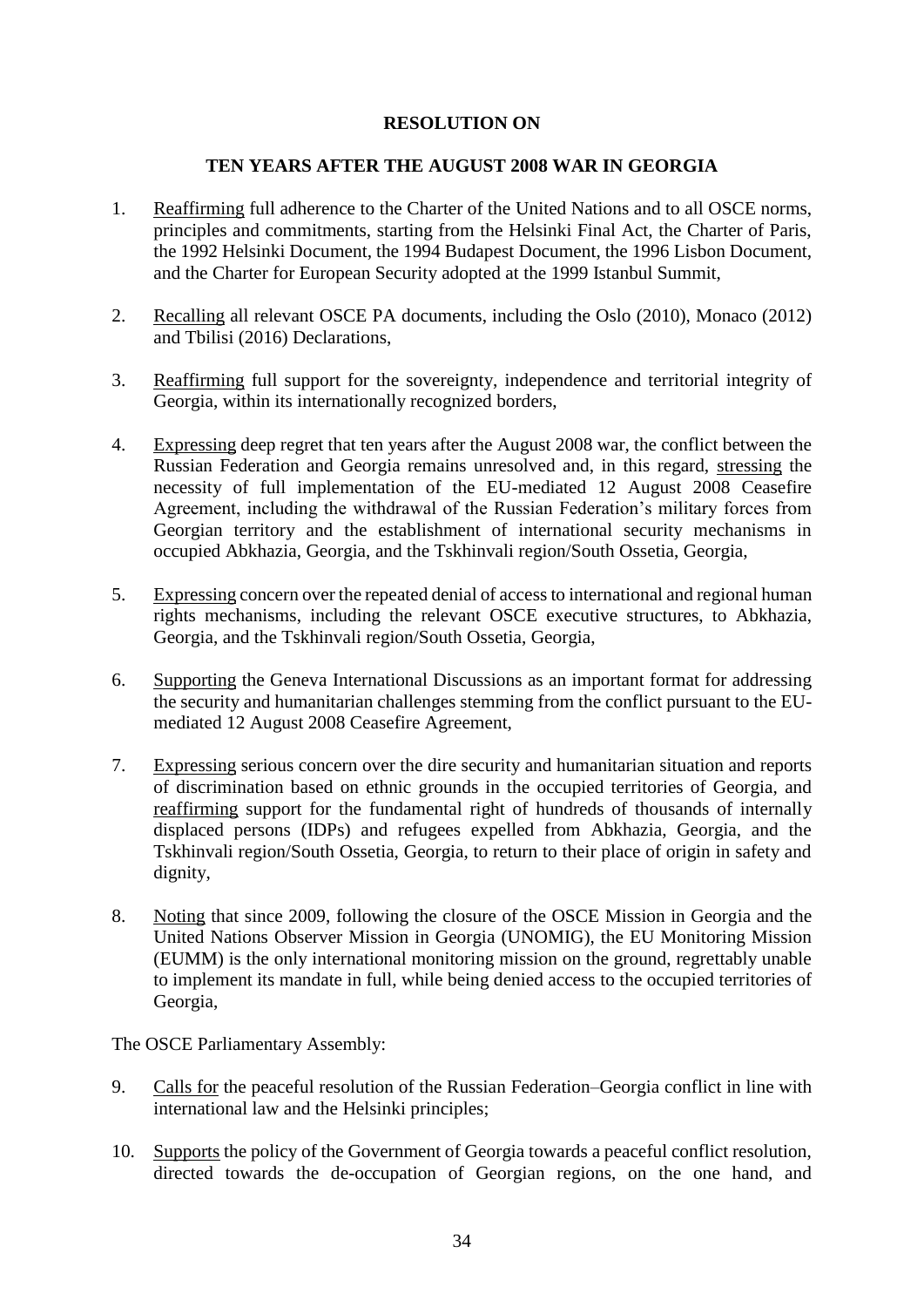reconciliation and confidence-building between the communities divided by occupation lines, on the other hand;

- 11. Welcomes the new peace initiative of the Government of Georgia "A Step to a Better Future", aimed at improving the humanitarian and socio-economic conditions of people residing in Abkhazia, Georgia, and the Tskhinvali region/South Ossetia, Georgia, as well as at fostering people-to-people contacts and confidence-building between the divided communities;
- 12. Calls for achieving tangible results in the Geneva International Discussions, including the affirmation and implementation of the non-use of force commitment, establishment of international security mechanisms in Abkhazia, Georgia, and the Tskhinvali region/South Ossetia, Georgia, and the return of IDPs and refugees;
- 13. Reaffirms the necessity of the full implementation of the EU-mediated 12 August 2008 Ceasefire Agreement, and calls on the Russian Federation to withdraw its military units from the territory of Georgia and reverse its recognition of Abkhazia, Georgia, and the Tskhinvali region/South Ossetia, Georgia, as independent States;
- 14. Condemns the killing of Georgian citizens Mr. Tatunashvili, Mr. Otkhozoria and Mr. Basharuli – in Abkhazia, Georgia, and the Tskhinvali region/South Ossetia, Georgia, and urges the Russian Federation to refrain from the obstruction of the thorough investigation conducted by the Georgian authorities on the cases of Mr. Tatunashvili, Mr. Otkhozoria and Mr. Basharuli, including with the participation of international partners, and that perpetrators are brought to justice;
- 15. Stresses the responsibility of the Russian Federation, as a power exercising effective control, to uphold the fundamental freedoms and human rights of all people living in Abkhazia, Georgia, and the Tskhinvali region/South Ossetia, Georgia, and ensure the access of international human rights monitoring mechanisms on the ground;
- 16. Urges the Russian Federation to allow the safe, dignified and unhindered return of displaced persons to their place of origin;
- 17. Calls upon the OSCE Chairperson-in-Office to strengthen its efforts towards the reestablishment of a fully fledged and meaningful OSCE presence with access to the entire territory of Georgia within its internationally recognized borders.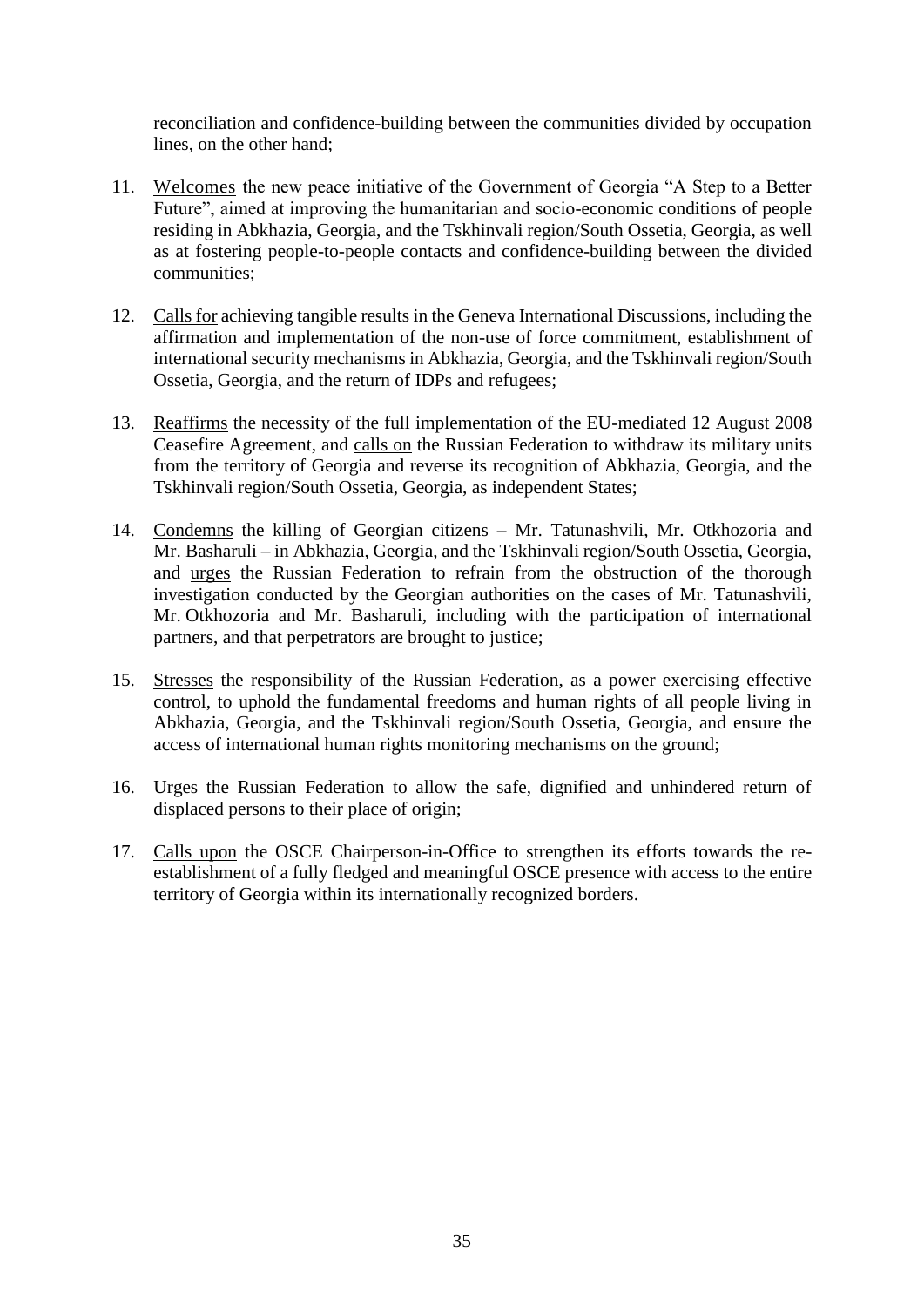# **STRENGTHENING THE OSCE'S APPROACH TO SUPPORTING SECURITY SECTOR GOVERNANCE AND REFORM IN PARTICIPATING AND PARTNER STATES**

- 1. Recognizing that the nature of conflict has changed over recent years and that the concept of security no longer limits itself to a narrow State-centric approach, but has broadened its reach to include the well-being, vulnerabilities and human rights of people,
- 2. Recalling that by transforming the security sector into one that is inclusive, accountable and democratically controlled, security sector governance and reform (SSG/R) enhances State and human security, thus enabling security authorities to address today's multifaceted and emerging security challenges,
- 3. Stressing the importance of reforming the security sector to effectively provide both State and human security, strengthen the rule of law and good governance, and underlining that an accountable, effective and responsive security sector is a cornerstone for sustaining peace and sustainable development as well as an important instrument of conflict prevention and management which contributes to greater trust and stability in the OSCE region and beyond,
- 4. Convinced that all SSG/R processes should be nationally owned, backed by strong political commitment, rooted in the country's institutions and responsive to local needs and conditions, while at the same time upholding good governance, the rule of law and respect for human rights,
- 5. Stressing that SSG/R is in line with the OSCE's comprehensive approach to security and provides for cross-dimensional co-operation, including across the politico-military dimension, economic and environmental dimension as well as the human dimension of the OSCE,
- 6. Recalling United Nations Security Council Resolution 2151 (2014) and other international and regional SSG/R frameworks such as the European Union's Strategic Framework to Support the Security Sector Reform (2016), and the African Union's Policy Framework on Security Sector Reform (2013), all of which stress the importance of SSG/R for sustainable peace and development,
- 7. Reaffirming, as in the 2015 Helsinki Final Declaration and its Resolution on the OSCE Code of Conduct on Politico-Military Aspects of Security (the Code) adopted in 1994, the importance of this Code as a normative key document for the democratic control of armed forces in democratic societies and the necessity to reinforce it as a fundamental principle of SSG/R,
- 8. Recalling the importance of effective democratic, and in particular parliamentary, control over the public and private security sectors, in accordance with the 2014 Baku Final Declaration's Resolution on the Democratic Control of the Public and Private Security Sectors,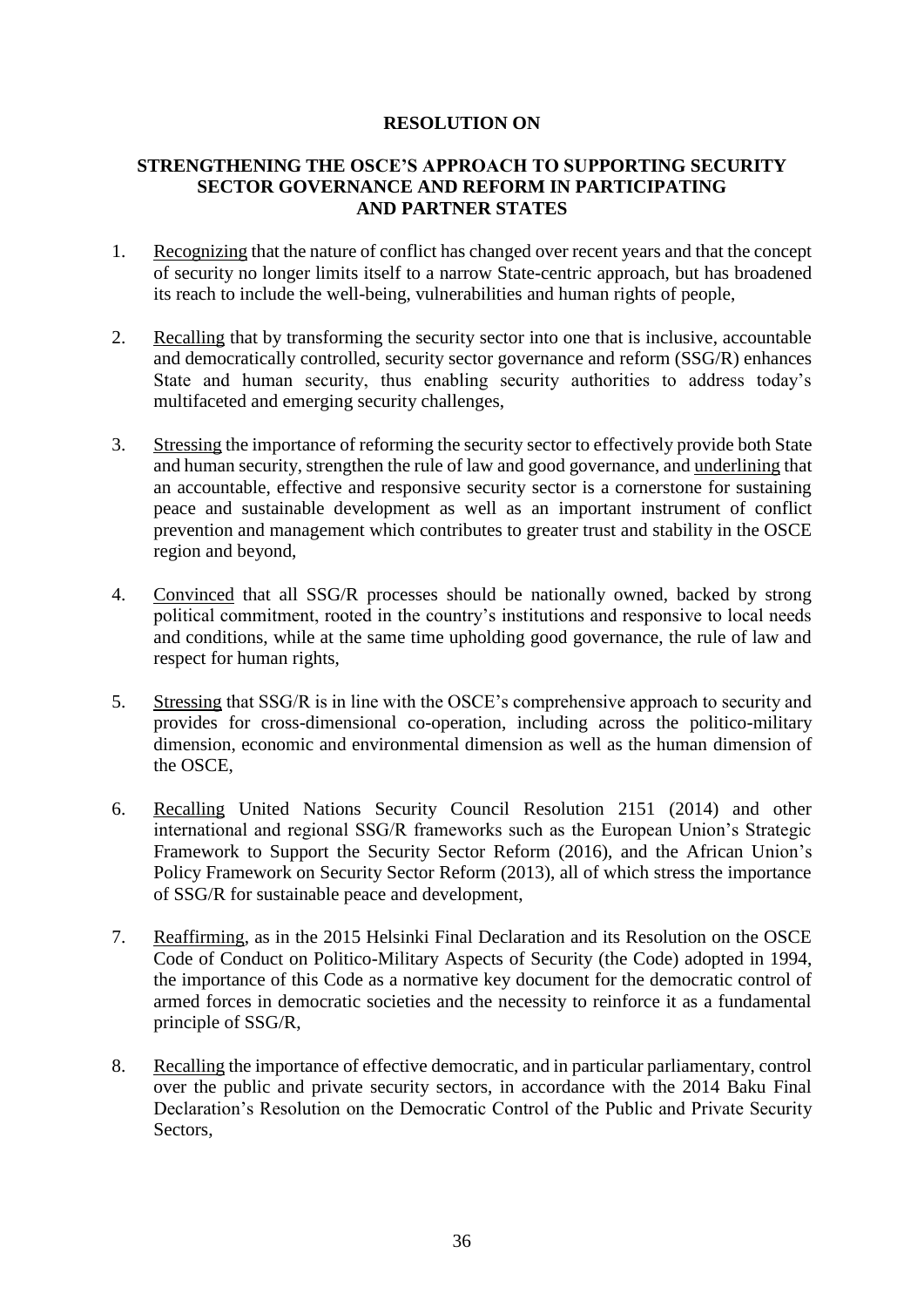- 9. Recalling United Nations Security Council Resolution 1325 (2000), which stresses the importance of ensuring increased representation of women at all decision-making levels in national, regional and international institutions,
- 10. Noting with satisfaction that the OSCE and its participating States have addressed the topic of SSG/R in the framework of a joint FSC–PC meeting and OSCE-wide Conferences, and that internal SSG/R guidelines have been adopted as well as an internal SSG/R focal point network put into place,
- 11. Recalling, as underlined by the Geneva Centre for the Democratic Control of Armed Forces (DCAF) mapping study on the Role of the OSCE in SSG/R of December 2013 (CIO.GAL/18/14), that the OSCE is to a large extent already engaged in supporting national SSG/R processes both at the normative and operational levels, but that an encompassing strategic framework is lacking, resulting in a scattered approach and a loss of sustainability and efficiency,

- 12. Commends the OSCE Executive Structures for the progress made towards developing a more coherent and co-ordinated approach to SSG/R, with the OSCE Guidelines on SSG/R providing a good practical tool to this end, and welcomes progress in their implementation;
- 13. Reiterates the importance of taking a comprehensive and inclusive approach when supporting national reform efforts, by involving all relevant actors, including civil society, particularly with regard to exercising oversight;
- 14. Calls on the OSCE Executive Structures to increase their efforts towards the development of an OSCE-wide strategic approach to support nationally led SSG/R processes and to ensure that OSCE efforts are complementary to other initiatives at the international and regional levels, spearheaded by the work of the United Nations towards the implementation of UNSCR 2151, the Sustaining Peace Agenda, as well as the Sustainable Development Goals;
- 15. Stresses the importance of adopting a cross-dimensional, comprehensive, human rightsbased and gender-responsive approach to SSG/R support, while taking into account regional and national sensitivities and engaging all participating States in a transparent manner, recognizing the key elements of national ownership and accountability;
- 16. Emphasizes the importance of adopting a gender-sensitive approach to adequately respond to the security needs of men, women, boys and girls, and of including women and their perspectives in all the stages of SSG/R, given the importance of having gender responsive security institutions and in recognition of the important role inclusive teams play in the prevention and resolution of conflicts, in particular because the inclusion of women and their perspectives in the security sector not only enhances legitimacy and local ownership, but also increases the long-term success of any reform;
- 17. Calls on OSCE participating States to ensure that SSG/R initiatives prioritize the prevention of sexual abuse and exploitation in armed conflict and post-conflict situations by delivering robust training on sexual abuse and exploitation to military, civilian and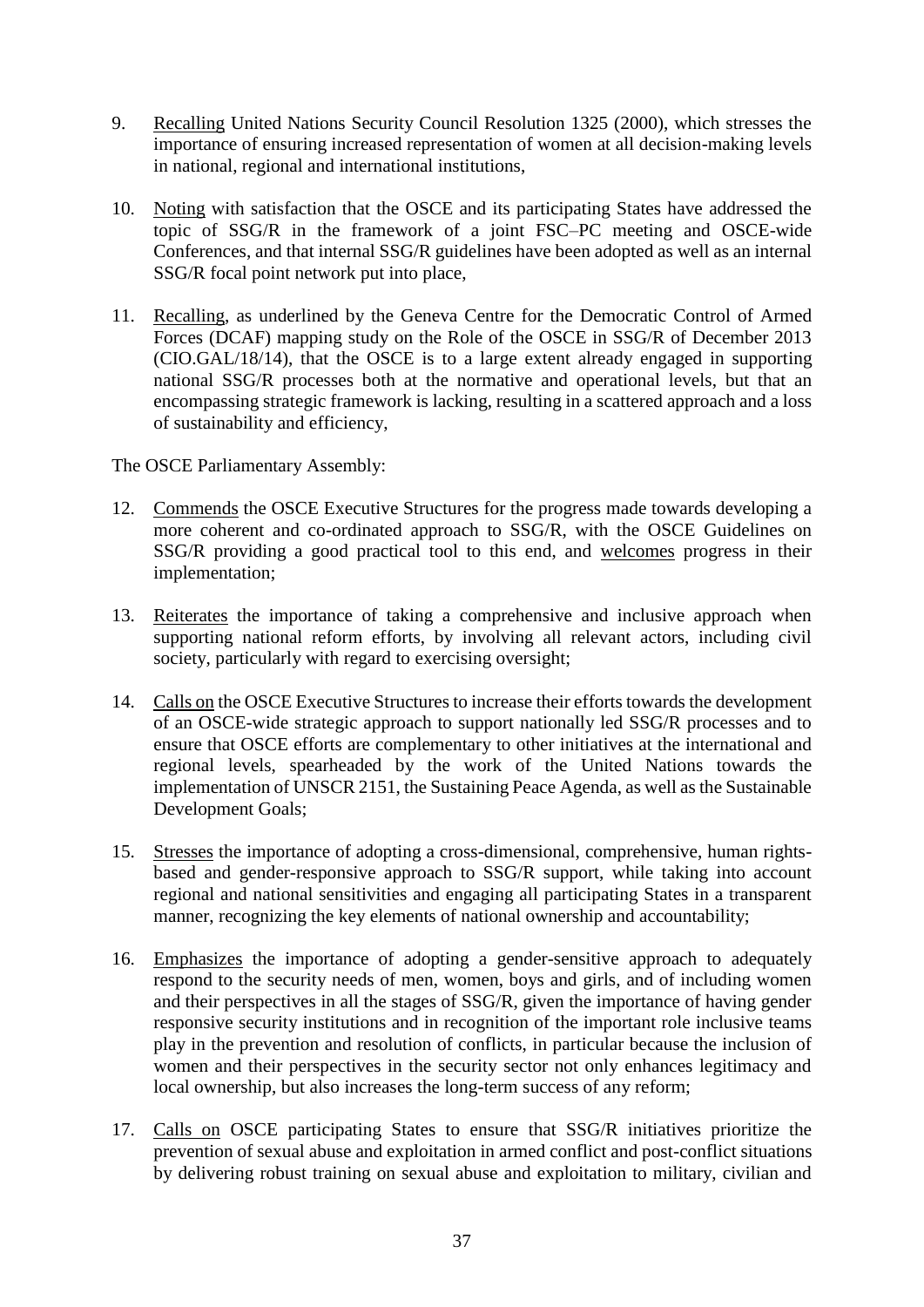police personnel, prosecuting perpetrators, and ensuring that survivors of sexual violence have equal protection under the law, access to justice, and access to healthcare and psychosocial support;

- 18. Encourages the OSCE to collaborate with the United Nations and other international and regional organizations active in supporting SSG/R with the aim of co-ordinating activities and initiatives, and invites the participating States to exchange information concerning their experiences in this domain;
- 19. Confirms its belief that security should be enhanced by the greater empowerment of women in related positions within civil society, policy analysis, government and international organizations, and by ensuring that they have a direct and concrete role in the policy-making process and intergovernmental dialogue;
- 20. Calls upon participating States to support this process with the necessary political ownership by engaging in an inclusive discussion on the development of a common understanding of SSG/R in the context of the OSCE among all participating States and by strategically addressing the topic in meetings of the OSCE's different political bodies, across all three OSCE dimensions, and to consider the adoption of a Ministerial Council Decision in this respect;
- 21. Further encourages the current and incoming OSCE Chairpersonships and the participating States to exploit their convening power to call upon the relevant actors to share their experiences at the regional and subregional levels;
- 22. Encourages the OSCE Secretary General to report on progress made by the OSCE in strengthening its approach to SSG/R support;
- 23. Underlines the role and responsibility of parliamentarians and parliamentary security commissions regarding the oversight of the security sector in participating States, and calls upon national parliamentarians to foster discussions on parliamentary oversight of the security sector at the national and regional levels;
- 24. Further emphasizes the importance of fully implementing and strengthening the norms and provisions of the OSCE Code of Conduct on Politico-Military Aspects of Security as a prerequisite for successful and sustainable SSG/R processes;
- 25. Calls upon Members of the OSCE Parliamentary Assembly to support efforts to enhance coherence and to develop an OSCE approach to SSG/R and to institutionalize the discussion on SSG/R at the level of the OSCE Parliamentary Assembly by regularly setting an item related to SSG/R on the agenda of its General Committee on Political Affairs and Security;
- 26. Resolves to remain involved in discussions pertaining to SSG/R.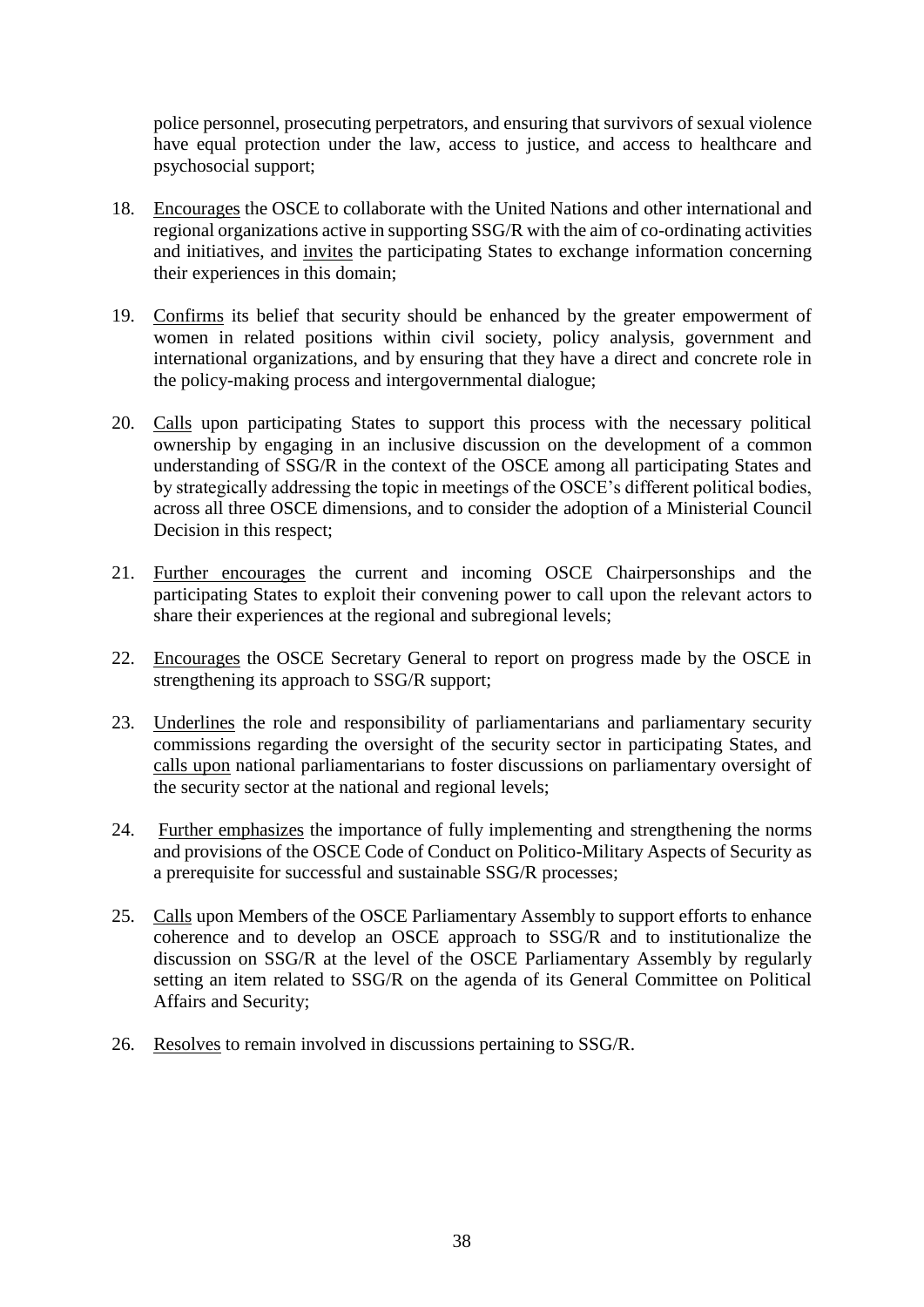## **REAFFIRMING THE COMMITMENT TO AND GUARANTEES OF THE EFFECTIVE OPERATION OF THE OSCE**

- 1. Having regard for the Helsinki Final Act of 1 August 1975, the Paris Summit of November 1990, the Istanbul Charter of 1999, the Astana Declaration of 2010 and the fundamental principles, as set out in the Decalogue, concerning political, military, economic, humanitarian and environmental co-operation on which the OSCE is based,
- 2. Having regard for the unique role and position of the OSCE in the dialogue between its 57 participating States and 11 Partners for Co-operation spanning three continents, as the only over-arching regional organization for security and co-operation of these countries besides the United Nations,
- 3. Acknowledging the growing tensions within and between OSCE participating States, for example the recent flare-up of the conflict in Nagorno-Karabakh and the continuing stalemate and enduring violence in Eastern Ukraine,
- 4. Underscoring the fact that the respect shown for human rights and fundamental freedoms and the strength of democratic institutions and the rule of law in OSCE participating States is directly and unambiguously related to the respect shown by OSCE participating States for each other's sovereignty and territorial integrity and the strength of the peace, security and co-operation existing between them,
- 5. Welcoming the statement of 2 February 2018 by OSCE PA President George Tsereteli that stressed the need for continued international co-operation to resolve issues in the South Caucasus,
- 6. Concerned by the rising distrust between OSCE participating States, illustrated by the series of diplomatic expulsions following the poisoning of a former Soviet Union spy residing in the United Kingdom,
- 7. Referring to the growing reports about OSCE missions and offices whose work is boycotted or for which no consensus has been reached about funding, with the closure of the office in Yerevan in 2017 serving as an example,
- 8. Concerned by the strong evidence regarding the influencing of elections by digital means in recent elections in the OSCE region, as illustrated by the scandal concerning Cambridge Analytica, potentially weakening democratic principles and credibility,
- 9. Welcoming the report and resolution of the General Committee on Political Affairs and Security on Implementing OSCE Commitments: The Role of Parliaments being presented to the OSCE PA Annual Session in Berlin on 7–11 July 2018,
- 10. Concerned about the increasing abuse of the national sentiment of peoples by leaders who wish to consolidate their domestic position, as indicated in the report *Xenophobia, Discrimination and Aggressive Nationalism in Europe* by Dr. Valery Engel of the European Centre for the Development of Democracy of June 2015, with the concern that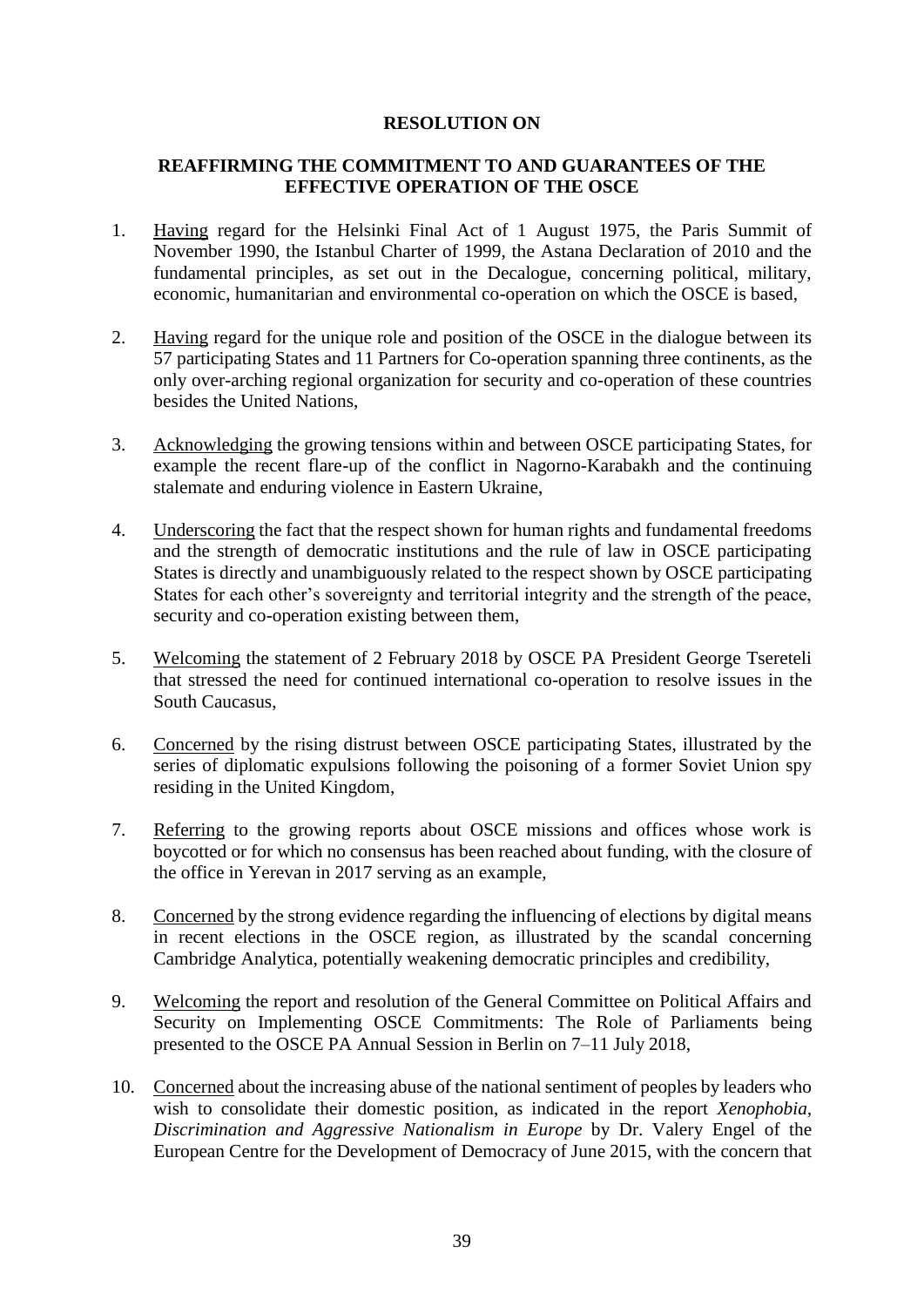for these countries, it may lead to international isolation and a diminished will to engage in international dialogue,

- 11. Worried about the consequences for the security of the personnel of OSCE missions, for which guidelines drawn up by the OSCE Permanent Council could not go far enough, due to steps taken by the delegation of a participating State with that Council, according to reports from the Ukrainian Ministry of Foreign Affairs on 1 May 2017,
- 12. Welcoming the condemnation by the French Ministry of Foreign Affairs of the threats and intimidation of OSCE observers and even sexual harassment of a female observer in Ukraine by armed members of a separatist group near Donetsk on 5 May 2017; and regretting the continuing precarious situation for the OSCE Special Monitoring Mission, as evidenced by the incident on 2 February 2018, in which an OSCE patrol was shot at,
- 13. Underlining the positive results and the importance for supervision of and monitoring of a properly functioning OSCE constitutional State and democracy, as illustrated by the report *Fair Trial Rights during States of Conflict and Emergency* of the expert meeting organized by the OSCE Office for Democratic Institutions and Human Rights (ODIHR) in Warsaw, Poland, on 27–28 October 2016 and the various *Legal Opinions and Comments* that ODIHR regularly issues on legislative initiatives by participating States that can have an influence on democratic principles,
- 14. Recognizing the precarious security situation in which OSCE observers are increasingly finding themselves, as witnessed last year by the death of an American paramedic from the OSCE's Special Monitoring Mission in Eastern Ukraine on 23 April 2017 in the Luhansk region,
- 15. Convinced that the OSCE's work, if it can take place without being obstructed, is that of a neutral player, which can oversee the implementation of and respect for treaties and agreements between various parties,

- 16. Calls on the OSCE participating States:
	- a. To rally unambiguously behind the assumptions and principles of the Helsinki Final Act and the Paris Summit, the Istanbul Charter of 1999, the Astana Declaration of 2010 and the fundamental principles, as set out in the Decalogue, concerning political, military, economic, humanitarian and environmental co-operation on which the OSCE is based;
	- b. In the spirit of the Helsinki Final Act and the Paris Summit, to contribute constructive and workable ideas to strengthen the effectiveness of the OSCE;
	- c. to implement their OSCE commitments fully at home, and to hold each other accountable regularly and consistently for violations of commitments whenever and wherever they occur;
	- d. to support more fully the essential work of the OSCE Office of the Representative on Freedom of the Media in defending freedom of expression and advocating the safety of journalists at this particular time, as well as ongoing work by various OSCE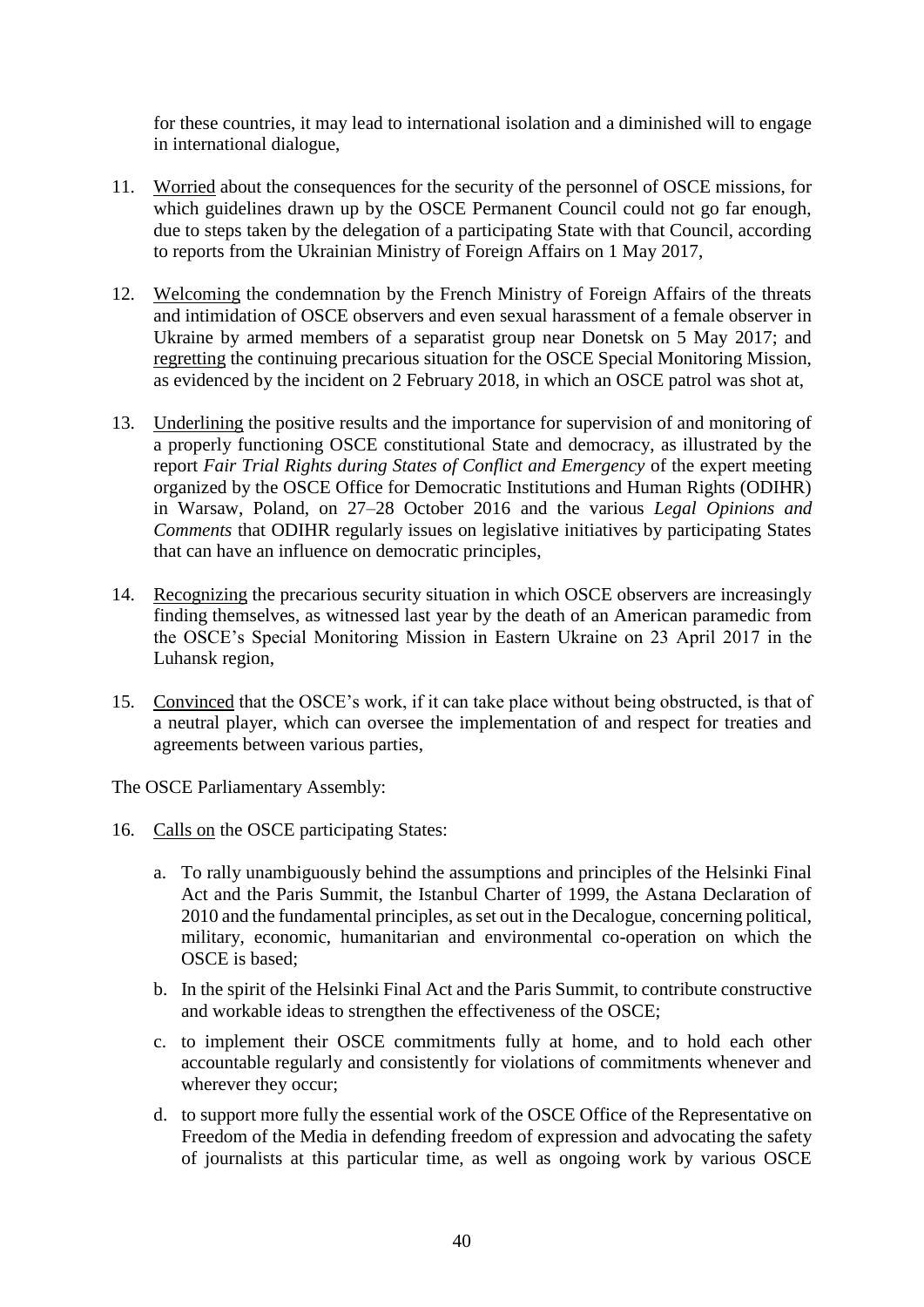institutions and missions to combat human trafficking and violence against women or any other person based on their gender or sexual orientation;

- e. To continue to strive towards consensus about the operation and funding of OSCE missions, both permanent and temporary;
- f. To guarantee permanently the security of observers, personnel, equipment and infrastructure of OSCE missions;
- g. To continue to provide the necessary funding for good and effective operation of the existing OSCE missions, as well as to provide the financial scope for possible expansion of the number of OSCE missions;
- h. To the extent possible and within the limits of the rules of international law, to give OSCE missions the most broadly interpreted powers and the greatest possible freedom of movement in order to carry out their missions in the safest and most satisfactory manner for all participating States;
- i. To investigate under what conditions fixed contributions to OSCE can be increased and be prepared to increase voluntary contributions to OSCE;
- 17. Calls on the OSCE Secretariat:
	- a. To examine to what extent the current resources provided by the participating States are sufficient to carry out the missions of OSCE effectively and efficiently;
	- b. To devise a transparent and efficient funding method for OSCE missions with a view to submitting it to the OSCE participating States for implementation, and which provides an answer to the stalemate in which the current system of fixed and voluntary conditions finds itself;
	- c. To study and evaluate the advantages and disadvantages of other funding options besides funding by participating States, such as funds, options for financial autonomy, etc.;
	- d. to encourage OSCE election observers to report on illicit efforts by digital means to interfere in elections and weaken the credibility and acceptance of their results;
	- e. To study options for adopting procedures other than by consensus in order to reach decisions acceptable to all parties if no consensus is reached, with a view to submission to and approval by the participating States.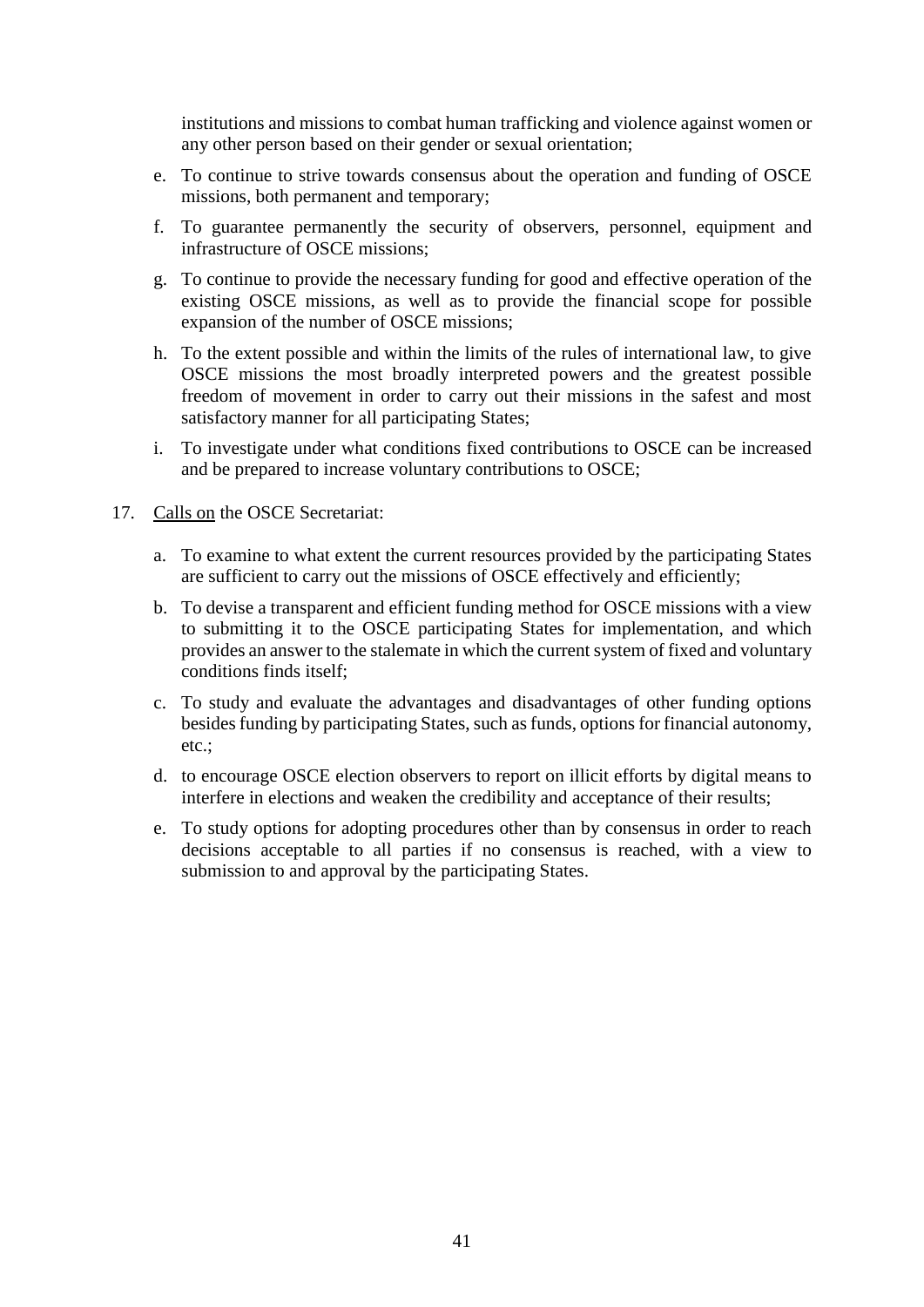# **STRENGTHENING THE VISIBILITY OF THE OSCE PARLIAMENTARY ASSEMBLY WITHIN THE NATIONAL PARLIAMENTS OF THE PARTICIPATING STATES**

- 1. Recalling the St. Petersburg Declaration of 1999 that stresses the crucial role parliaments and parliamentarians play as guardians of democracy, the rule of law and respect for human rights at both the national and international levels,
- 2. Stressing that the debates held in the OSCE Parliamentary Assembly cover a wide range of problems and challenges that the countries in the OSCE area face,
- 3. Acknowledging the significant role the Members of the OSCE Parliamentary Assembly play in acting as intermediaries between the national and international levels, between national parliaments and the OSCE bodies and institutions,
- 4. Emphasizing the particular importance that the national parliaments of OSCE participating States have for the implementation of OSCE commitments,
- 5. Noting that the impact and success of the OSCE Parliamentary Assembly are closely related to the public resonance,
- 6. Acknowledging the efforts being made by the Members of the OSCE Parliamentary Assembly, the Heads and Secretariats of Delegations, as well as the International Secretariat of the Assembly, for increasing the visibility of the work of the OSCE Parliamentary Assembly within national parliaments and in public,
- 7. Regretting that the decisions made by the OSCE Parliamentary Assembly are often not reflected in the policy of OSCE participating States and the work of the Parliamentary Assembly is not sufficiently known within many national parliaments,

- 8. Calls upon the delegates to discuss the Annual Session of the OSCE Parliamentary Assembly and its results in a plenary session as well as in other parliamentary formats in the time period between September and November;
- 9. Calls upon its Members to exchange best practices in communicating the decisions taken by the Assembly to their national parliaments;
- 10. Encourages the delegations and their secretariats to make greater use of information and material prepared and provided by the International Secretariat for presenting the results of the Annual Session in the national parliaments;
- 11. Encouragesthe delegates to develop concepts for strengthening the visibility of the OSCE Parliamentary Assembly within the national parliaments of OSCE participating States.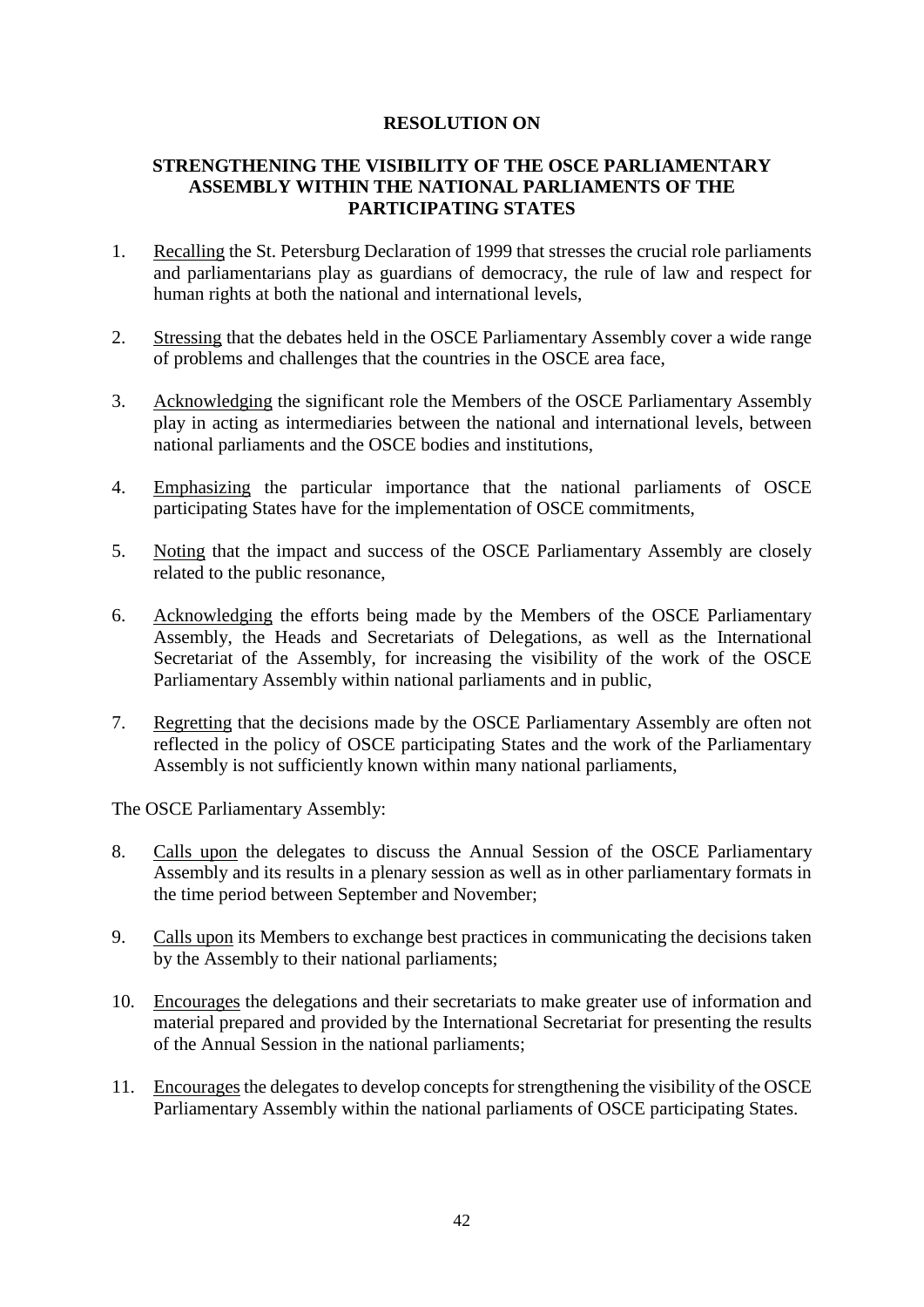# **PROMOTING CONNECTIVITY IN THE OSCE AREA THROUGH DEVELOPMENT OF TRANSPORT LINKS AND CORRIDORS, INCLUDING BY REVITALIZING THE ANCIENT SILK ROAD**

- 1. Reaffirming the relevance of, and full respect for, all OSCE norms, principles and commitments, which guide relations among OSCE participating States and form the basis for their co-operation,
- 2. Reaffirming the importance of the economic and environmental dimension in the OSCE concept of comprehensive security,
- 3. Recalling OSCE commitments in the economic and environmental spheres related to transportation and trade facilitation, in particular those contained in the Helsinki Final Act adopted in 1975, the Document of the Bonn Conference on Economic Co-operation in Europe adopted in 1990, the OSCE Strategy Document for the Economic and Environmental Dimension adopted in Maastricht in 2003, the OSCE Border Security and Management Concept adopted in Ljubljana in 2005, Ministerial Council Decision No. 11/06 on Future Transport Dialogue in the OSCE adopted in Brussels in 2006, Ministerial Council Decision No. 11/11 on Strengthening Transport Dialogue in the OSCE adopted in Vilnius in 2011, Ministerial Council Decision No. 4/16 on Strengthening Good Governance and Promoting Connectivity adopted in Hamburg in 2016 and other relevant OSCE documents, which provide a useful framework for cooperation in the field of transport and trade,
- 4. Underlining that promoting connectivity through transport and trade facilitation, within the scope of the Hamburg Ministerial Council Decision on Strengthening Good Governance and Promoting Connectivity, is an important part of economic co-operation among OSCE participating States that will create better conditions for small and mediumsized enterprises, will generate jobs and contribute to diversification of economies, thus contributing to their economic and social development,
- 5. Welcoming the efforts of the German, Austrian and Italian OSCE Chairpersonships to reinvigorate the second dimension with particular focus on further development of connectivity among OSCE participating States and building partnerships for sustainable development,
- 6. Recognizing the importance of enhancing the mutually beneficial economic co-operation and trade ties through developing efficient and secure multimodal transport links and corridors along the East–West and North–South axes that will ensure free and secure movement of persons, goods, services and investments across borders, in conformity with relevant legal frameworks, international law and OSCE commitments,
- 7. Welcoming the efforts of OSCE participating States to promote the establishment of transport networks and logistics systems, including further development of Euro–Asian transport links and corridors, that will revitalize the ancient Silk Road,
- 8. Welcoming the efforts of relevant international organizations and interested parties aimed at creating compatible transit systems and facilitating cross-border transportation that will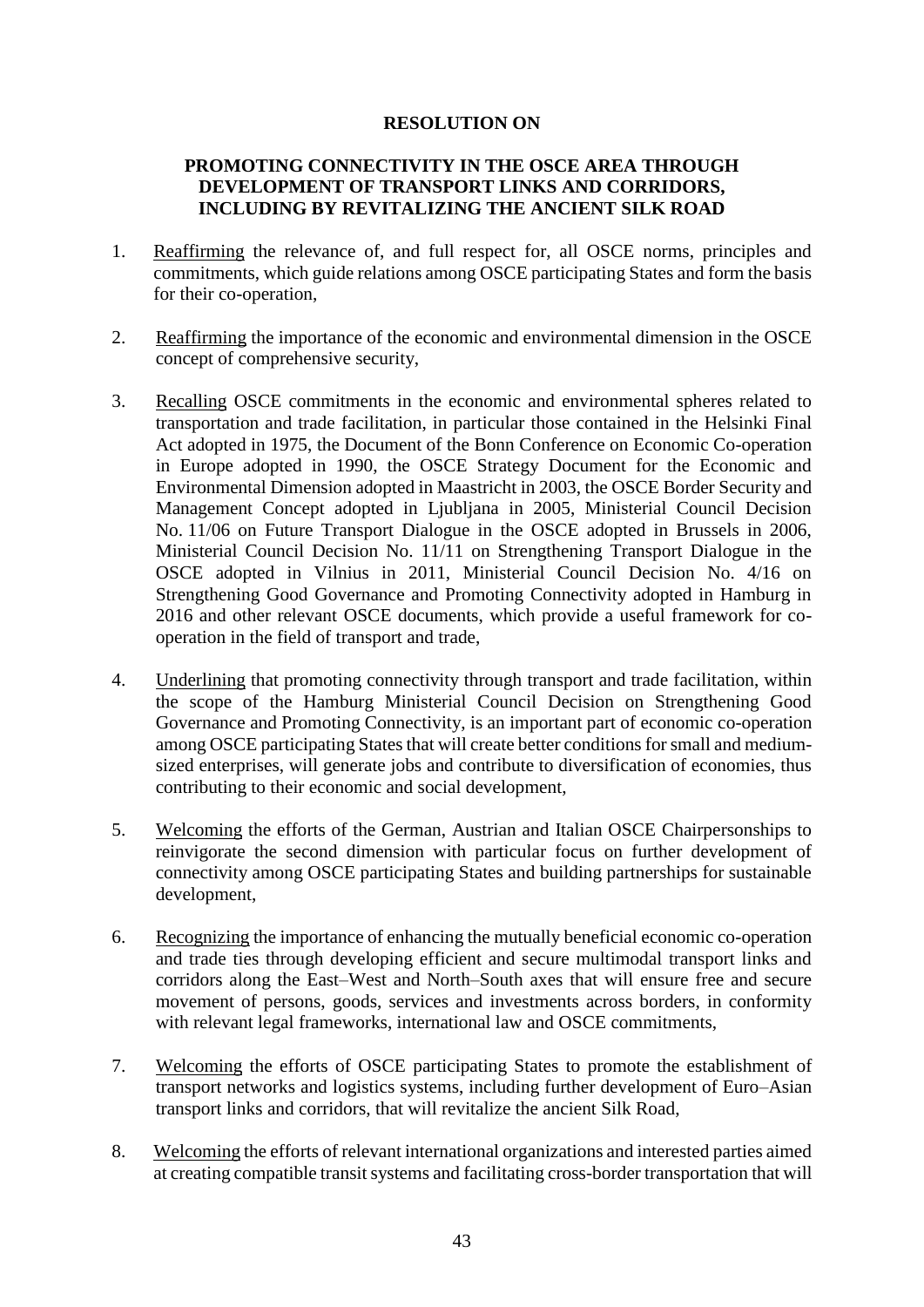improve, *inter alia*, reciprocal railway transport of passengers and goods between OSCE participating States and will contribute to efficient, secure and sustainable transportation and trade,

- 9. Recognizing the importance of promoting connectivity and development of transport links and corridors in the OSCE area at the parliamentary level, and emphasizing, in this regard, the role of the parliaments of OSCE participating States both at national and international levels,
- 10. Considering the growing international interest to the Silk Road Economic Belt and other initiatives aimed at boosting connectivity, as well as potential benefits from the implementation of these initiatives for the OSCE region,
- 11. Emphasizing that the OSCE Parliamentary Assembly can support, strengthen and complement existing initiatives in the field of sustainable transport development in the OSCE area by providing a relevant platform for dialogue on broader transport-related issues,
- 12. Welcoming in this regard the establishment of the Silk Road Support Group within the OSCE Parliamentary Assembly,
- 13. Underlining that development of transportation links, including passenger transport among OSCE participating States, will contribute to the development of tourism, strengthen cultural ties and people-to-people contacts and will thus promote intercultural dialogue and mutual understanding,

- 14. Encourages further development of mutually beneficial economic ties and stronger partnerships between OSCE participating States with particular attention to the development of multimodal transport links and corridors;
- 15. Calls upon OSCE participating States to promote and facilitate public–private dialogue with regard to transportation issues and to encourage their private sectors to explore possibilities for carrying out projects of common interest with their counterparts in other OSCE participating States in the fields of transport and trade;
- 16. Stresses the importance of further development and early completion of infrastructure projects;
- 17. Calls upon OSCE participating States to exchange their experiences and best practices to create and maintain sustainable, secure, integrated and uninterrupted transportation links;
- 18. Calls upon the Members of the Assembly to adopt relevant motions in their respective Parliaments in support of promoting connectivity and development of transport links and corridors in the OSCE area, and, in particular, supporting the revitalization of the ancient Silk Road;
- 19. Encourages Members of the Assembly to actively participate in promoting dialogue on transport-related issues, including in the informal groups;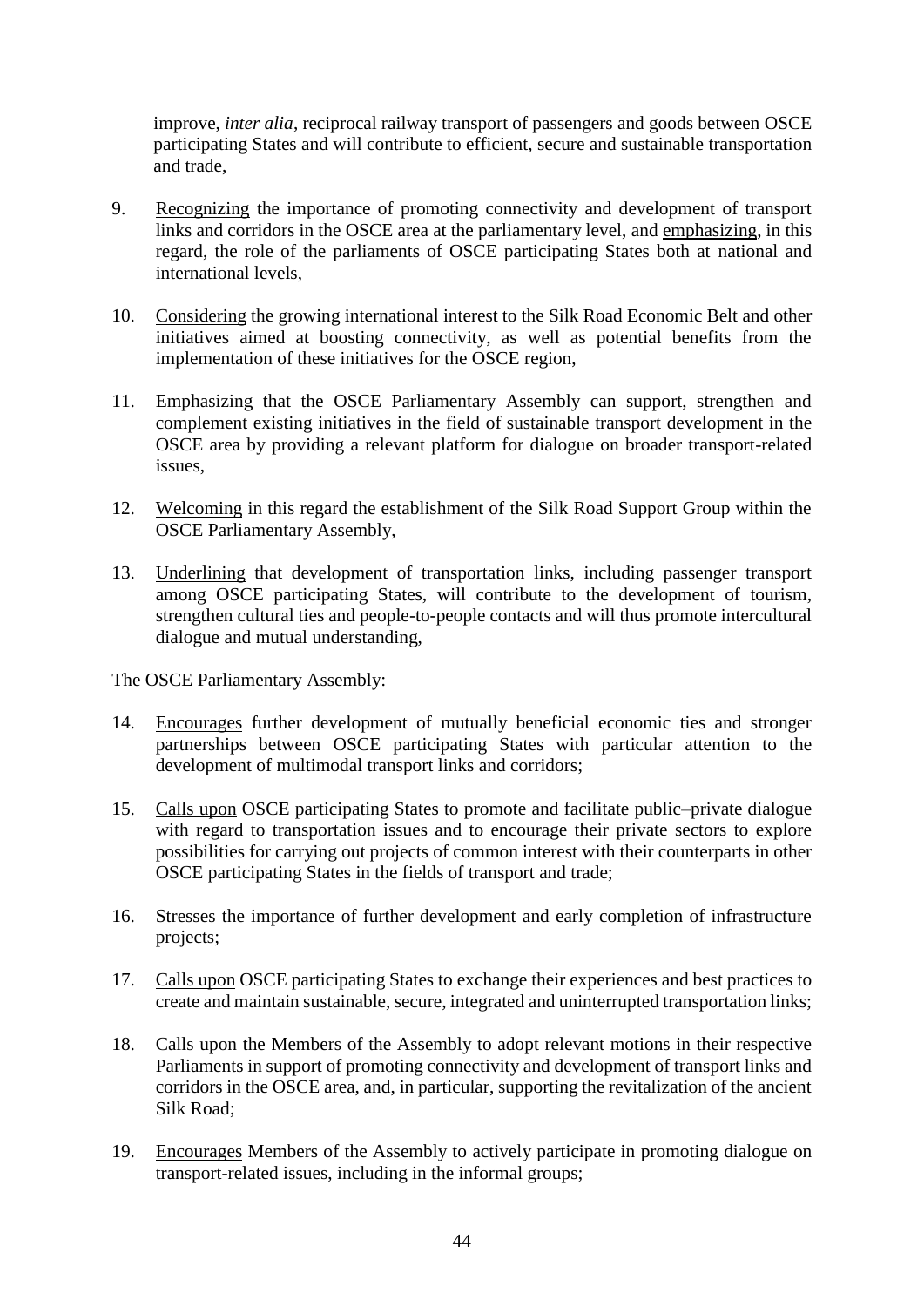- 20. Calls upon the OSCE Parliamentary Assembly to extend support to the Silk Road Support Group;
- 21. Encourages OSCE participating States to build partnerships with relevant international partners, which focus on development of Euro–Asian transport links.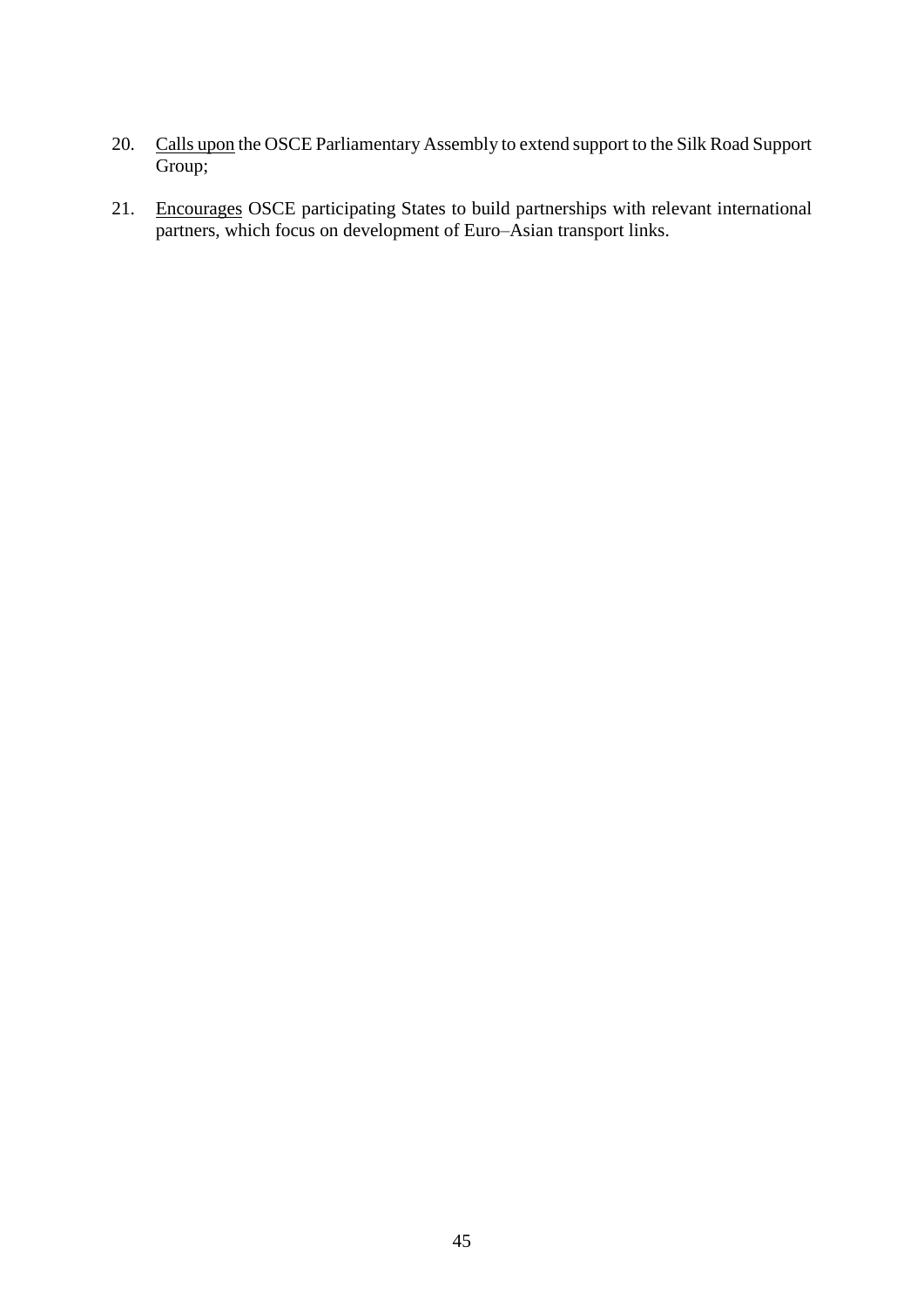# **A SHARED PRIORITY: FOSTERING PEACE AND SECURITY THROUGH ENABLING YOUNG PEOPLE TO REACH THEIR FULL POTENTIAL**

- 1. Recognizing that 50 per cent of the world's population is under 30 years of age and that 38 per cent of the OSCE's population is likewise aged under 30 years,
- 2. Acknowledging that despite there being varying definitions of youth and the age of legal majority among OSCE participating States, youth involves a critical transition between childhood and adulthood,
- 3. Asserting that young people are the backbone of society: they provide leadership to children through their actions, motivate and inspire adults, support and sustain a country's economy and social services, and are the future leaders who will change society's outlook and remedy the shortcomings of previous leaders; therefore, young people are integral to building sustainable peace, preventing conflict, countering extremism and solving the world's challenges,
- 4. Recalling the Helsinki Final Act and other relevant OSCE decisions aimed at asserting, protecting and promoting citizens' rights as well as the Supplement to the United Nations World Programme of Action for Youth, the United Nations 2030 Agenda for Sustainable Development and the United Nations Resolutions on Policies and Programmes involving Youth,
- 5. Stressing the need to acknowledge the different roles that young people play in working for and achieving sustainable peace, freedom and security, which include being victims, bystanders or perpetrators of discrimination, hate speech, violence, sexual exploitation, radicalization and terrorism, as well as being protagonists in the promotion of equity, inclusion, diversity, tolerance and peace; consequently, to proactively involve youth and address their well-being in community, regional, national and international efforts aimed at achieving sustainable peace, freedom, security and human personal and social development,
- 6. Acknowledging that the needs, concerns and interests of young people must be addressed in a comprehensive manner to engage young people in all spheres of life and of the community, so that young people will be involved, supported, and empowered to develop into resilient, independent, healthy adults with a civic commitment,
- 7. Further emphasizing that lack of economic and environmental sustainability, political instability and armed conflict decrease young people's psychological, social and physical dignity and well-being, since they adversely affect young people's access to housing, education and healthcare while placing them at increased risk of being trafficked, taken as hostages and forced to become soldiers, and of falling victim to sexual violence and exploitation,
- 8. Noting with concern the soaring youth unemployment in the Middle East and North African region and its multiplier effect on existing security challenges, and stressing the need to provide greater support to countries in the region in their efforts to transition towards sustainable growth, which will benefit economic development and job creation,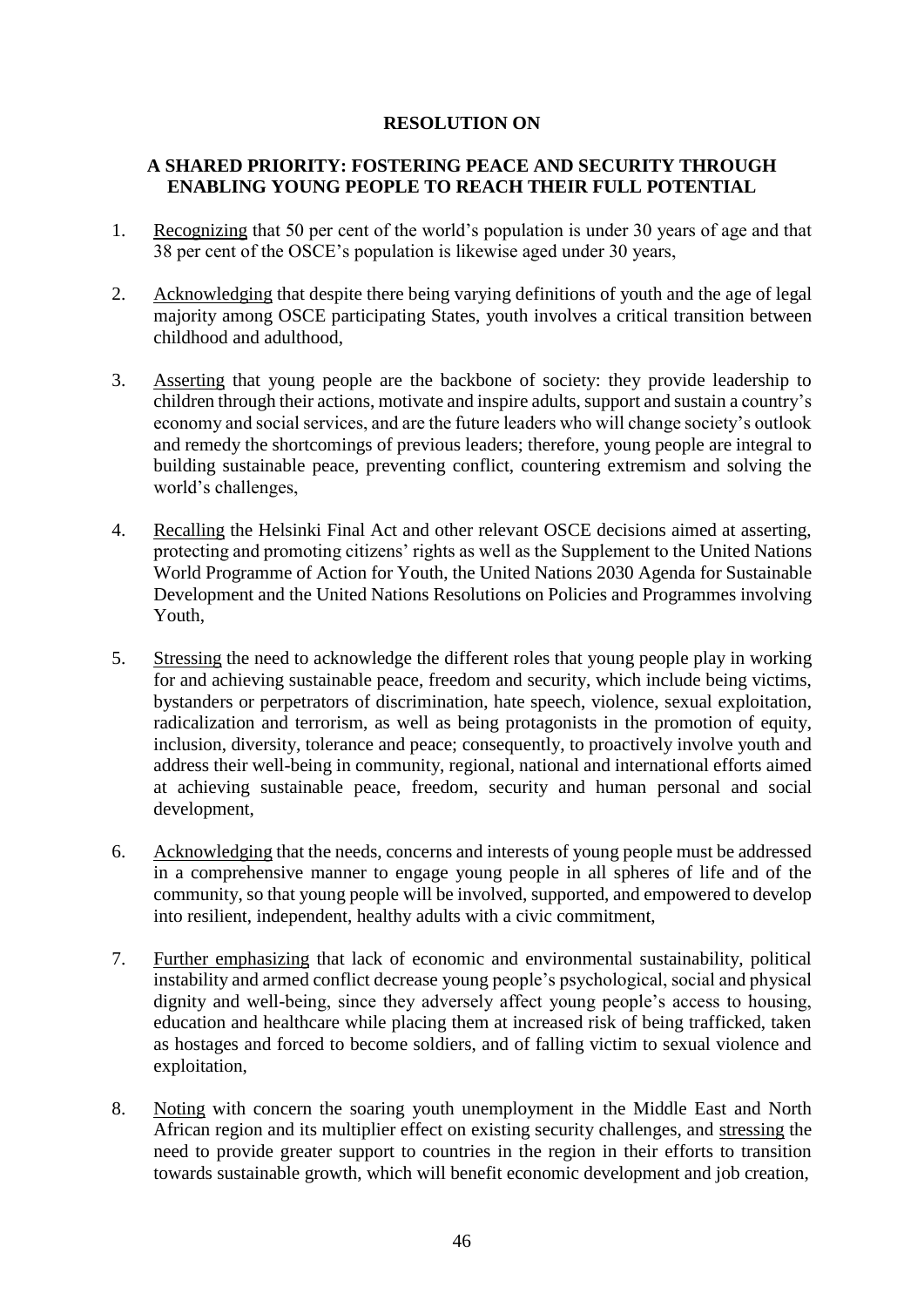- 9. Mindful of the fact that a proportion of young people need to be further motivated and empowered to access and complete education and training programmes, seek and hold adequately remunerated employment, and actively, positively and successfully participate in the civic, economic, social and political development of their communities by exercising their leadership qualities and engaging with all democratic processes, including voting and contesting elections,
- 10. Concerned at bias, intolerance, discrimination and the violence associated therewith, often directed towards young people, particularly those who are marginalized or vulnerable, which has permeated into places that should provide safe and healthy environments for young people, such as families, neighbourhoods, schools, youth clubs, sports organizations, and online forums,
- 11. Concerned at the high proportion of young people, particularly those belonging to minorities, who are at risk of poverty, insecurity and social exclusion, which negatively impact their well-being, health, equality and ability to exercise their right to start a family, and encourage engagement in criminal activity,
- 12. Concerned at the lack of education on human rights and the shortage of comprehensive, integrated and evidence-based educational and support policies, programmes or strategies for overcoming such challenges and that many projects aimed at young people lack sustainable resources, which hinder their long-term strategic implementation,
- 13. Inspired and encouraged by the dedication and impact of young people who work towards social inclusion and cohesion, peace and security, and by increased opportunities provided to youth by globalization, transport, technology and innovation,

- 14. Reaffirms the Supplement to the World Programme of Action for Youth and calls upon OSCE participating States to continue implementing it as a unified set of guiding principles for policies and programmes involving young people at the national, regional and international levels;
- 15. Calls upon OSCE participating States to give high priority to young people and their agendas;
- 16. Encourages OSCE participating States to undertake research on youth-specific issues to measure progress towards the implementation and monitoring of the United Nations World Programme of Action for Youth;
- 17. Urges the establishment of a forum of young parliamentarians, which takes a leading role in conflict resolution and diplomacy and, in so doing, strengthens democracies and fosters peace, security and mutual trust between OSCE participating States;
- 18. Underlines the importance of offering young people educational, training, career guidance, housing, family support and health and wellbeing programmes, which will enable them to reduce their risk of poverty and social exclusion, reach their potential, fulfil their personal development goals and have good lifestyle prospects;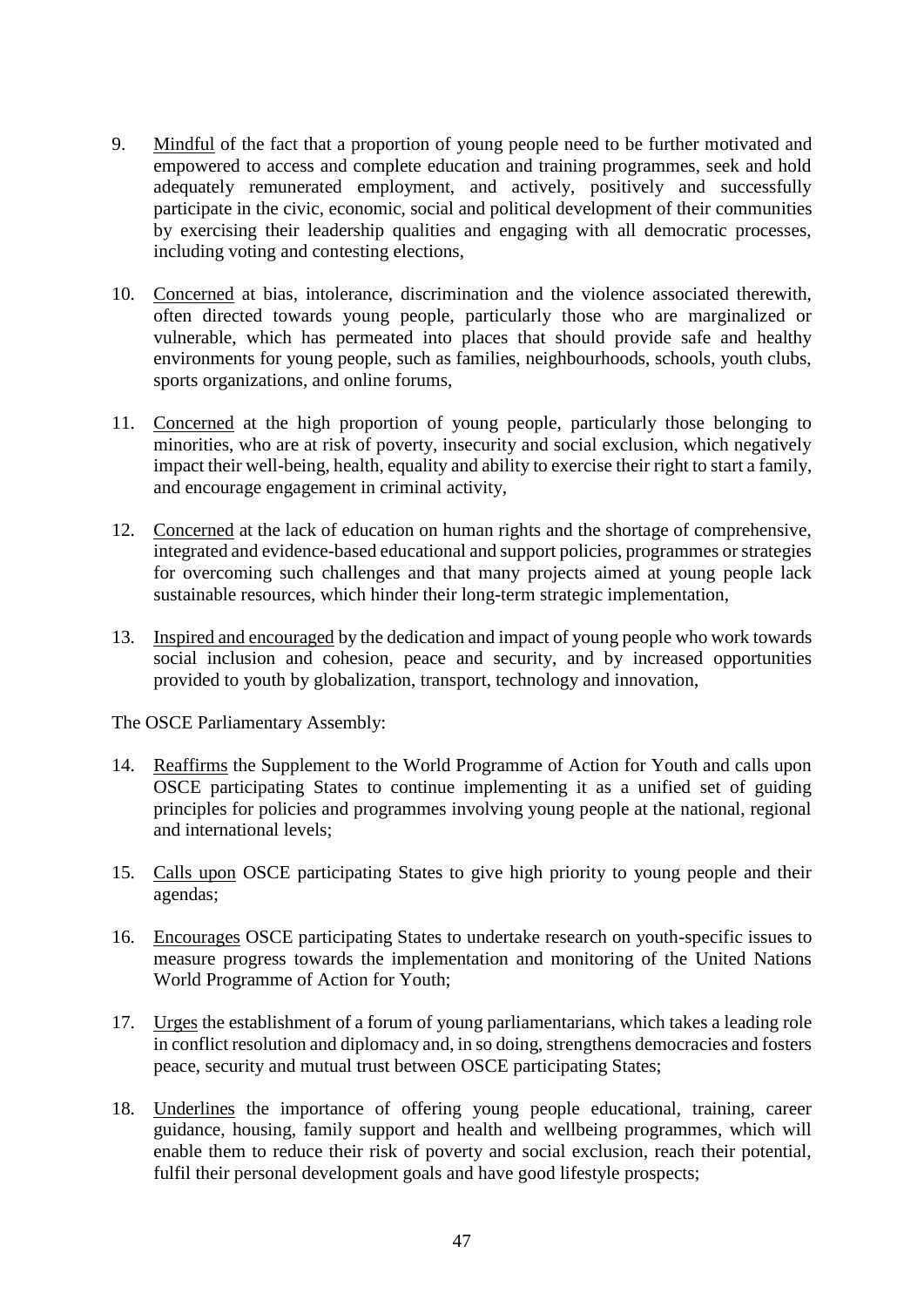- 19. Urges OSCE participating States to continually develop, evaluate and improve youth strategies and services in order to ensure that all young people have access to environments in which they can enjoy safety, friendship and appreciation, as well as access to comprehensive services which meet their short- and long-term needs;
- 20. Encourages the enhancement of international co-operation on matters relating to young people, including political dialogue as well as capacity-building and sharing of best practice among youth professionals and youth leaders, both of which are carried out with a view to ensuring the implementation of international agreements on youth and supporting young people to transition from minors into responsible adults who reach full employment and social integration and who promote and lead crisis reduction, conflict resolution and peace-building efforts;
- 21. Encourages OSCE participating States to continue to develop programmes aimed at supporting young people who are experiencing or have experienced economic depression, environmental crisis or armed conflict, with a view to helping them overcome trauma, regain access to education, healthcare and other services, enhance their talents and support them to engage in meaningful and fulfilling activity;
- 22. Urges OSCE participating States to identify, reassess, safeguard, monitor and enhance all their youth policies, education and outreach efforts, and participatory decision-making initiatives to continually develop innovative strategies which sensitize young people on matters relating to human rights and democratization, including such initiatives as giving young people a voice through listening to, engaging with and empowering young people and youth organizations, and reducing the voting age, so that OSCE participating States will enable young people to participate in the art and science of politics, cherish, protect and promote their own rights as well as the rights of others and actively contribute to the development and implementation of all agendas, policies and laws while upholding democratic principles and public standards;
- 23. Urges OSCE participating States to continue to develop strategies to encourage the provision of affordable career guidance, academic and vocational training aimed at nurturing young people's key competences, including e-literacy and linguistic communication, as well as their skills in leadership, critical thinking, mediation, negotiation, diplomacy, conflict resolution and minimizing employment skills mismatches;
- 24. Urges OSCE participating States to continue to develop evidence-based policies and programmes aimed at eliminating young people's involvement in crime, developing ageappropriate judicial systems, rehabilitation services and reintegration programmes which include continuing education and vocational training;
- 25. Urges OSCE participating States to address unemployment, underemployment, vulnerable employment, informal employment and those not in education, employment or training (NEETs) by working with civil society and the private sector to support school-to-work transitions and to develop and implement targeted and integrated youth employment policies which promote inclusive, sustainable and innovative job creation, thus improving the chances of integrating young people into labour markets, self-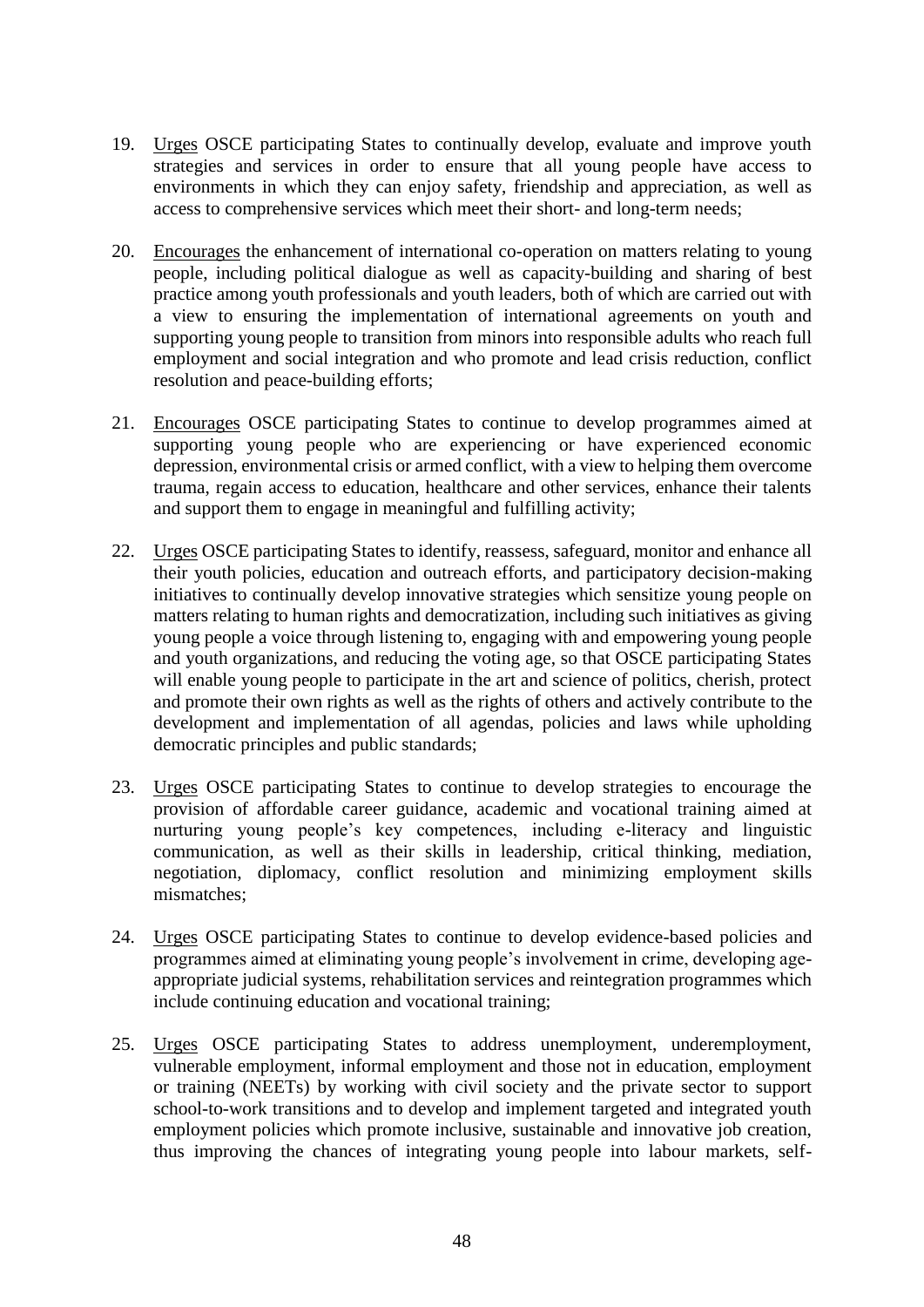employment, entrepreneurship and participation in co-operatives and other forms of social, economic or financial enterprises;

- 26. Urges OSCE participating States to engage in advocacy, thought leadership and outreach initiatives to instil in young people a sense of belonging, ownership and civic pride, with a view to encouraging them to bring about positive change in their communities, as well as at regional, national or international levels;
- 27. Encourages OSCE participating States to allocate or continue to allocate long-term, sustainable resources to youth‐led organizations and networks, formal and informal youth groups, and individual youth initiatives, such as through the setting up of a national youth agency;
- 28. Urges OSCE participating States to sustain youth-led international platforms with the objective of ensuring that OSCE participating States are committed to a future that guarantees human dignity, freedom, justice, embraces true solidarity and invests in everlasting peace and security.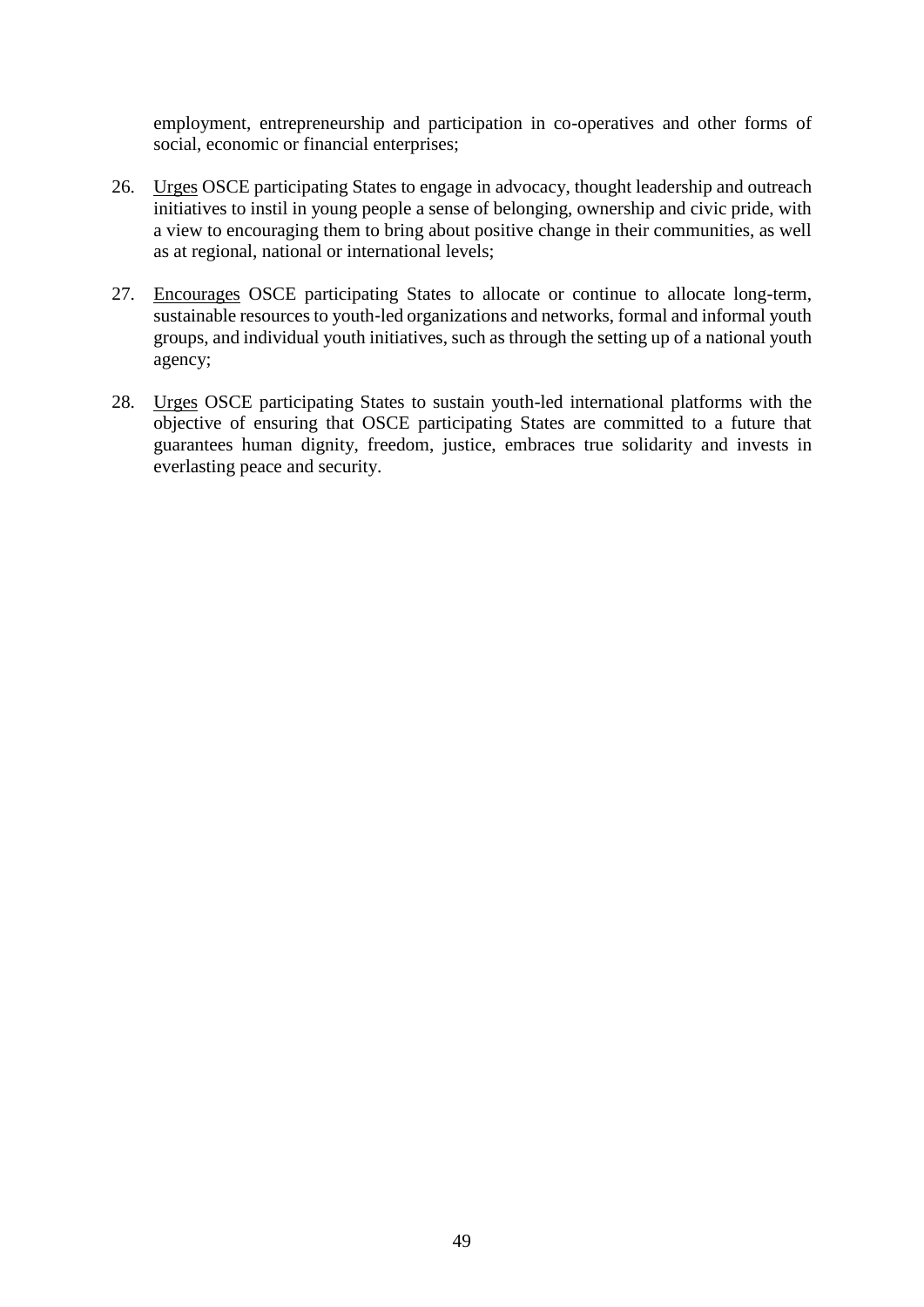## **PROMOTION OF THE DIGITAL ECONOMY IN THE INTERESTS OF ECONOMIC GROWTH IN THE OSCE AREA**

- 1. Noting the relevance of the intellectualization of the economy in the OSCE region for contributing to sustainable development through a balanced strengthening of its economic, social and environmental components,
- 2. Bearing in mind that the OSCE provides a platform for dialogue and consultations on expanding interaction in the areas of the economy, digital and transport infrastructure, the convergence of standards and procedures for accelerating trade flows, and the development of logistics services,
- 3. Welcoming the realization of the transit potential of OSCE participating States, the promotion of existing logistics routes and the creation of new ones,
- 4. Aware that the introduction of digital technologies and the creation of digital transport corridors play an important role in ensuring barrier-free cross-border trade and the synergetic development of the digital and transport infrastructure and contribute to the expansion of trade and economic co-operation,
- 5. Stressing the need to continue research and improve the system of information exchange, record-keeping and document circulation on the basis of international standards and norms in order to harmonize digital markets,
- 6. Bearing in mind the priority areas in ongoing OSCE activities aimed at achieving economic progress and ensuring security through the use of innovations and human capital,
- 7. Noting with satisfaction the work of the Office of the Co-ordinator of OSCE Economic and Environmental Activities in organizing the 1st Preparatory Meeting of the 26th OSCE Economic and Environmental Forum on 22 and 23 January 2018 in Vienna, and welcoming the extensive discussions that took place during the meeting on the topic of the "Digital economy as a driver for growth and connectivity",
- 8. Recognizing that regional and subregional integration and co-operation processes and relevant agreements can give a powerful impetus to trade growth and innovative development in the OSCE region and in OSCE participating States,

- 9. Welcomes the promotion of the digital economy in the interests of economic growth in the OSCE area in order to best contribute to the adaptation of OSCE participating States to new economic realities;
- 10. Notesthe importance of taking timely, co-ordinated decisions for introducing information technologies, including through interaction in trade and in the economic, banking, financial, information, sociocultural and other spheres;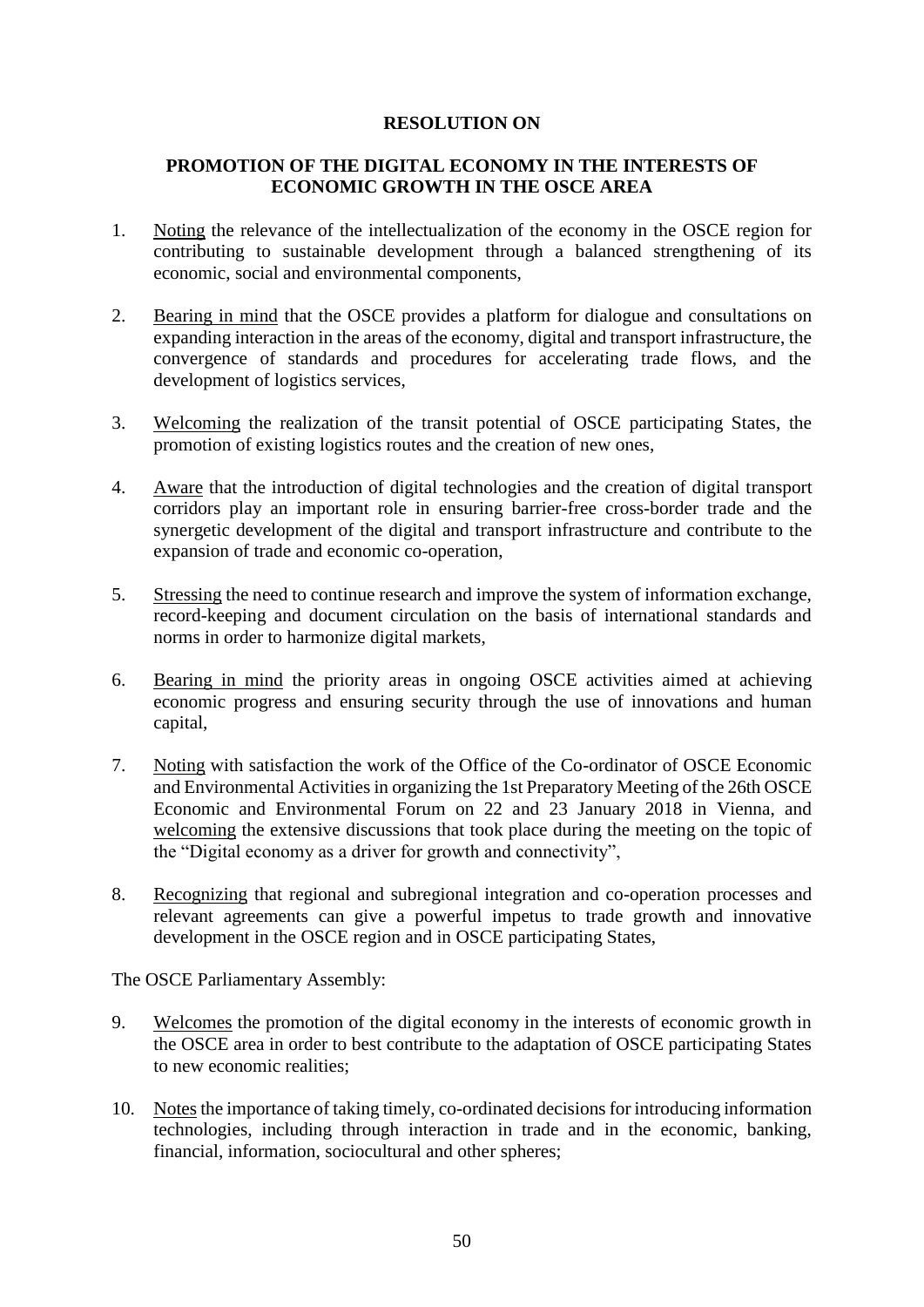- 11. Supports all measures aimed at taking into account the interests of all OSCE participating States in the area of barrier-free access to data sets and modern information technologies and solutions in order to narrow the digital divide;
- 12. Calls upon OSCE participating States and the OSCE executive structures to increase their interaction with States, international and regional organizations and financial institutions in order to provide financial, technical, advisory and other assistance for the promotion and development of the digital economy, noting the importance of the transparency of such interaction;
- 13. Calls upon OSCE participating States and their national parliaments to contribute to the creation of the requisite legal framework for the mutual recognition of data processing and protection standards, as well as the interaction of national regulators in the field of digital technologies:
- 14. Stresses the need for OSCE participating States to assist in making active use of the latest communication tools and distributed registry technologies for the development of electronic international trade, including cross-border electronic and payment services, compatible paperless trading systems and electronic trading platforms;
- 15. Calls for the harmonization of trade-related standards, the conversion of procedures and services into digital format and support for innovations along the major transport corridors;
- 16. Stresses the importance of creating a favourable business environment in OSCE participating States as an important precondition for the digital transformation of the economy;
- 17. Calls upon OSCE participating States to elaborate mechanisms to ensure confidence in electronic messages (documents) in transboundary electronic interaction;
- 18. Calls for the organization of productive and mutually beneficial co-operation in the educational sphere for the training and retraining of the specialists needed in the digital economy;
- 19. Stresses the importance of developing the digital economy in order to protect the environment and reduce the size of the resource-oriented economy by introducing promising new technologies;
- 20. Stresses the need for a balanced regulation of the labour market that takes into account digital transformation processes;
- 21. Draws attention to the importance of action to prepare people for life in the digital economy and to make the telecommunications infrastructure more accessible;
- 22. Calls upon OSCE participating States to develop common standards in response to the new challenges posed by digitalization, in particular for the legal protection of personal data, including in the case of their cross-border transfer, as an indispensable condition for guaranteeing respect for the rights and interests of the individual; legislative attention should also be given to the impact of new technologies on the environment;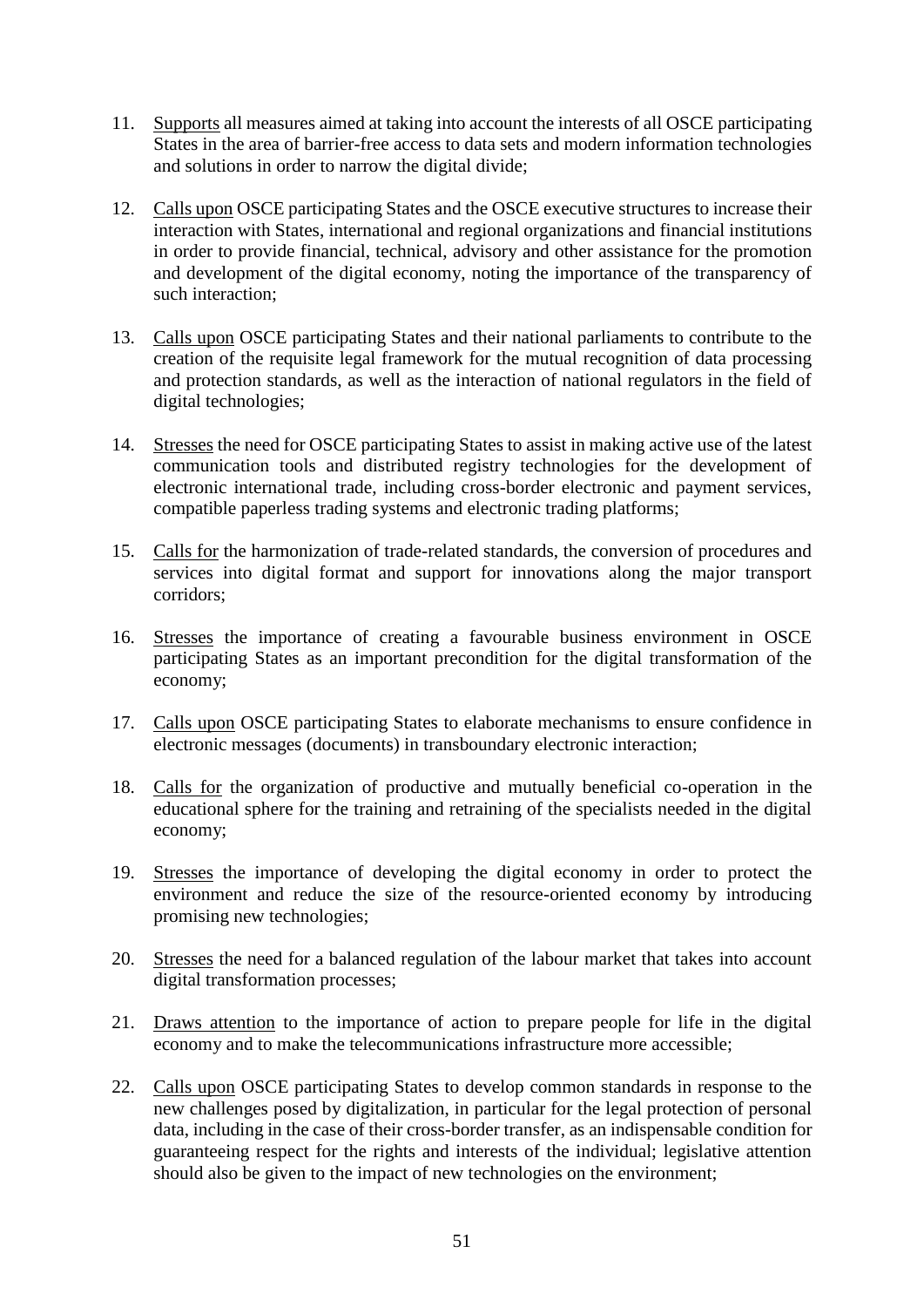- 23. Considers that fostering compatibility and complementarity between different integration processes in Europe helps promote trade, innovation and economic development;
- 24. Welcomes efforts to co-ordinate the policies and actions of the OSCE and other international organizations aimed at supporting the development of innovations and digital technologies as an important factor in ensuring economic growth, social progress and better government;
- 25. Invites OSCE participating States to use the OSCE platform to encourage the exchange of best practices and capacity-building initiatives in accordance with the provisions of this resolution.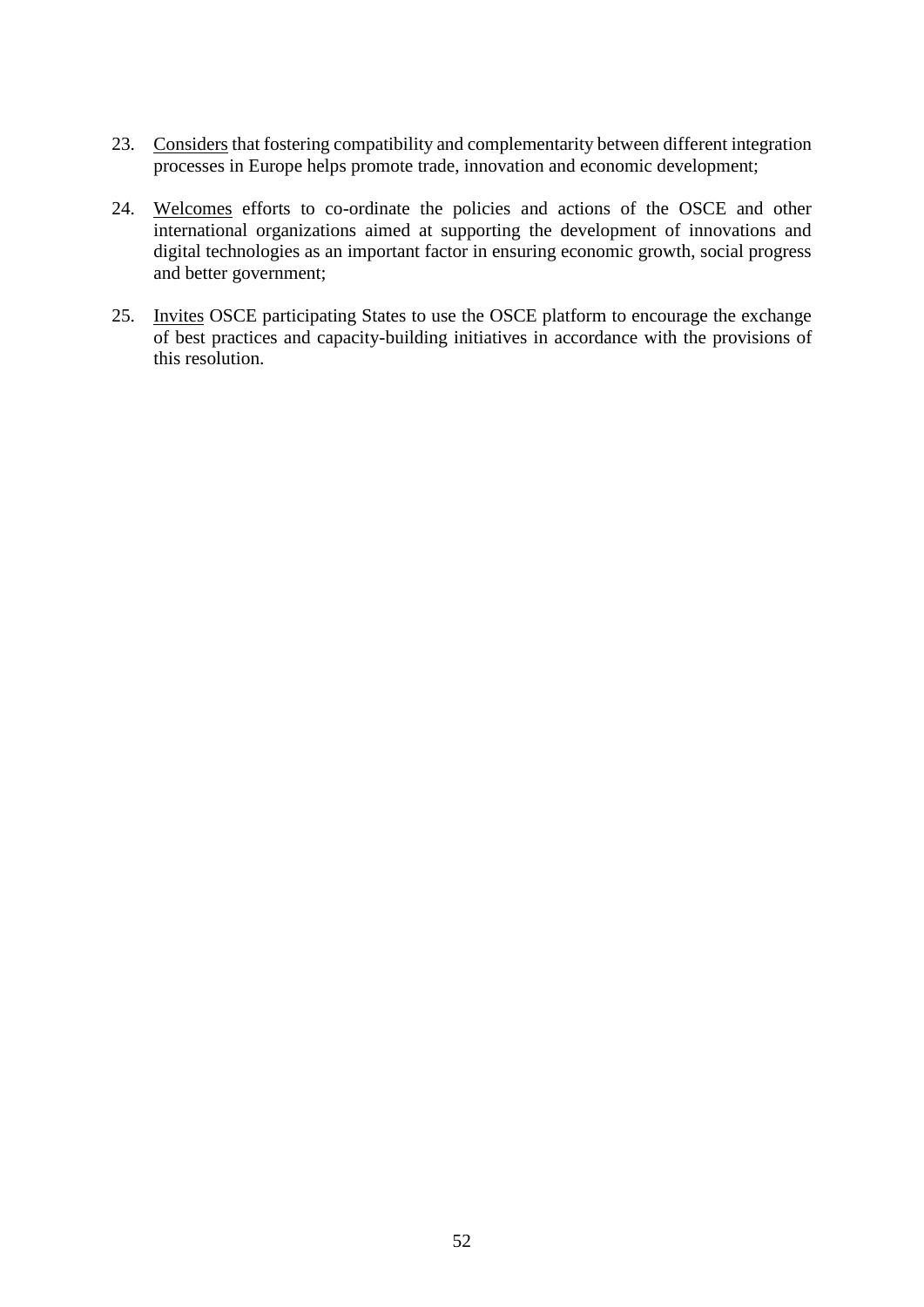## **CONNECTIVITY AND ALIGNMENT OF INTEGRATION PROCESSES IN THE OSCE AREA**

- 1. Reaffirming the conviction that efforts by OSCE participating States to develop co-operation in the fields of trade, industry, science and technology, energy, transport, investment, the environment and other areas of economic activity contribute to confidence-building and the reinforcement of peace and security in the OSCE area and in the world as a whole,
- 2. Reaffirming the determination to advance the strategic goal, proclaimed at the 2010 OSCE Summit in Astana, of forming a free, democratic, common and indivisible Euro-Atlantic and Eurasian security community free of dividing lines, conflicts, spheres of influence and zones with different levels of security,
- 3. Emphasizing the special importance and relevance of the Platform for Co-operative Security adopted at the 1999 OSCE Summit in Istanbul,
- 4. Taking into account Decision No. 4/16 "Strengthening Good Governance and Promoting Connectivity" adopted by the OSCE Ministerial Council at its 23rd meeting in Hamburg, Germany,
- 5. Recognizing that global economic challenges and growing worldwide economic interdependence call for more effective joint efforts to resolve major world economic problems, and emphasizing the need for stable and equitable international economic relations, which would contribute to the long-term, diversified economic development of all countries,
- 6. Reaffirming the need to develop and enhance interaction between integration processes and arrangements in the OSCE area, and noting, in particular, the role that the Organization could play as a platform for dialogue between OSCE participating States and their integration arrangements,
- 7. Reaffirming that economic co-operation and connectivity in the OSCE area should be based on principles of solidarity, transparency, equal and non-discriminatory partnership and full respect for the interests of all OSCE participating States,
- 8. Conscious of the growing role of international trade as one of the most important factors in economic growth and social progress,
- 9. Recognizing that regional and subregional integration processes and agreements can give a powerful impetus to trade and economic development in the OSCE area and OSCE participating States,
- 10. Reaffirming that co-operation between OSCE participating States as well as between the regional and international organizations of which they are members is one of the most important ways of strengthening security and stability and preventing possible conflicts in the OSCE area,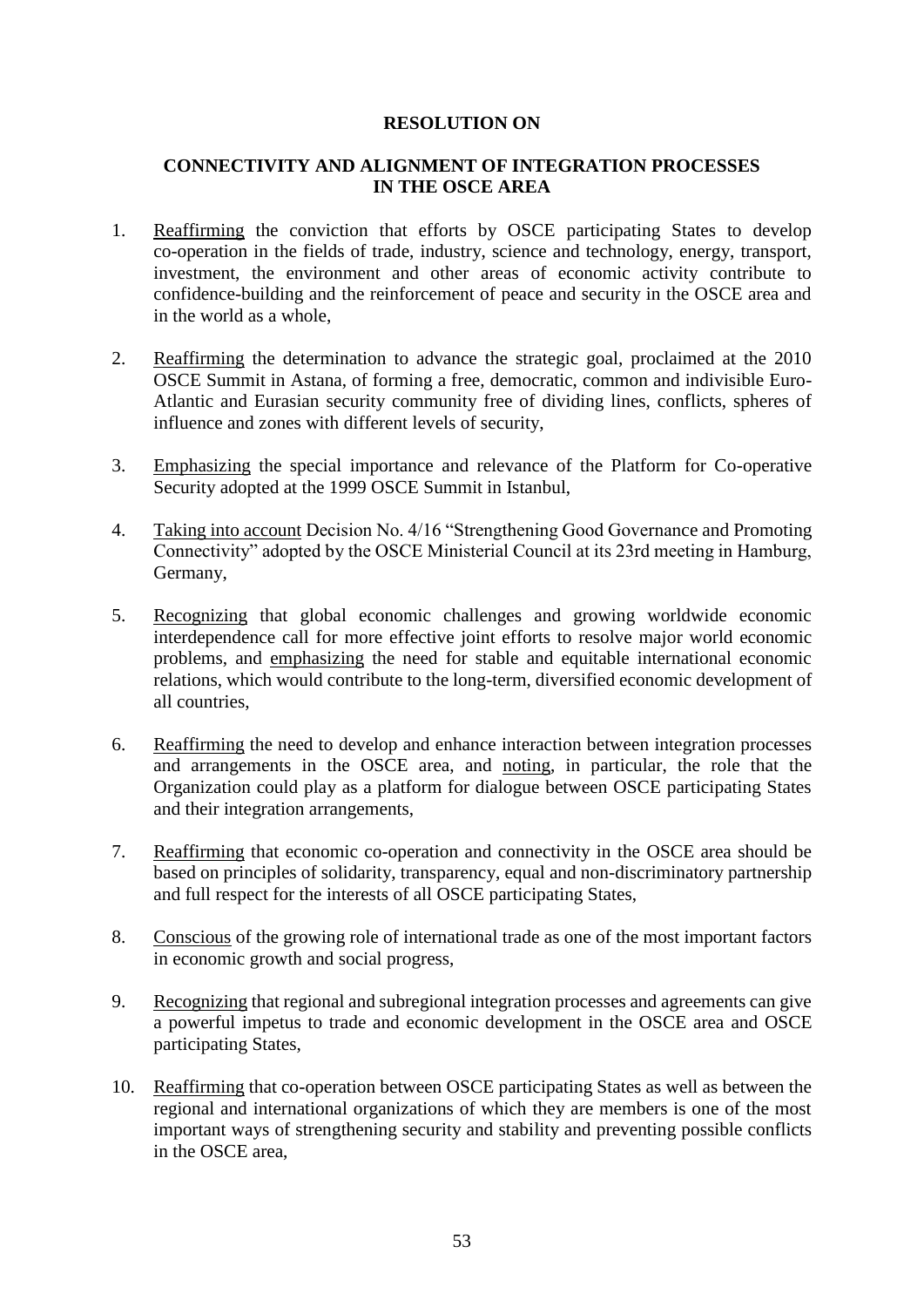- 11. Expresses concern over lack of progress on achieving the strategic goal, set by the 2010 OSCE Summit in Astana, of forming a free, democratic, common and indivisible Euro-Atlantic and Eurasian security community;
- 12. Reaffirms the need for efforts to promote connectivity and to align integration processes in the OSCE area with a view to enhancing economic co-operation, building trust among OSCE participating States and their integration arrangements and creating conditions for forming a common economic space from Vancouver to Vladivostok;
- 13. Calls for a more active use in this connection of the potential of the OSCE as a forum for establishing an equal and mutually respectful dialogue between international and regional organizations and integration arrangements in order to promote economic connectivity, remove barriers in various areas of economic co-operation and ensure sustainable economic growth, social progress and better living conditions for citizens of OSCE participating States;
- 14. Calls in addition for practical co-operation and partnerships between the OSCE and other international and regional organizations and integration arrangements to be strengthened and developed;
- 15. Invites OSCE participating States to take additional measures aimed at the facilitation of mutual trade and the development of multimodal international transport corridors, including the construction of the requisite transboundary transport infrastructure and harmonization of customs procedures, based on equal partnership and without prejudice to one another's interests, and to continue to assist one another to speed up the integration of the economies of OSCE participating States into the global economic and financial system;
- 16. Emphasizes the need for more active involvement of the OSCE Mediterranean and Asian Partners for Co-operation in efforts to promote economic connectivity, including with a view to providing a joint response to common challenges relating to transnational threats and the migration crisis in Europe;
- 17. Urges the Chairperson-in-Office, the OSCE Troika, its executive structures and participating States to intensify dialogue on these issues, including by organizing thematic meetings and forums at political and expert levels with the participation of leaders and representatives of relevant integration arrangements;
- 18. Tasksthe International Secretariat of the OSCE Parliamentary Assembly with elaborating and presenting proposals for holding a pilot pan-European parliamentary forum for representatives of parliamentary bodies of international and regional organizations and integration arrangements to discuss key issues of co-operation in the areas of the economy and the environment, as well as prospects for the promotion of economic connectivity and the alignment of integration processes.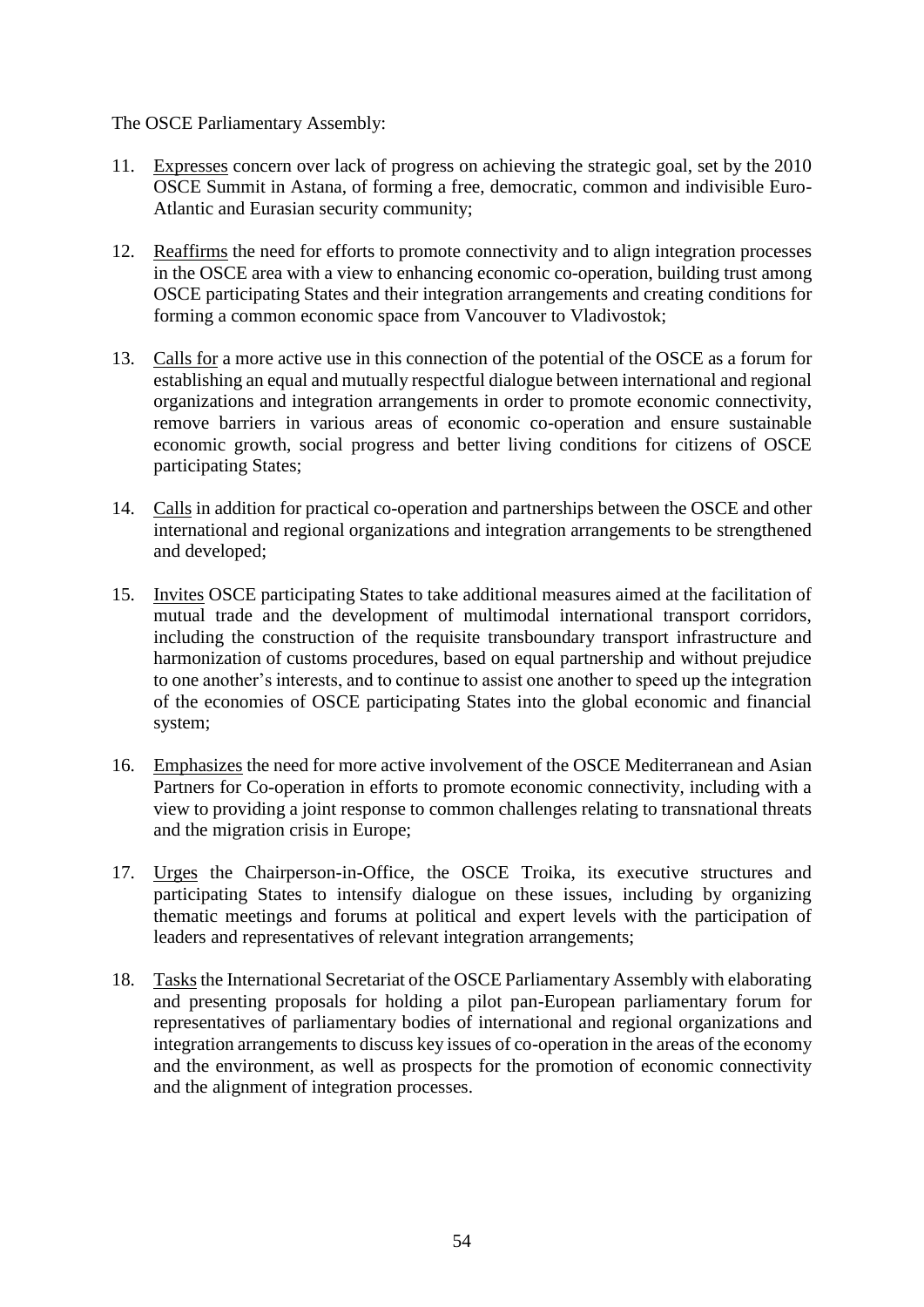#### **RESPONSE TO DEMOGRAPHIC CHALLENGES IN THE OSCE AREA**

- 1. Considering that OSCE participating States are undergoing a demographic transition characterized by a marked drop in birth rates, the speedy ageing of their societies, and a tendency for the population to concentrate in urban centres,
- 2. Bearing in mind that this demographic change presents major repercussions for the economic system, the labour market, the pension and social protection system, public health, territorial balance and the environment of the entire OSCE area,
- 3. Underlining that it is essential to respond adequately to this demographic challenge in order to maintain economic growth, social welfare systems and the dynamic nature of our societies,
- 4. Observing that this demographic transition affects all OSCE countries but does so in different ways and with varying intensity; thus, according to the projections, there are OSCE countries and areas that still maintain strong demographic growth, while others are in clear decline,
- 5. Highlighting the fact that the European Union will see its population fall in the decades ahead, after discounting the migration factor, from the current 507 million inhabitants to 461 million inhabitants by 2060, and observing that in this scenario, only eight countries (Ireland, Sweden, France, the United Kingdom, Cyprus, Luxembourg, Denmark and Finland) would see a positive trend,
- 6. Underlining that if forecasted immigration is included, the trend would be positive with an increase of 3.2 per cent in the population over this same period according to Eurostat, and that the average age will be close to 50 years old, up from the current 42.7 years, which would cause the dependency rate, i.e., the ratio between people working and dependent individuals, to rise from 53 at present to 62 or 91 depending on the different scenarios,
- 7. Considering that the Western Balkans (Albania, Bosnia-Herzegovina, the former Yugoslav Republic of Macedonia, Montenegro and Serbia) would see a reduction of 12 per cent from their current population by around 2060, that this might be more than 30 per cent if current migratory trends continue, and that the forecast is for the mean age to grow from 39 to 53 years of age and for the proportion of the population over 65 to double,
- 8. Observing that Eastern Europe (Belarus, Moldova, the Russian Federation and Ukraine) would in turn see a drop of 18 per cent in population over this period, a drop that might be as little as 10 per cent if immigration is taken into account, indicating that the mean age will grow from 39 to 46 years of age and the population over 65 will grow from 14 to 28 per cent of the total,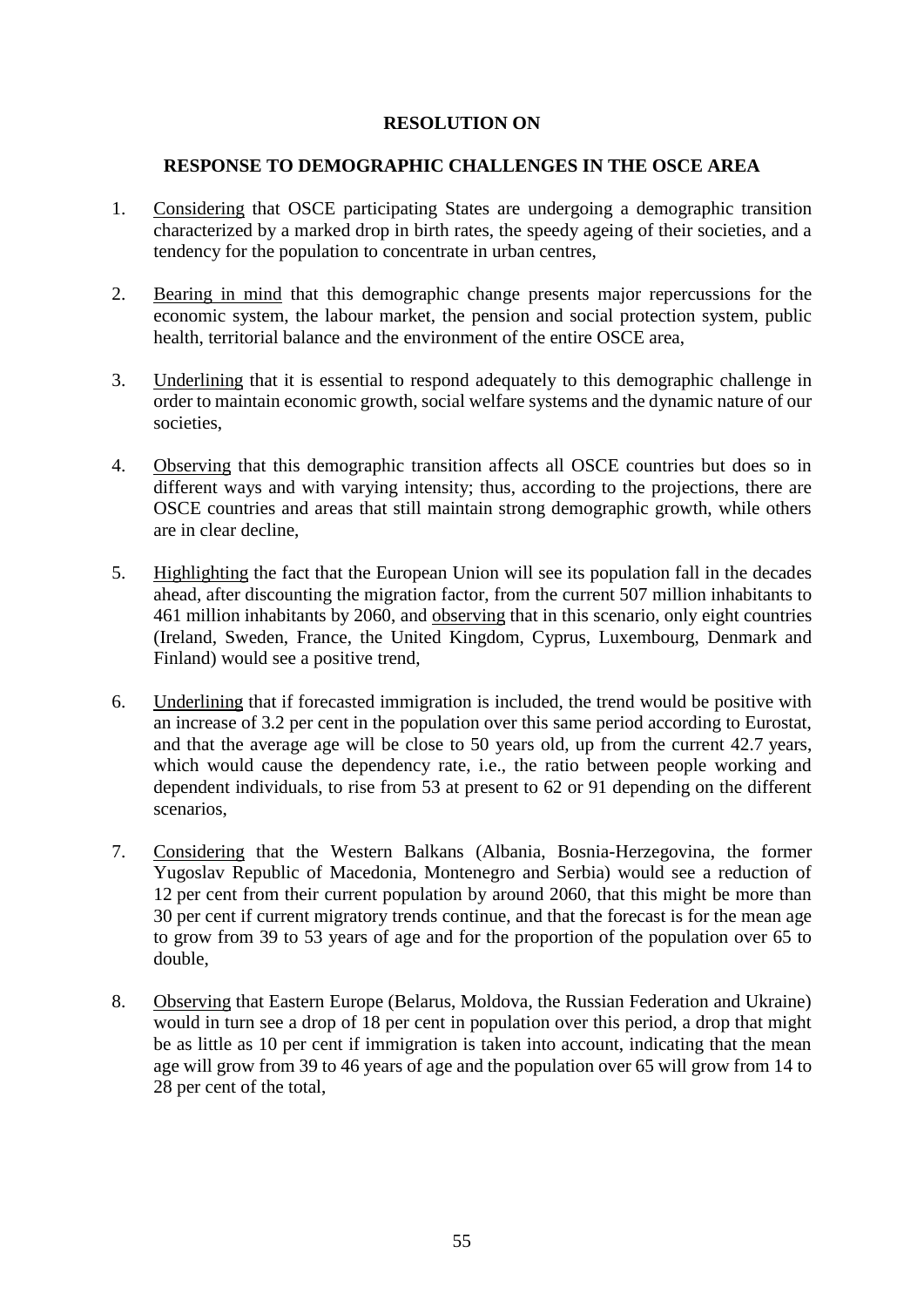- 9. Highlighting that Turkey is the OECD country forecasting the largest demographic growth of approximately 23 per cent over the coming three decades, and that the mean age of its population will grow from 39 to 44.5 years of age, and the percentage of the total population over 25 will grow from 8 to 23,
- 10. Foreseeing a significant increase in population by 2060 in Central and Trans-Caucasian Asia (Armenia, Azerbaijan, Georgia, Kazakhstan, Kyrgyzstan, Uzbekistan, Tajikistan and Turkmenistan) of as much as 34 per cent although it might moderate to 23 per cent with the forecast emigration, which shows that the mean age will grow from 28 to 40 years of age and the elderly population will triple,
- 11. Emphasizing that the expected progression in North America is for a stabilization in population numbers in the United States of America over the decades ahead (unless we consider the foreseeable flows) and a fall of 30 per cent in the case of Canada; nonetheless, the effect of immigration might result in an overall increase of more than 30 per cent in the population of both countries; however, the dependency rate will grow from 20 per cent in the United States of America to around 45 per cent and that of Canada will rise above 50 per cent,
- 12. Considering that there is a widespread tendency towards ageing populations in all OSCE participating States and also an organic decrease (excluding immigration) in the population of all the participating States except Turkey and Central Asia, and this trend towards greater urbanization of societies with the exodus from the rural world to the main cities and rural depopulation will continue over the coming decades,
- 13. Noting that the ageing process will in turn trigger a drastic reduction in the infant and juvenile population, population losses in many countries and a scarcity of qualified labour,
- 14. Underscoring that on the contrary, the significant increase in the population in other areas of the world, particularly in Africa, but also in major areas of Asia and Latin America, will foreseeably increase the migratory pressure on many countries in the OSCE area,
- 15. Stressing that the concentration of the population in large urban centres is in turn causing difficulties such as the depopulation of many regions, generating deficits in public services, increasing territorial imbalances, environmental risks, the abandonment of both material and immaterial cultural heritage, and problems of law and order,
- 16. Noting that these demographic changes are having a particular impact on environmental sustainability as the depopulation of rural areas and urban concentration is affecting ecosystems, the conservation of nature and the use of natural resources,

17. Requests for all of these reasons that the demographic issue be included as a key element in consideration of the economic and social development of the entire area as it is necessary for the OSCE to be able to develop a Demographic Change Strategy as a useful guide for participating States;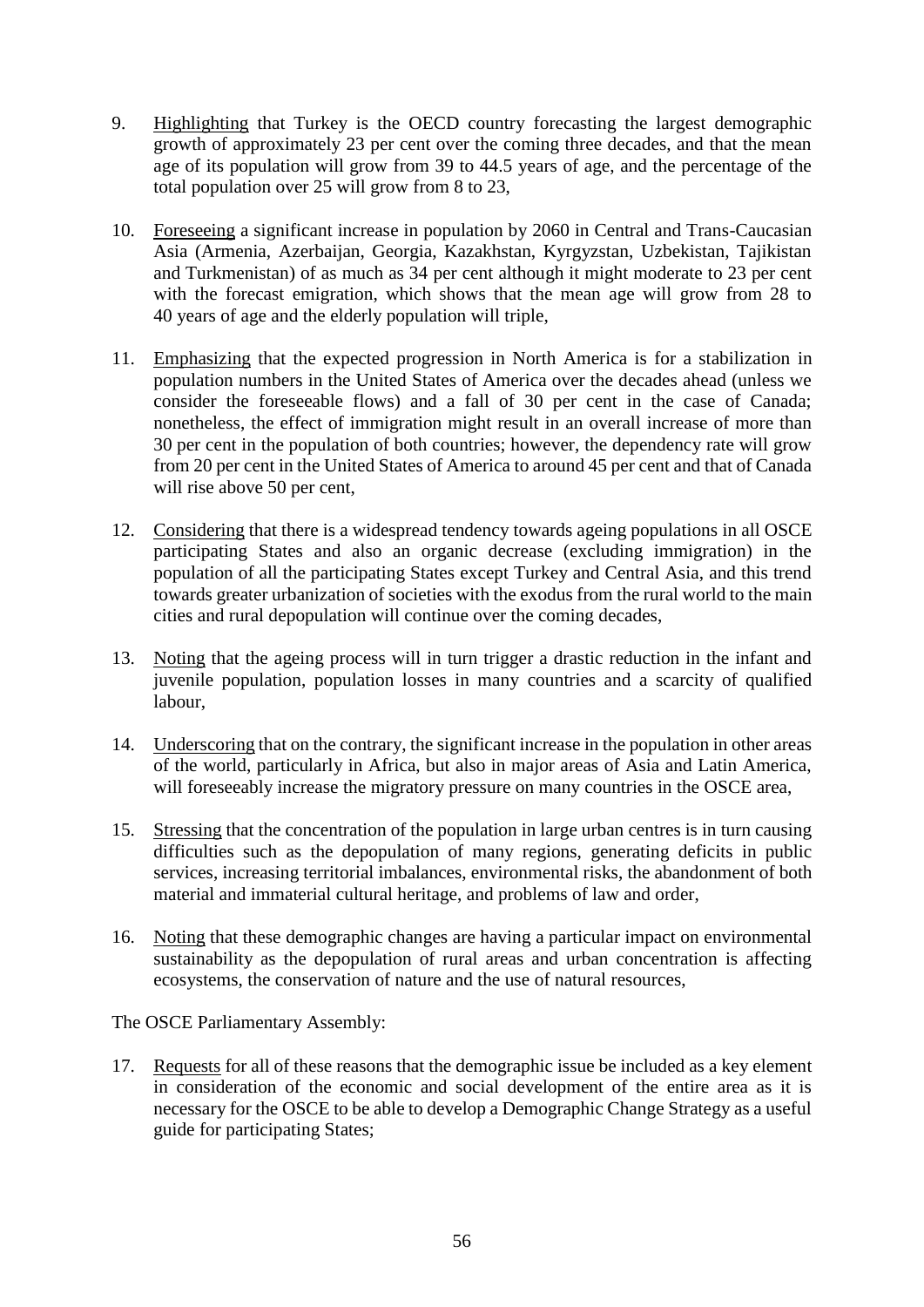- 18. Invites OSCE participating States to develop family support policies, whether of a tax nature or facilitating a balance between working life and family life, in such a way that maternity or paternity does not imply unbearable burdens, and requests that, in those countries with lower birth rates, effective measures be used to encourage births;
- 19. Encourages policies that support women, particularly in rural areas and especially mothers, in order to reduce their invisibility in the labour market, foster their employability, training and education, the recognition of their role in the family, the defence of their rights, the possibility of making motherhood compatible with a professional activity and the return to work of young mothers by facilitating the care of young children throughout the day;
- 20. Encourages the application of measures aimed at retaining young people in the countryside by ensuring handovers from one generation to another, entrepreneurship, self-employment, the social inclusion of immigrants, rural development and the search for new opportunities such as the so-called green economy;
- 21. Requests the adaptation of social services for ageing populations, with the adoption of the measures necessary to ensure the feasibility of public pension systems, promote adequate healthcare for the elderly, increase the number of places available for the care of dependent elderly individuals and the development of initiatives to combat the loneliness of those who live alone;
- 22. Encourages the support of the so-called grey economy by boosting those goods and services aimed particularly at retirees and taking advantage of the new opportunities offered by the changing demographics;
- 23. Calls for the development by OSCE participating States of a migration policy based on the principles of legality and full respect for human rights that will enable the demographic trends within the OSCE to become balanced in the short term and reduce the negative effects of that trend, and furnish the labour force required in the most developed economies by creating job opportunities for those who have no expectation of employment in their own countries;
- 24. Urges the exchange of good practices and experiences so that the national, regional and local authorities of the OSCE participating States, as well as civil society, can learn from each other about how to deal with this major challenge and forestall the negative consequences of demographic change;
- 25. Encourages investment in areas suffering particularly from ageing and depopulation in order to improve their infrastructure, transportation and telecommunications, and reduce the so-called digital gap and provide high-quality public services on an equal footing with urban settings;
- 26. Underlines the importance of support for those territories with less dynamic demographic trends through public and private investment in energy, transport, education, small and medium-sized companies and research in order to drive their social and economic development;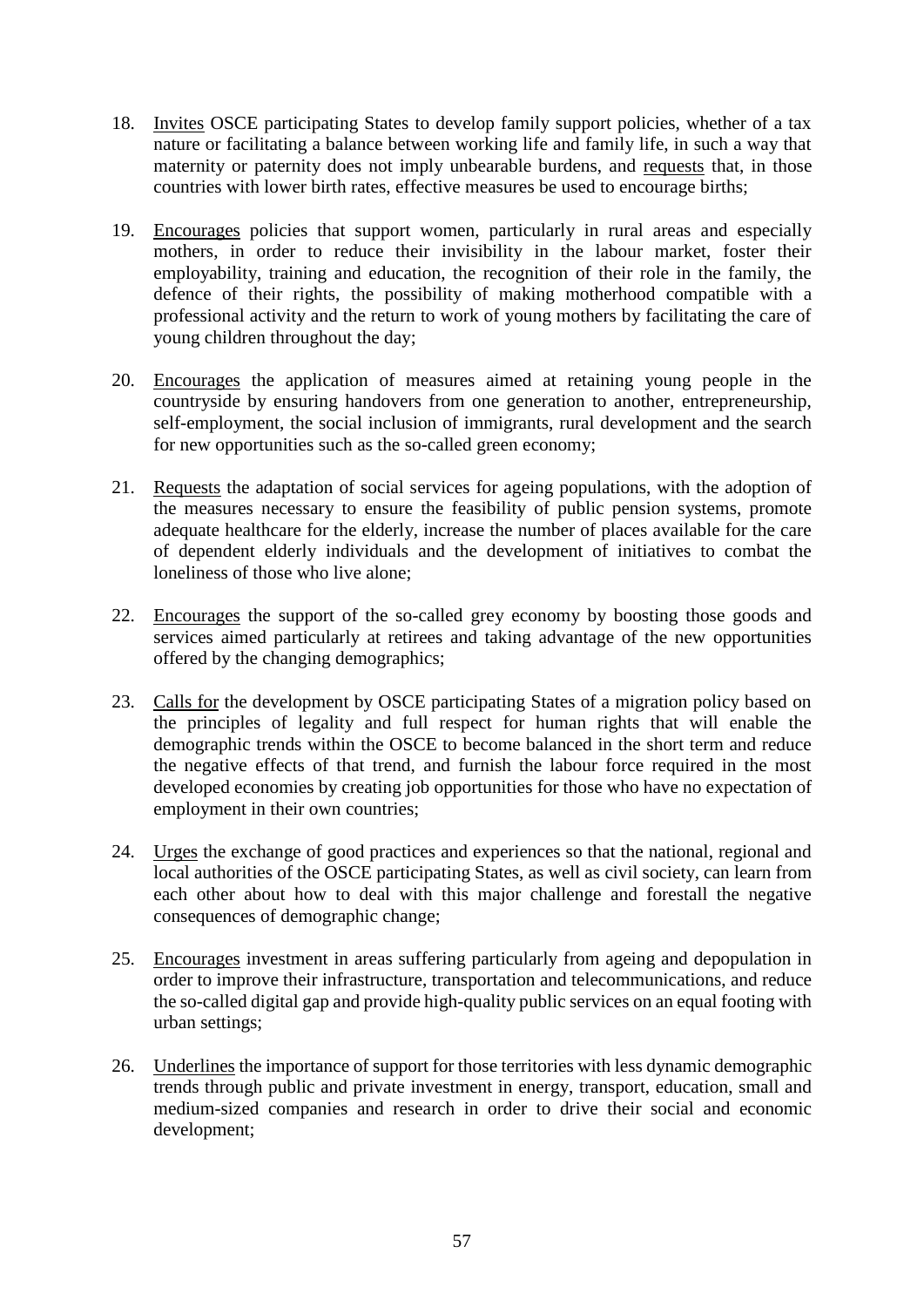- 27. Highlights the importance of innovative co-operation strategies to enable the compatibility of mutually sustainable urban and rural development;
- 28. Emphasizes the need to boost education and training and encourage the employability of young people, especially that of women;
- 29. Highlights the importance of technological innovation and development as the best way to increase productivity, push economic growth, and ensure the sustainability of social welfare systems;
- 30. Calls for the implementation of new electronic health systems and remote medicine systems in order to enable high-quality specialist services to reach the most remote or particularly depopulated areas;
- 31. Supports the development of innovative social projects by local organizations, as well as projects encouraging interregional and even cross-border co-operation;
- 32. Calls for development co-operation policies on educational matters to bring about an improvement in the qualification of young people in less developed countries and a more balanced demographic transition.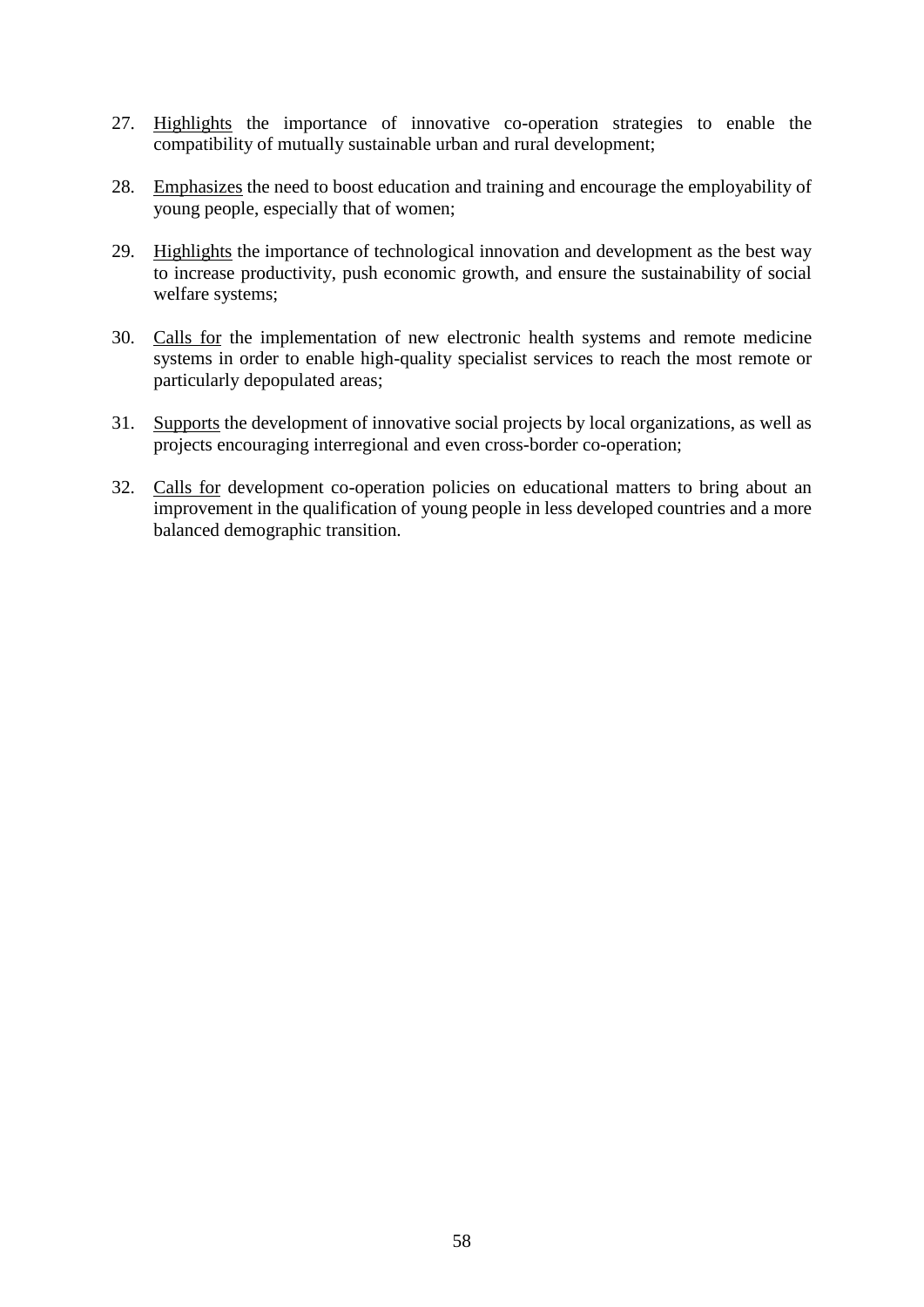#### **IMPLEMENTING TRAFFICKING-FREE COMMUNITIES**

- 1. Recalling the OSCE Parliamentary Assembly resolutions on human trafficking adopted by the OSCE Parliamentary Assembly in St. Petersburg (1999), Brussels (2006), Oslo (2010), Belgrade (2011), Monaco (2012), Istanbul (2013), Baku (2014), Helsinki (2015), Tblisi (2016) and Minsk (2017), and all OSCE commitments related to combating human trafficking, as well as efforts by participating States to implement the OSCE Action Plan to Combat Trafficking in Human Beings (2003 and 2005), and the Addendum to the OSCE Action Plan to Combat Trafficking in Human Beings (2013),
- 2. Recalling the OSCE Sofia Ministerial Council Decision on The Special Needs for Child Victims of Trafficking for Protection and Assistance (2004), the OSCE Brussels Ministerial Council Decision on Combating Sexual Exploitation of Children (2006), the OSCE Madrid Ministerial Decision on Combating Sexual Exploitation of Children on the Internet (2007), the OSCE Vienna Ministerial Decision on Strengthening Efforts to Prevent Trafficking in Human Beings (2017) and the OSCE Vienna Ministerial Decision on Strengthening Efforts to Combat All Forms of Child Trafficking, including for Sexual Exploitation, as well as Other Forms of Sexual Exploitation of Children,
- 3. Recalling the 2000 Palermo Protocol to prevent, suppress and punish trafficking in persons, especially women and children, supplementing the United Nations Convention against Transnational Organized Crime,
- 4. Alarmed that, according to the latest worldwide research by the International Labour Organization, 16 million people are exploited in labour trafficking, 4.8 million people are exploited in sex trafficking, and 4 million are exploited in state-imposed trafficking, such as prison labour, forced military service, and forced communal service,
- 5. Concerned that women and girls account for 99 per cent of trafficking victims in the commercial sex industry and 58 per cent in labour trafficking,
- 6. Encouraged that communities which have taken a whole of community approach to fighting human trafficking – including simultaneous action by schools, police, nongovernmental organizations, law enforcement, shelter services, businesses, houses of worship and the media – have seen a measurable reduction in human trafficking over the course of a year, particularly when they include demand reduction efforts,
- 7. Commending participating States that have established task forces that meet regularly in communities where trafficking is prevalent, bringing together government and civil society to fight human trafficking,
- 8. Concerned that traffickers target and groom school-age children for human trafficking, and that young people are often too willing to take risks "for a better life",
- 9. Encouraged that Serbia, the United Kingdom, the United States of America, and other participating States have worked with NGOs such as A21, the Frederick Douglass Foundation, Love 146, and others to educate thousands of children about human trafficking risks,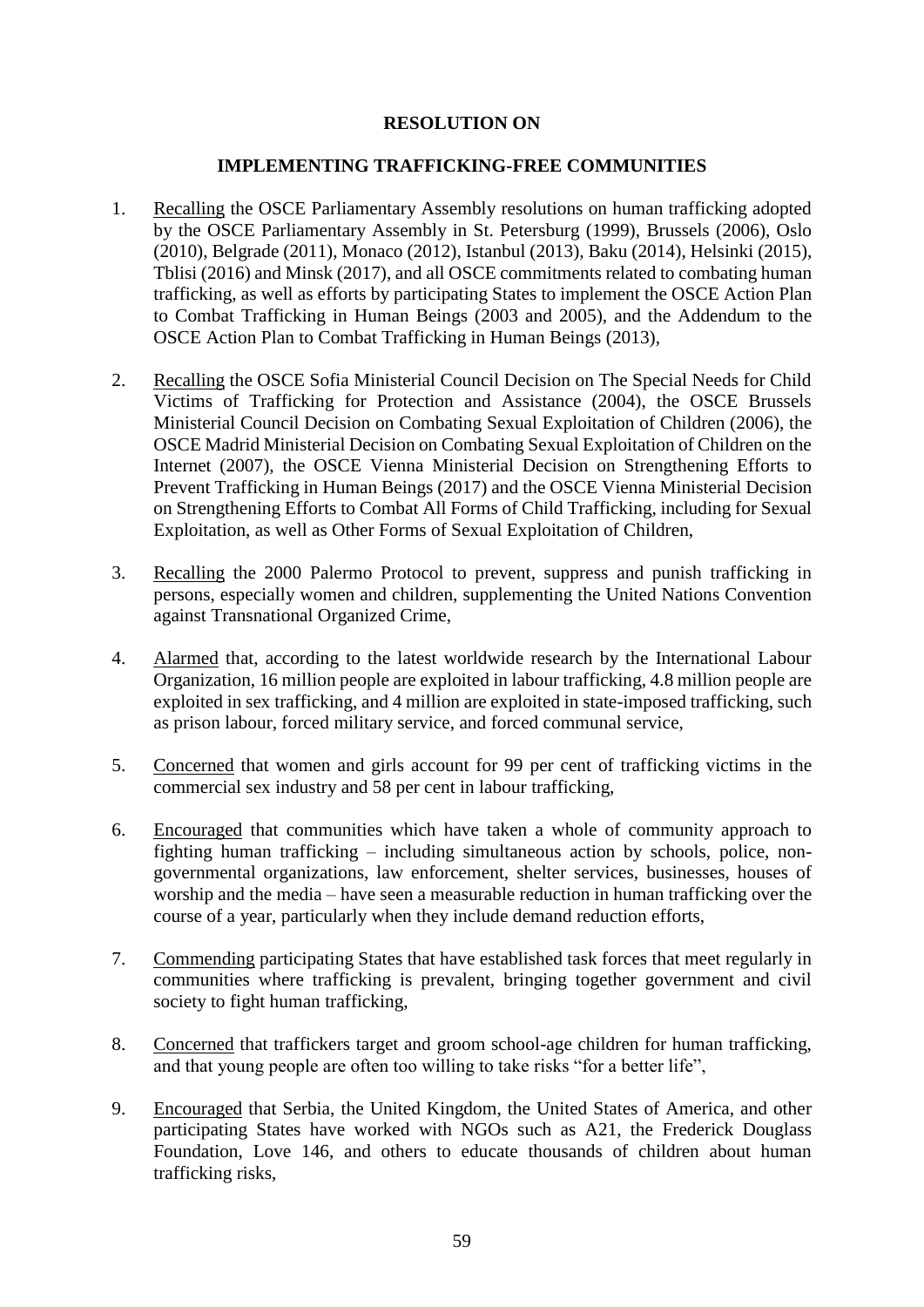- 10. Alarmed that classified advertising websites on the internet knowingly and recklessly profit from advertisements of exploited women and children,
- 11. Commending participating States that prioritize prosecution of classified advertising website owners who are complicit in trafficking, and participating States that also allow for victims of trafficking to sue the websites that advertised them for exploitation,
- 12. Encouraged that classified advertising websites in the United States of America that were previously working with traffickers shut down operations or changed their policies when victims of trafficking were enabled to sue the websites that advertised them for exploitation,
- 13. Encouraged that NGOs such as THORN have developed technology to aid law enforcement in identifying and collaborating on cross-jurisdictional trafficking cases of potential trafficking victims seen on the internet or dark web,
- 14. Commending the United Kingdom for its ongoing efforts to implement age verification technologies to prevent the exposure of children to pornographic websites, which increase children's vulnerability to human trafficking,
- 15. Concerned that while international tourism has doubled in the last 20 years to more than 1 billion travellers a year, child protection laws in destination countries have not kept pace with the growth of the tourism industry,
- 16. Commending participating States, such as the United States of America, Ukraine, Belarus, Finland, Hungary, Ireland, the United Kingdom, and Montenegro, that have worked with the travel and tourism industry, including hotels, train companies, and airlines, to prevent human trafficking,
- 17. Commending participating States, including the United States of America and the United Kingdom, that keep registers of individuals who have sexually offended against children and that use those registers to warn destination countries about intended travel by the known sex offenders,
- 18. Encouraged that the OSCE and many participating States are reviewing procurement contracts for goods and services and encouraging businesses to do the same in order to prevent human trafficking in supply chains,
- 19. Alarmed that a high number of women and girls exploited in many OSCE participating States are economically vulnerable migrants from other OSCE participating States, Africa and China who may not speak the local language or have a support system,

20. Calls on OSCE participating States to continue to implement or to develop multisectoral efforts – encouraging joint task forces and simultaneous action by schools, police, nongovernmental organizations, law enforcement, shelter services, businesses, houses of worship, and media – to create trafficking-free communities;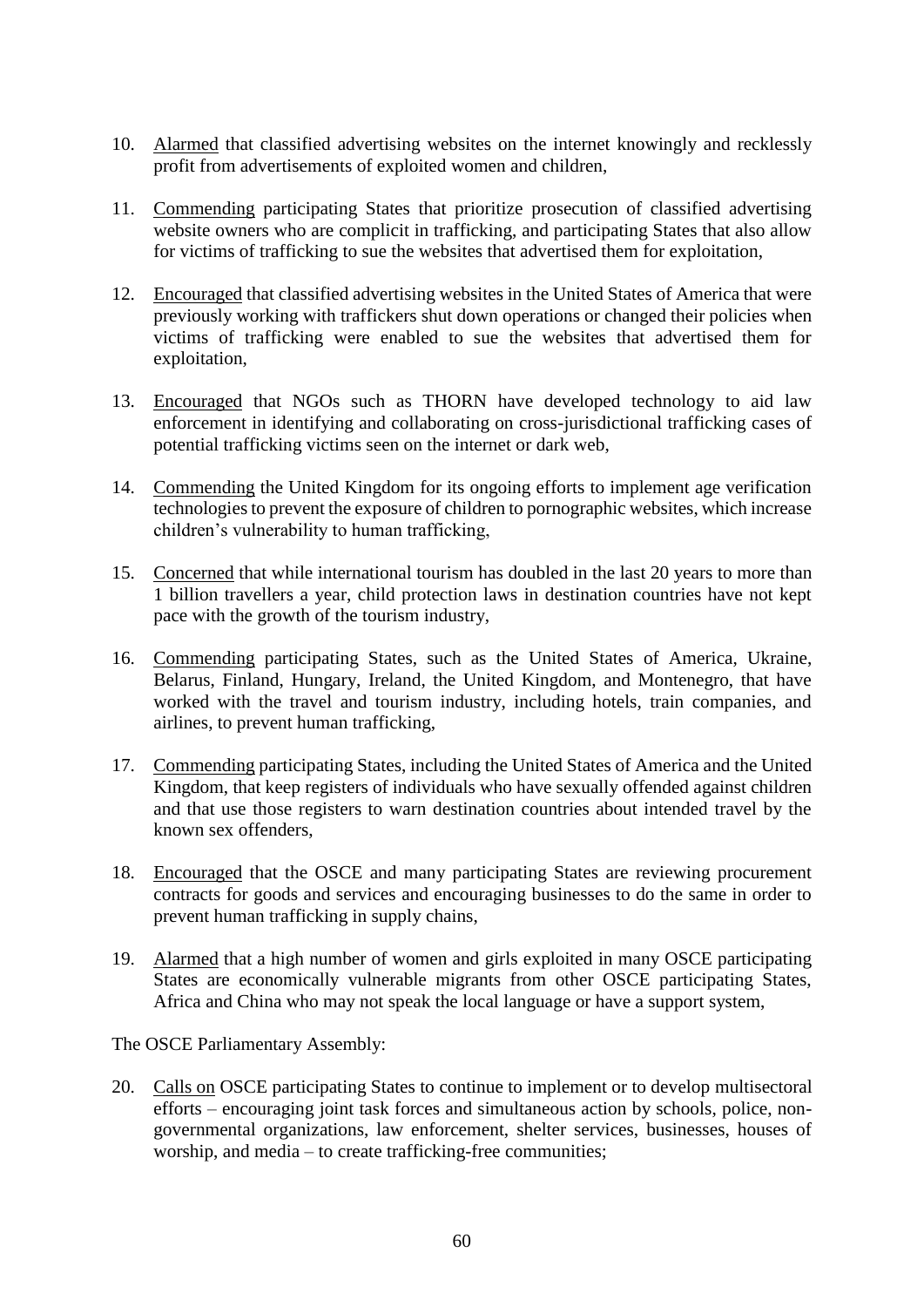- 21. Calls on OSCE participating States to ensure that those who are likely to be in contact with trafficking victims – including school, airline, bus, train, taxi, judicial, and law enforcement employees – are trained to recognize and respond appropriately to trafficking victims;
- 22. Calls on OSCE participating States to prioritize demand reduction as part of an integrated strategy against trafficking in the OSCE region;
- 23. Calls on OSCE participating States to establish a unified trafficking hotline for use throughout the region by airline, train, bus and taxi employees who identify trafficking victims;
- 24. Calls on OSCE participating States to take measures to discourage the practice of sexual tourism by known sex offenders traveling between OSCE participating States as well as to destination countries outside the OSCE region;
- 25. Urges OSCE participating States to implement all previous commitments concerning trafficking in persons.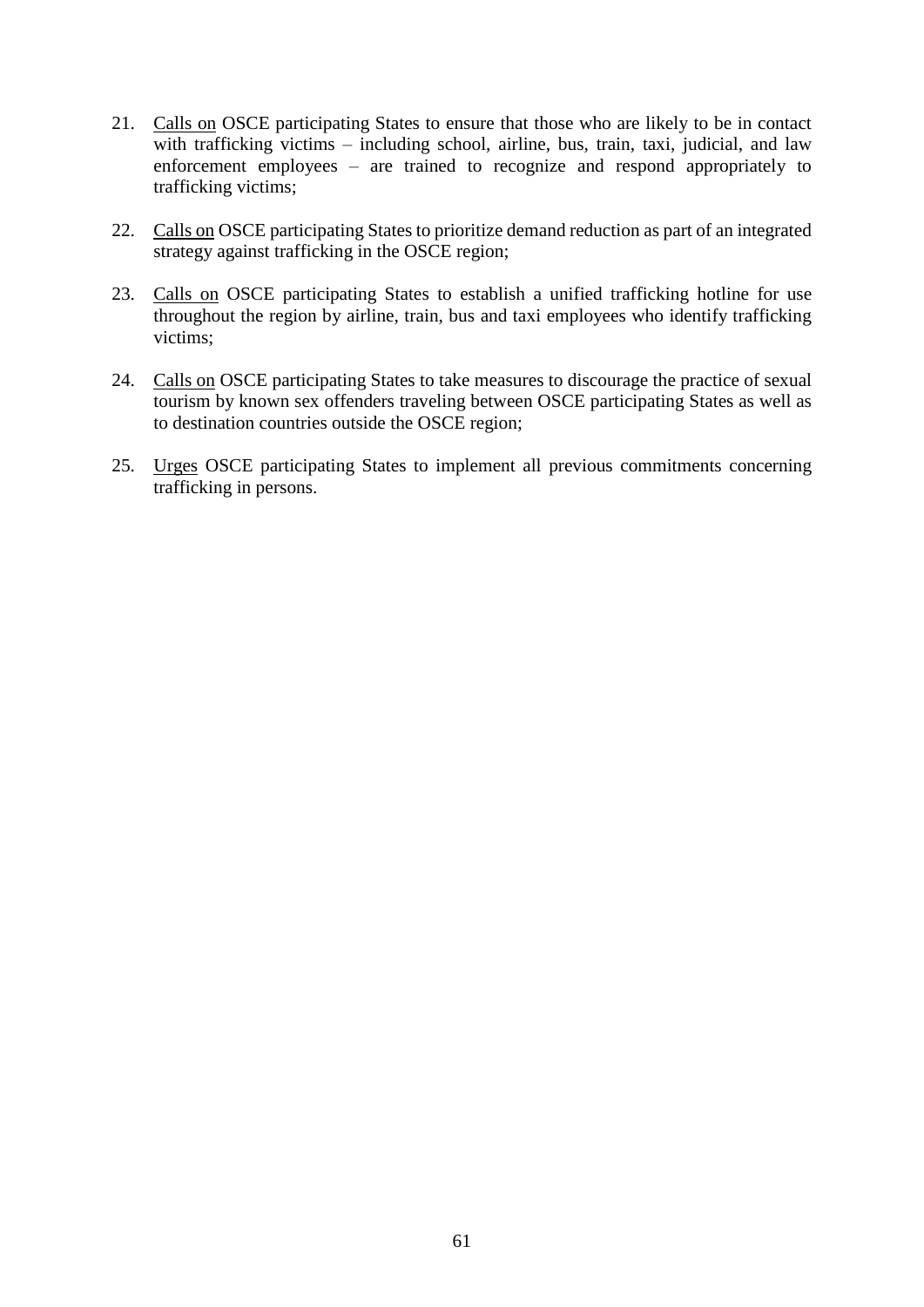## **COUNTERACTING PROPAGANDA FOR HATRED AND WAR IN THE OSCE AREA**

- 1. Reaffirming the commitments by the participating States in the Helsinki Final Act of 1975 to promote a climate of confidence and respect amongst peoples consonant with their duty to refrain from propaganda for wars of aggression or for any threat or use of force inconsistent with the purposes of the United Nations and with the Declaration on Principles Guiding Relations between participating States, against another participating State,
- 2. Recognizing that respect for human rights and fundamental freedoms, democracy and the rule of law is at the core of the OSCE comprehensive concept of security, and reaffirming its determination to implement the existing OSCE commitments in the fields of tolerance and non-discrimination, and freedom of thought, conscience, religion or belief, and recalling other relevant international obligations in this respect,
- 3. Recalling that Article 20 of the International Covenant on Civil and Political Rights (ICCPR) states that any propaganda for war shall be prohibited by law and that any advocacy of national, racial or religious hatred that constitutes incitement to discrimination, hostility or violence shall be prohibited by law,
- 4. Reaffirming that freedom of expression, online and offline, is a fundamental human right and a basic component of a democratic society, and that independent and pluralistic media are essential to a free and open society and of particular importance in safeguarding human rights and fundamental freedoms, and stressing that a well-functioning, open, diverse and dynamic media environment can effectively neutralize the harmful effect of propaganda for hatred and war,
- 5. Recalling that everyone has the right to hold opinions without interference and the right to freedom of expression online and offline, and stressing that the exercise of these rights carries with it special duties and responsibilities, and that it may therefore be subject to certain restrictions, while recalling that any restriction in the exercise of these rights will be prescribed by law and in accordance with international standards,
- 6. Expressing deep concern over the persistence of conflicts in some parts of the OSCE area, and acknowledging that conflicts in the OSCE area are commonly fuelled by national and international campaigns for propaganda for hatred and war,
- 7. Stressing that OSCE participating States have an important role in preventing and countering propaganda for hatred and war while respecting their obligations under international law,
- 8. Gravely concerned by the attempts of some participating States to engage in campaigns of propaganda for hatred and war directly through their State-run media or by proxy,
- 9. Recognizing that propaganda for hatred and war often involves efforts to justify actions that contravene the principles of the Helsinki Final Act,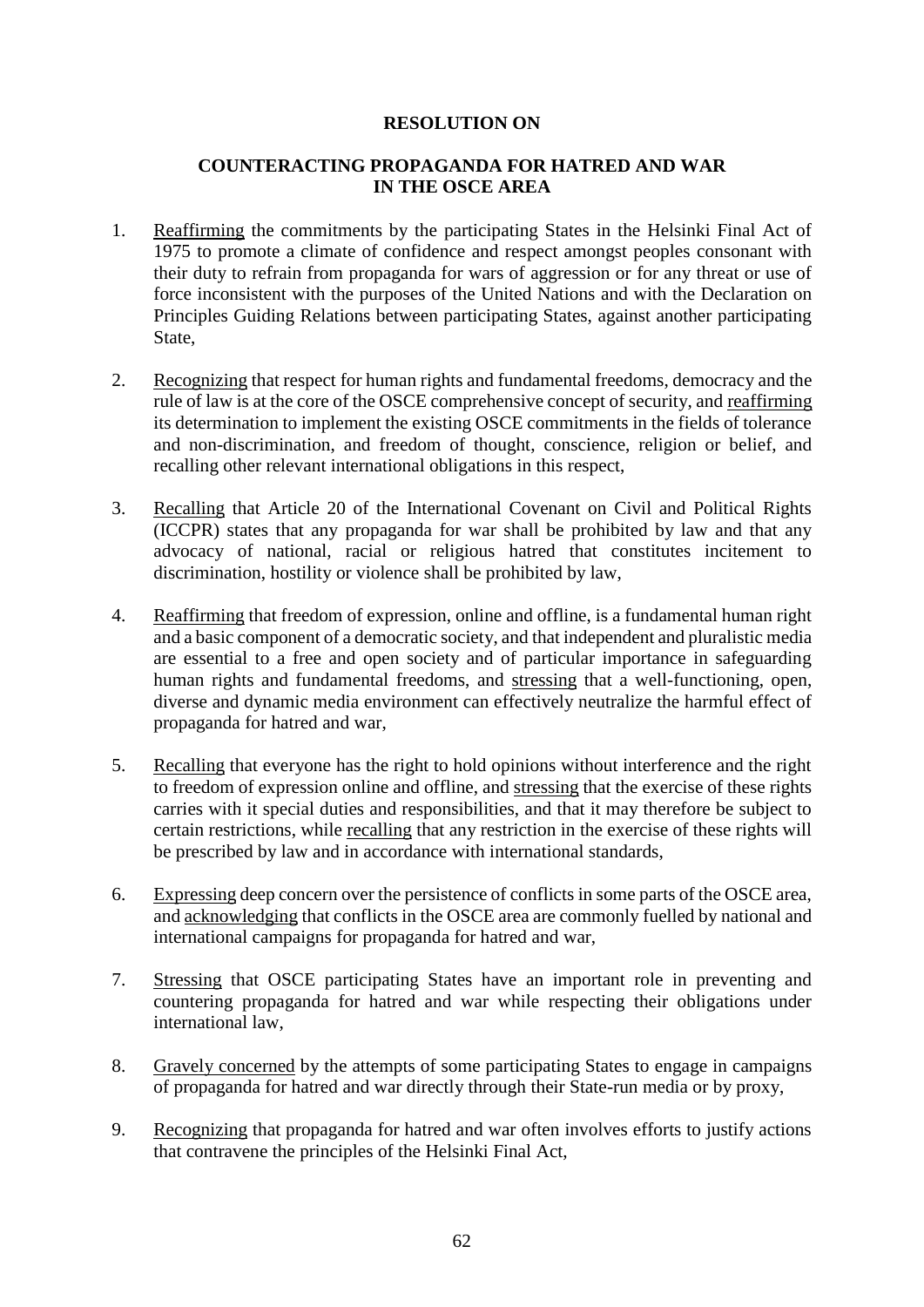- 10. Acknowledging that free, pluralistic and independent media as well as free and independent journalism are essential to counteract propaganda for hatred and war,
- 11. Cognizant of the damage propaganda for hatred and war does to the integrity of independent journalism and to the public service function of the media, and also cognizant of the dangerous effect propaganda for hatred and war can have on a free and open society,
- 12. Recognizing the essential contribution the media can make in combating intolerance and discrimination, in promoting mutual respect and understanding, as well as in countering – or exacerbating – misperceptions and prejudices,
- 13. Recognizing that media literacy and free media are essential to counter propaganda for hatred and war,
- 14. Commending the work in this regard of the OSCE Representative on Freedom of the Media, including tabling of the non-paper "Propaganda and Freedom of the Media" for discussions among the participating States, and their efforts to promote regional cooperation and confidence-building between media and media actors,

- 15. Condemns propaganda for wars of aggression and advocacy of national, racial or religious hatred as inconsistent with the purposes and principles of the Helsinki Final Act and OSCE commitments on tolerance and non-discrimination;
- 16. Calls on OSCE participating States to refrain from funding and using propaganda for hatred and war, especially when it may lead to intolerance and discrimination or incite war, violence or hostility;
- 17. Invites the governments of OSCE participating States, in close co-operation with civil society, to develop a broad set of policy measures to counter propaganda for hatred and war, including through raising awareness of disinformation and providing effective communication, in consistency with agreed OSCE principles and commitments;
- 18. Strongly recommends that OSCE participating States adopt measures in compliance with international law to prohibit by law any propaganda for hatred and war, and to speak out against any form of propaganda for hatred and war;
- 19. Calls on OSCE participating States to support the independent, sustainable and accessible activities of public service media with strong professional standards and editorial independence;
- 20. Recommends that OSCE participating States promote media literacy programmes, including for children and youth;
- 21. Invites OSCE participating States to take advantage of the expertise and professional advice that the Office of the OSCE Representative on Freedom of the Media can offer in the field of counteracting propaganda for hatred and war, media self-regulation and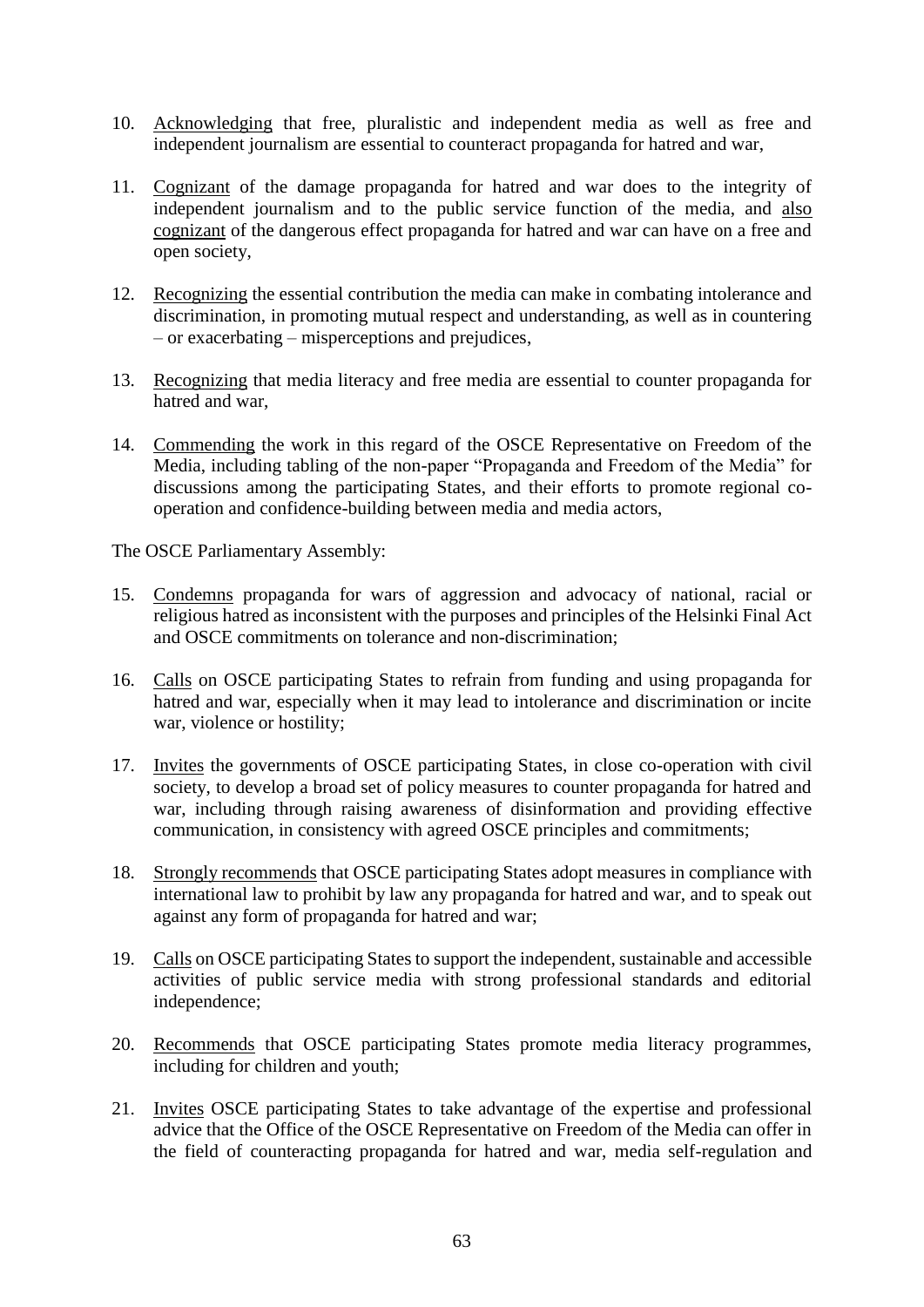ethical standards of journalism, enabling media freedom and pluralism and unhindered development of new media technologies.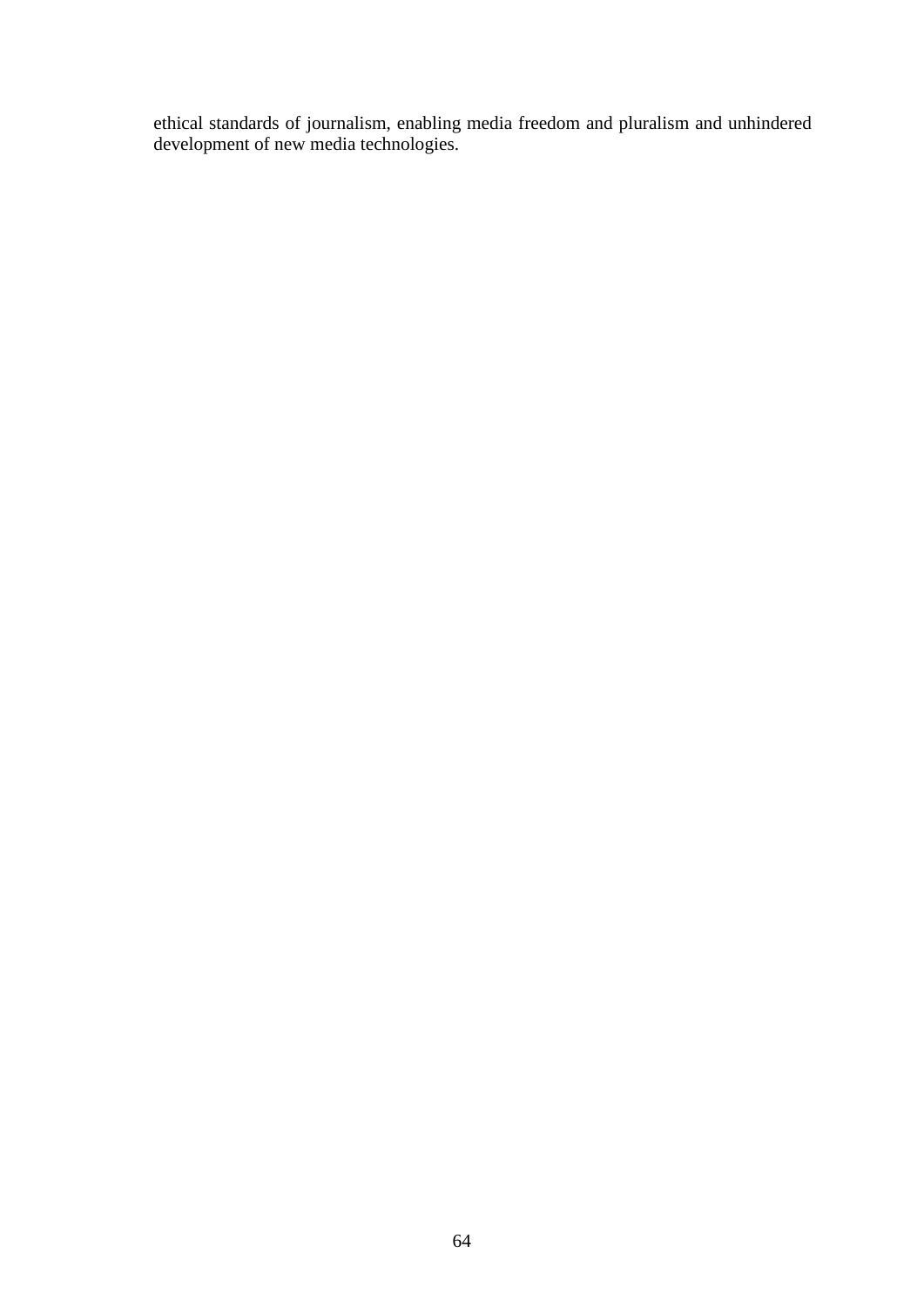## **VIOLATIONS OF HUMAN RIGHTS AND FUNDAMENTAL FREEDOMS IN THE RUSSIAN FEDERATION**

- 1. Reaffirming its determination to promote peace, security, stability and compliance with OSCE norms, principles and commitments in building a secure and stable community based on respect for human rights and the rule of law,
- 2. Recalling the right to equality and non-discrimination as fundamental principles of human rights, set out in the Charter of the United Nations, the Universal Declaration of Human Rights and other international rights treaties such as the International Covenant on Civil and Political Rights and the European Convention on Human Rights,
- 3. Recalling that at the Istanbul OSCE Summit the participating States pledged to strengthen their efforts to combat corruption and the conditions that foster it, and to promote a positive framework for good government practices and public integrity by making better use of existing international instruments and assisting each other in the fight against corruption, and working with NGOs that are committed to a strong public and business consensus against corrupt practices,
- 4. Reaffirming the unquestionable value of the right to freedom of religion, as well as of the related rights to freedom of opinion and expression, assembly and association, enshrined in the 1948 Universal Declaration of Human Rights,
- 5. Recognizing that a pluralistic and strong civil society is an essential part of a functioning democracy,
- 6. Regretting the decision by the Russian Supreme Court in April 2017 that banned the Jehovah's Witnesses organization, which has more than 100,000 worshippers in the Russian Federation,
- 7. Acknowledging that the full and equal exercise by women of their human rights, including the right to sexual and reproductive health, is essential to achieve more peaceful, prosperous and democratic development,
- 8. Recognizing an increased number of violent incidents mainly targeting women and girls in several regions of the world as reported by Amnesty International,
- 9. Commending with great appreciation the continuous grass-roots advocacy of women and human rights organizations in promoting the topic of gender and safety on the national political agenda of the Russian Federation,
- 10. Recalling the obligations on protection of national minorities contained in the United Nations conventions and declarations, in the Helsinki Final Act, OSCE Parliamentary Assembly resolutions and basic OSCE documents,
- 11. Commending with appreciation the valuable work done by the OSCE High Commissioner on National Minorities**,**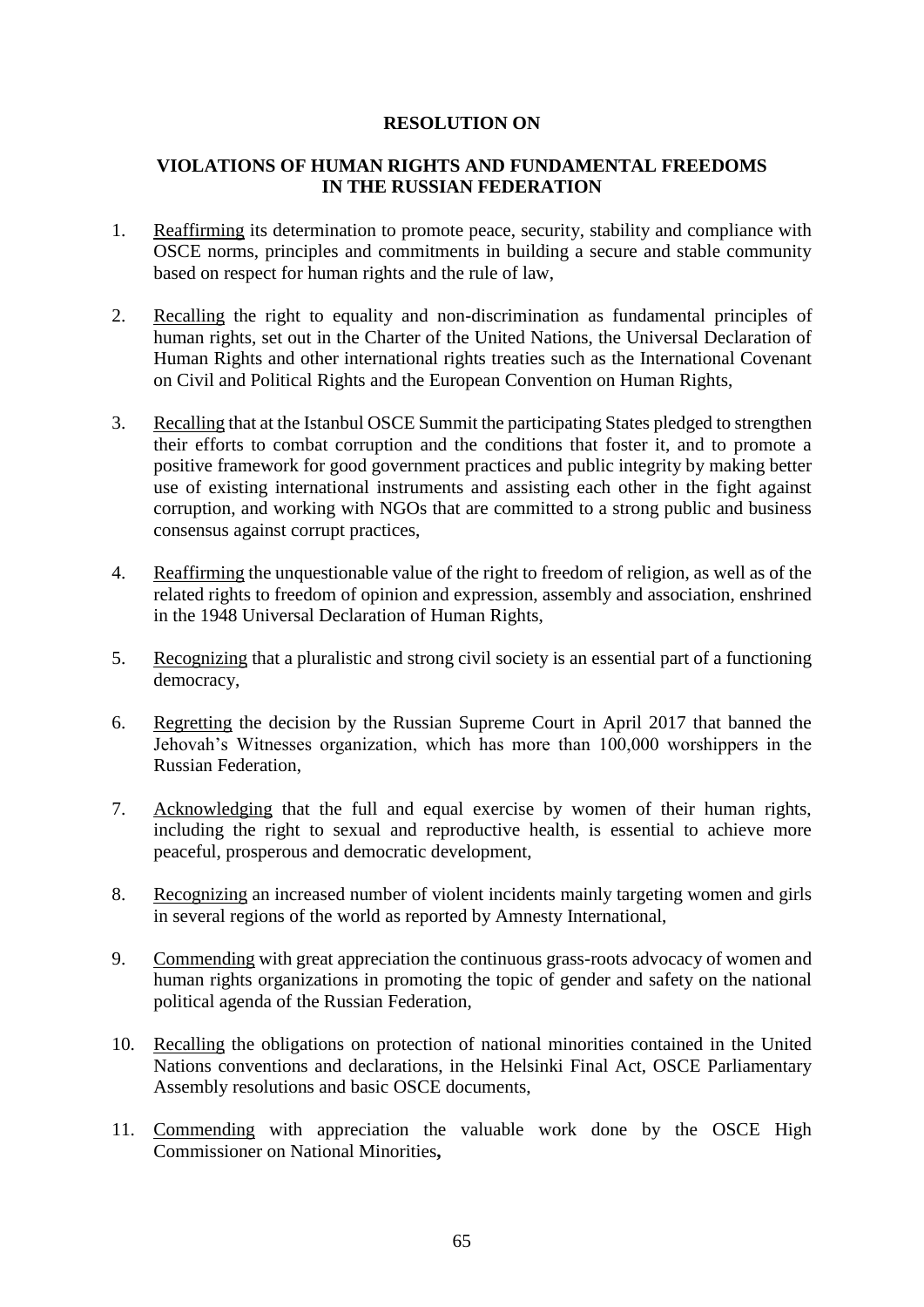- 12. Convinced that the OSCE has a duty to promote a clear message in favour of respect and non-discrimination in order for all persons to live with dignity regardless of their sexual orientation or gender identity,
- 13. Concerned at reports from Human Rights Watch on the persecution, torture and disappearance of LGBT people in Chechnya and the ongoing anti-gay crackdown campaign in the region,
- 14. Underlining the unique and vital role played by an independent media and investigative journalists in exposing corruption and thereby contributing to the strengthening of democratic society,
- 15. Recognizing that the authorities and others frequently target investigative journalists for harassment, administrative and judicial measures, including imprisonment, as well as violent attacks and murder because of their journalistic endeavours,
- 16. Concerned at the decision by the Russian authorities on 13 March to include two further organizations in the register of so-called "undesirable organizations" (the European Platform for Democratic Elections and the International Election Study Centre),
- 17. Concerned at the high number of people who are punished administratively by the Russian authorities for supposedly violating the country's regulations on public gathering,
- 18. Regretting that on 12 June 2017 the police in Moscow and St. Petersburg arbitrarily and violently detained approximately 1,500 peaceful protesters, including children, as reported by Human Rights Watch and Amnesty International,
- 19. Recalling the joint recommendations of the OSCE Representative on Freedom of the Media, the UN Special Rapporteur on Freedom of Opinion and Expression, and the Organization of American States Special Rapporteur on Freedom of Expression that the criminalization of defamation should be abolished, public bodies should not be able to bring defamation actions, truth should always be available as a defence to a charge of defamation, and politicians and public officials should have to tolerate a greater degree of criticism,

- 20. Calls on the Russian Federation to abide by its obligations to the United Nations:
	- a. To respect Article 1 of the Universal Declaration of Human Rights, declaring "All human beings are born free and equal in dignity and rights";
	- b. To respect Article 2 of the International Covenant on Civil and Political Rights, declaring "Each State Party to the present Covenant undertakes to respect and to ensure to all individuals within its territory and subject to its jurisdiction the rights recognized in the present Covenant, without distinction of any kind, such as race, colour, sex, language, religion, political or other opinion, national or social origin, property, birth or other status";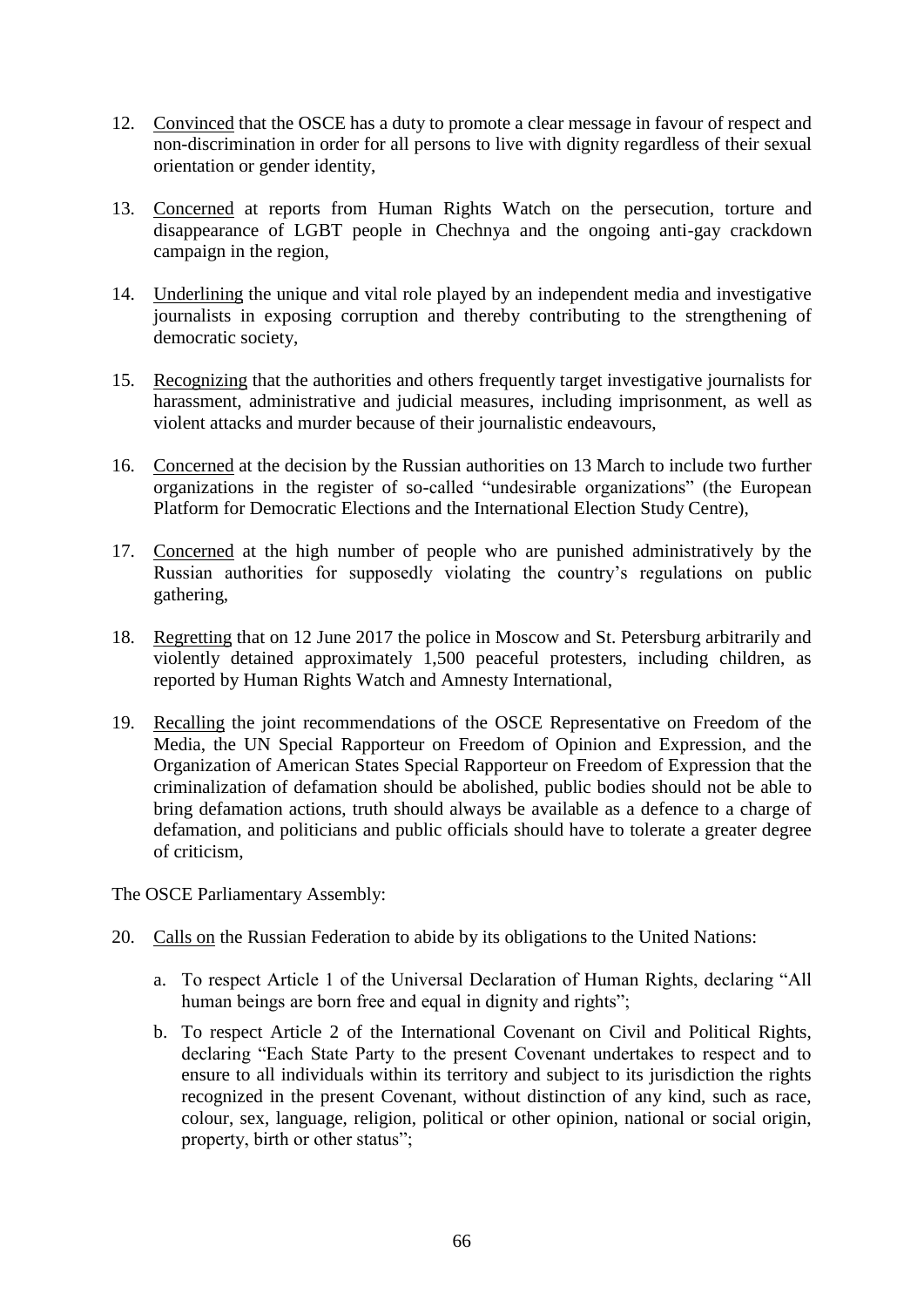- c. To adopt laws against hate crimes to protect all people from violence, including those attacked because of their sexual orientation or gender identity;
- 21. Calls on the Russian Federation to abide by its obligations to the OSCE:
	- a. To respect the human dignity and equal rights of all its citizens by implementing to the fullest extent all OSCE commitments concerning human rights, fundamental freedoms, pluralistic democracy and the rule of law;
	- b. To welcome an OSCE Field Mission for the monitoring of and reporting on human rights in the Russian Federation, in order to support the development of human rights and civil society;
- 22. Calls on the Russian Federation to abide by its obligations to the Council of Europe:
	- a. To respect Article 3 of the European Convention on Human Rights by effectively investigating all attacks on and intimidation of human rights and civil society activists and stopping the spread of impunity for each action by bringing suspected perpetrators to justice;
	- b. To respect Article 3 of the European Convention on Human Rights concerning the treatment of prisoners;
	- c. To implement fair trial standards as guaranteed under Article 6 of the European Convention on Human Rights and in accordance with the relevant judgment of the European Court of Human Rights;
- 23. Encourages all OSCE participating States to mainstream human rights across all sectors of bilateral or multilateral relations with the Russian Federation;
- 24. Requests that the Russian Federation release unconditionally all human rights defenders and other persons detained for peacefully exercising their rights to freedom of expression, assembly and association;
- 25. Urges the authorities of the Russian Federation to undertake a new, full and thorough investigation into the February 2015 assassination of Boris Nemtsov, a leading Russian political figure and defender of democratic reform, including the vigorous prosecution of those who ordered or facilitated the crime, and to co-operate with the OSCE Parliamentary Assembly and the Parliamentary Assembly of the Council of Europe in regard to their ongoing interest in this case;
- 26. Urges the Russian Federation to accept and implement laws in line with the World Health Organization's statement that homosexuality is neither a disorder nor a disease, that homosexuality is a natural and non-pathological variation of human sexuality and that sexual orientation cannot be changed;
- 27. Calls for the repeal of the Russian Federation law "for the Purpose of Protecting Children from Information Advocating for a Denial of Traditional Family Values" of 2013, which criminalizes so-called "propaganda of non-traditional sexual relationships" to minors, effectively forbidding the provision of information or education about "non-traditional" sexual orientations to anyone below the age of 18;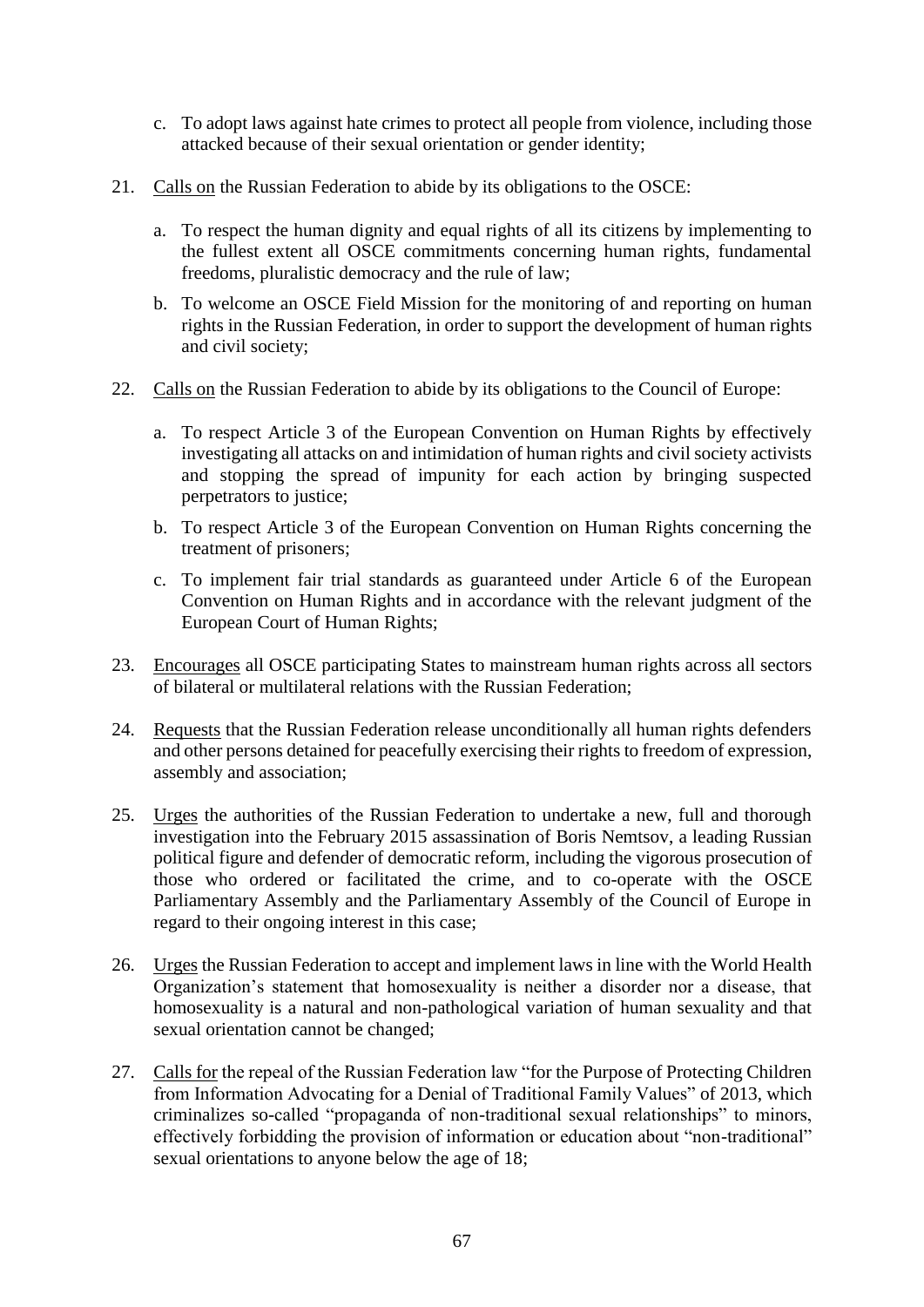- 28. Encourages all OSCE participating States to promote and protect sexual and reproductive health rights (SRHR) as part of human rights, including addressing gender inequalities and discrimination against women and girls;
- 29. Calls on the Russian Federation to repeal the law that decriminalizes domestic violence that does not cause serious harm leading to hospital treatment, or which is not reported more than once a year, because the law leaves victims of domestic violence, mostly women, more vulnerable to the escalation of abuse;
- 30. Calls on the Russian Federation to eliminate administrative and other impediments that hinder the ability of investigative journalists to undertake professional activities, and to respect fully the right of journalists not to disclose their sources of information;
- 31. Calls on the Russian Federation to repeal the 2015 law "On Amendments of Certain Legislative Acts of the Russian Federation" on "undesirable organizations";
- 32. Calls on all OSCE participating States, their Members of Parliament and civil society to continue their contact and broaden and deepen their co-operation with Russian human rights organizations and other civil society actors, as well as other types of people-topeople co-operation;
- 33. Encourages OSCE participating States to increase funding to Russian human rights organizations and other civil society actors to support the development of civil society and human rights in the Russian Federation;
- 34. Urges the Russian Federation to repeal the 2012 law "On Amendments to Legislative Acts of the Russian Federation regarding the Regulation of the Activities of Non-profit Organizations Performing the Functions of a Foreign Agent", the so-called "foreign agent" law, lift restrictions on foreign media ownership or the excessive use of "antiextremism", and withdraw regulations that restrict the exercise of fundamental freedoms and severely limit the space for civil society in the Russian Federation.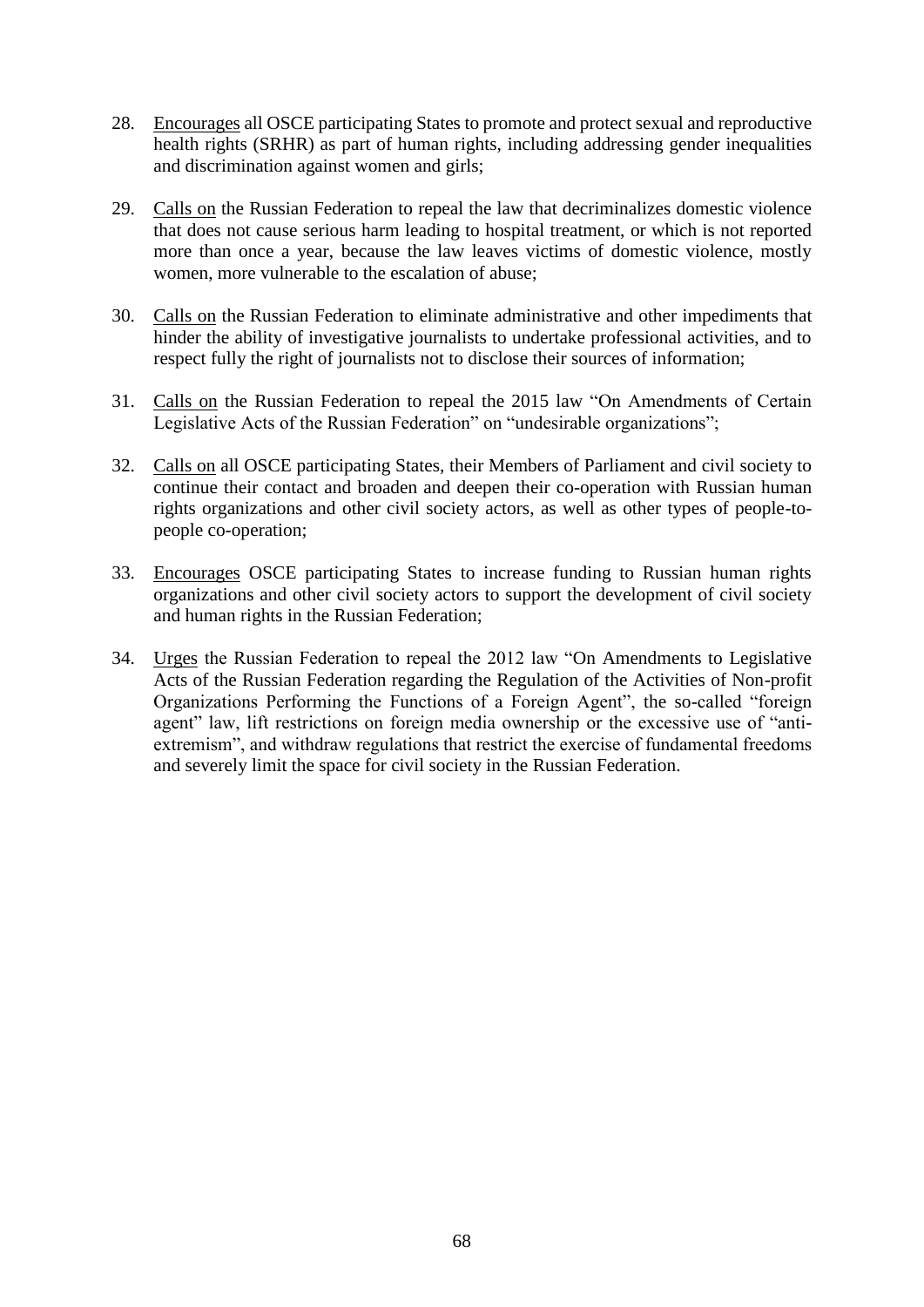# **ONGOING VIOLATIONS OF HUMAN RIGHTS AND FUNDAMENTAL FREEDOMS IN THE AUTONOMOUS REPUBLIC OF CRIMEA AND THE CITY OF SEVASTOPOL (UKRAINE)**

- 1. Guided by the purposes and principles of the Charter of the United Nations and all OSCE norms, principles and commitments, starting from the Helsinki Final Act, the Charter of Paris, the Charter for European Security and all other OSCE documents to which all participating States have agreed, and the responsibility to implement them fully and in good faith,
- 2. Recalling the Universal Declaration of Human Rights, international human rights treaties and other relevant international instruments and declarations as well as the Geneva Conventions of 12 August 1949 and Additional Protocol I thereto, of 1977, as applicable, as well as relevant customary international law,
- 3. Recalling the OSCE Parliamentary Assembly's Resolution on Clear, Gross and Uncorrected Violations of Helsinki Principles by the Russian Federation, adopted at its 23rd Annual Session in 2014, whereby, *inter alia*, the Assembly affirmed that the Russian Federation has, since February 2014, violated every one of the ten Helsinki principles in its relations with Ukraine, some in a clear, gross and thus far uncorrected manner, and is in violation of the commitments it undertook in the Budapest Memorandum, as well as other international obligations,
- 4. Mindful of the OSCE Parliamentary Assembly's Resolution on the Continuation of Clear, Gross and Uncorrected Violations of OSCE Commitments and International Norms by the Russian Federation, adopted at its 24th Annual Session in 2015, whereby, *inter alia*, the Assembly recognized the actions by the Russian Federation in the Autonomous Republic of Crimea and the city of Sevastopol as acts of military aggression against Ukraine and that under conditions of occupation, the situation in the Autonomous Republic of Crimea and the city of Sevastopol, Ukraine, continues to deteriorate, leading to serious violations of human rights and fundamental freedoms,
- 5. Recalling the OSCE Parliamentary Assembly's Resolution on Violations of Human Rights and Fundamental Freedoms in the Autonomous Republic of Crimea and the City of Sevastopol, adopted at its 25th Annual Session in 2016, whereby, *inter alia*, the Assembly called upon the Russian Federation as an occupying Power in effective control of the Crimean peninsula to abide by its obligations under international law,
- 6. Recalling the OSCE Parliamentary Assembly's Resolution on Restoration of the Sovereignty and Territorial Integrity of Ukraine, adopted at its 26th Annual Session in 2017, whereby, *inter alia*, the Assembly recognized an ongoing campaign of discrimination and persecution targeting in particular the Crimean Tatar and ethnic Ukrainian communities in the temporarily occupied Autonomous Republic of Crimea and the city of Sevastopol, as well as the unwillingness of the Russian Federation to grant unimpeded access to international human rights monitoring missions and human rights non-governmental organizations to the temporarily occupied Autonomous Republic of Crimea and the city of Sevastopol,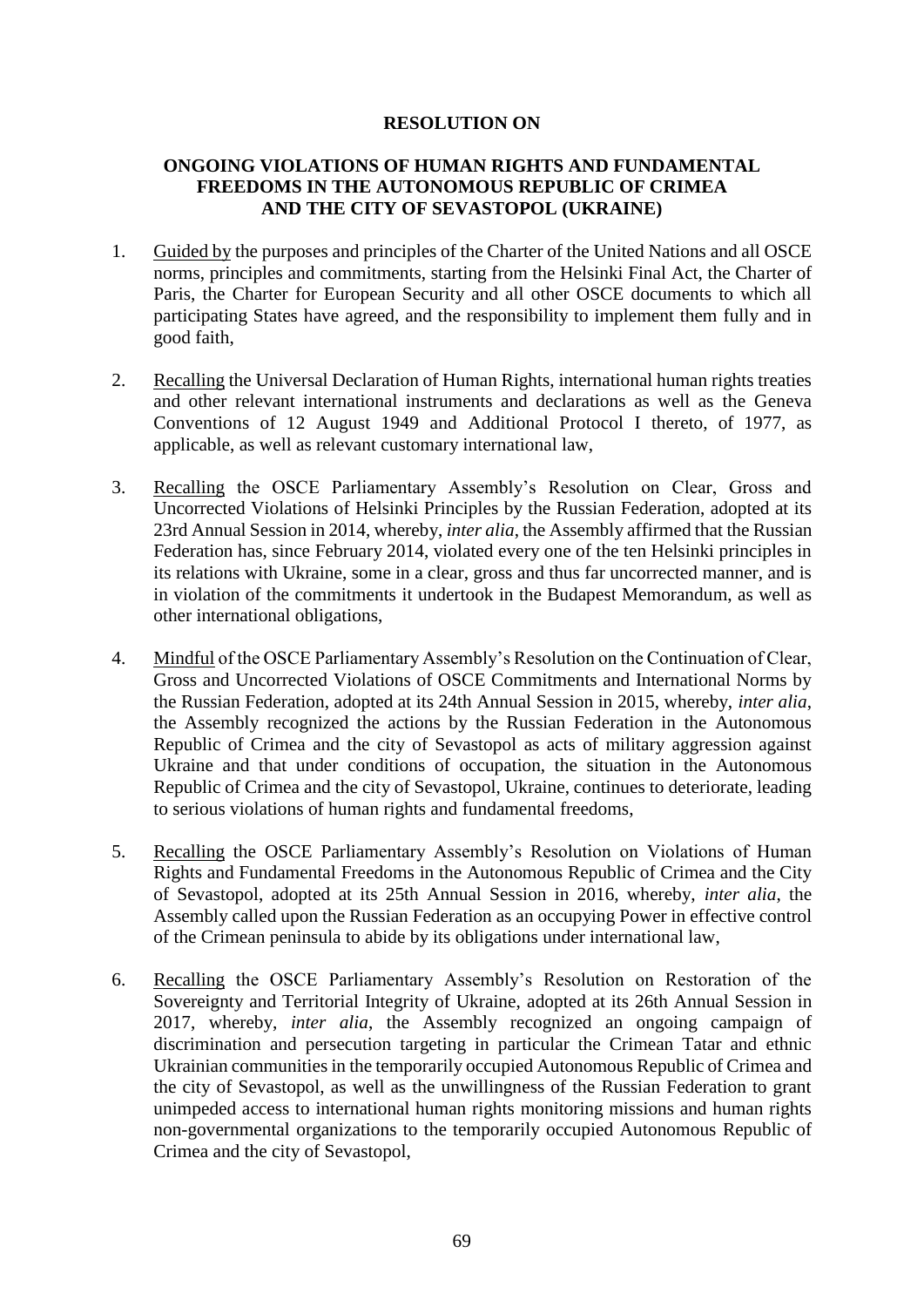- 7. Taking into account UN General Assembly Resolutions 71/205 of 19 December 2016 and 72/190 of 19 December 2017 on the Situation of Human Rights in the Autonomous Republic of Crimea and the City of Sevastopol (Ukraine),
- 8. Reaffirming strong support to the sovereignty, political independence, unity and territorial integrity of Ukraine within its internationally recognized borders as confirmed by UN General Assembly Resolution 68/262 of 27 March 2014 "Territorial integrity of Ukraine" and guided by its provisions,
- 9. Condemning the temporary occupation of part of the territory of Ukraine the Autonomous Republic of Crimea and the city of Sevastopol (hereinafter "Crimea") – by the Russian Federation, and reaffirming the non-recognition of its attempted annexation,
- 10. Strongly condemning all violations of human rights and fundamental freedoms in Crimea, marked in particular by increasing repression, violence and discrimination against the Crimean Tatar indigenous people and ethnic Ukrainians, including abductions, killings, torture and ill-treatment, enforced disappearances and harassment, arbitrary arrest, detention or incarceration,
- 11. Reaffirming serious concern at the decision of the so-called Supreme Court of Crimea of 26 April 2016 and the decision of the Supreme Court of the Russian Federation of 29 September 2016 to declare the Mejlis of the Crimean Tatar People, the self-governing body of the Crimean Tatars, to be an extremist organization and to ban its activities,
- 12. Condemning the increasing pressure exerted upon religious minority communities, including through frequent police raids, threats against and persecution of those belonging to the Ukrainian Orthodox Church of the Kyiv Patriarchate, the Protestant Church, mosques and Muslim religious schools, Greek Catholics, Roman Catholics and Jehovah's Witnesses, and also condemning the baseless prosecution of dozens of peaceful Muslims for allegedly belonging to Islamic organizations,
- 13. Taking note of the preliminary measures established on 19 April 2017 by the Order of the International Court of Justice in the case concerning the Application of the International Convention for the Suppression of the Financing of Terrorism and of the International Convention on the Elimination of All Forms of Racial Discrimination (Ukraine v. Russian Federation),
- 14. Reiterating that under international law the Russian Federation bears full responsibility for human rights violations in the Autonomous Republic of Crimea and the city of Sevastopol, Ukraine, as an occupying power in effective control of the Crimean peninsula, and is obligated to respect, protect and fulfil the human rights and fundamental freedoms in Crimea in line with the international treaties to which the Russian Federation is party, as well as its commitments as an OSCE participating State to uphold those human rights and fundamental freedoms,
- 15. Recalling the prohibition under the Geneva Conventions of 12 August 1949 for the occupying power to compel protected persons to serve in its armed or auxiliary forces, including through pressure or propaganda that is aimed at securing voluntary enlistment,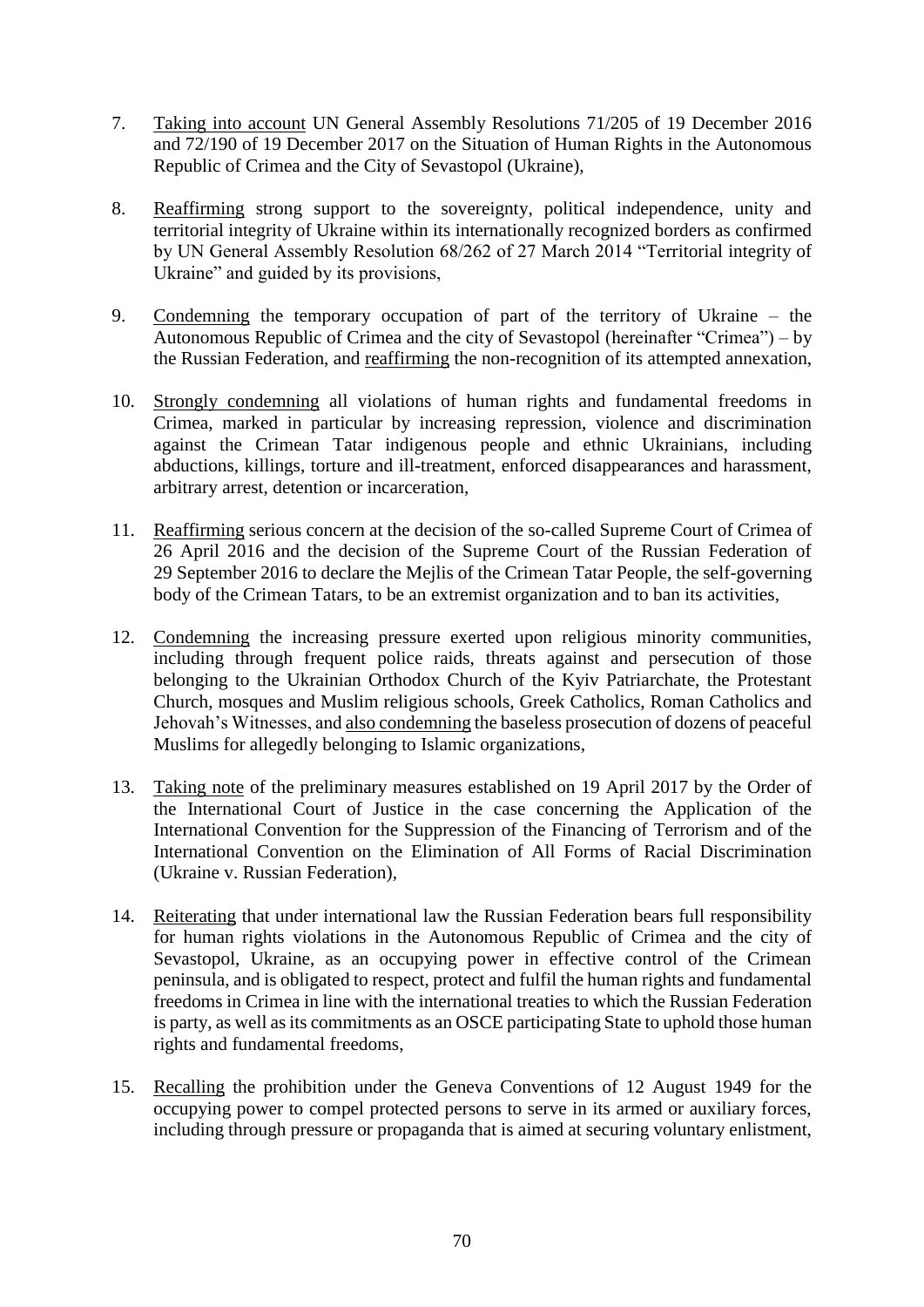- 16. Reaffirming the need to secure full and effective enjoyment of the rights and freedoms enshrined in the European Convention for the Protection of Human Rights and Fundamental Freedoms, the Framework Convention for the Protection of National Minorities, the International Covenant on Civil and Political Rights, the International Covenant on Economic, Social and Cultural Rights, the International Convention on the Elimination of All Forms of Racial Discrimination, the UN Convention on the Rights of the Child, the UN Convention against Torture and Other Cruel, Inhuman or Degrading Treatment or Punishment and other relevant international instruments, which obligate the Russian Federation as the occupying power with binding standards of conduct and positive obligations toward residents of Crimea,
- 17. Taking note of the continued efforts by the Organization for Security and Co-operation in Europe, the United Nations and the Council of Europe aimed at monitoring and reporting on the human rights situation in Crimea, and expressing deep concern that their representatives and missions have all had their access to the Crimean peninsula fully or partially restricted by the occupying authorities since the beginning of the illegal occupation in February 2014,
- 18. Being alarmed by the findings of the independent reports of human rights missions on the situation in Crimea undertaken upon the request of the Ukrainian Government, including the joint missions of the OSCE Office for Democratic Institutions and Human Rights (ODIHR) and the OSCE High Commissioner on National Minorities (HCNM), as well as report of the Office of the United Nations High Commissioner for Human Rights, which documented numerous compelling accounts of human rights violations in Crimea under the Russian Federation's illegal occupation,
- 19. Emphasizing the important role played by the OSCE Special Monitoring Mission to Ukraine, including on monitoring and supporting respect for human rights and fundamental freedoms, in line with the agreed mandate which covers the entire territory of Ukraine within its internationally recognized borders, including Crimea,
- 20. Recalling that the right to a fair trial is guaranteed by each State, and attempts to use justice as a tool for political persecution undermines the credibility of the judicial system as a whole,
- 21. Welcoming the efforts of Ukraine to develop an international negotiation framework with regard to the de-occupation of Crimea and its return under the control of the Government of Ukraine in line with international law provisions,
- 22. Welcoming the support provided by Ukraine to media outlets and civil society organizations that have fled Crimea, which improves the ability of the media and civil society to work independently and without interference,

The OSCE Parliamentary Assembly:

23. Strongly condemns the illegal occupation by the Russian Federation of the Autonomous Republic of Crimea and the city of Sevastopol, Ukraine, and reiterates its call on the Russian Federation to reverse the attempted annexation;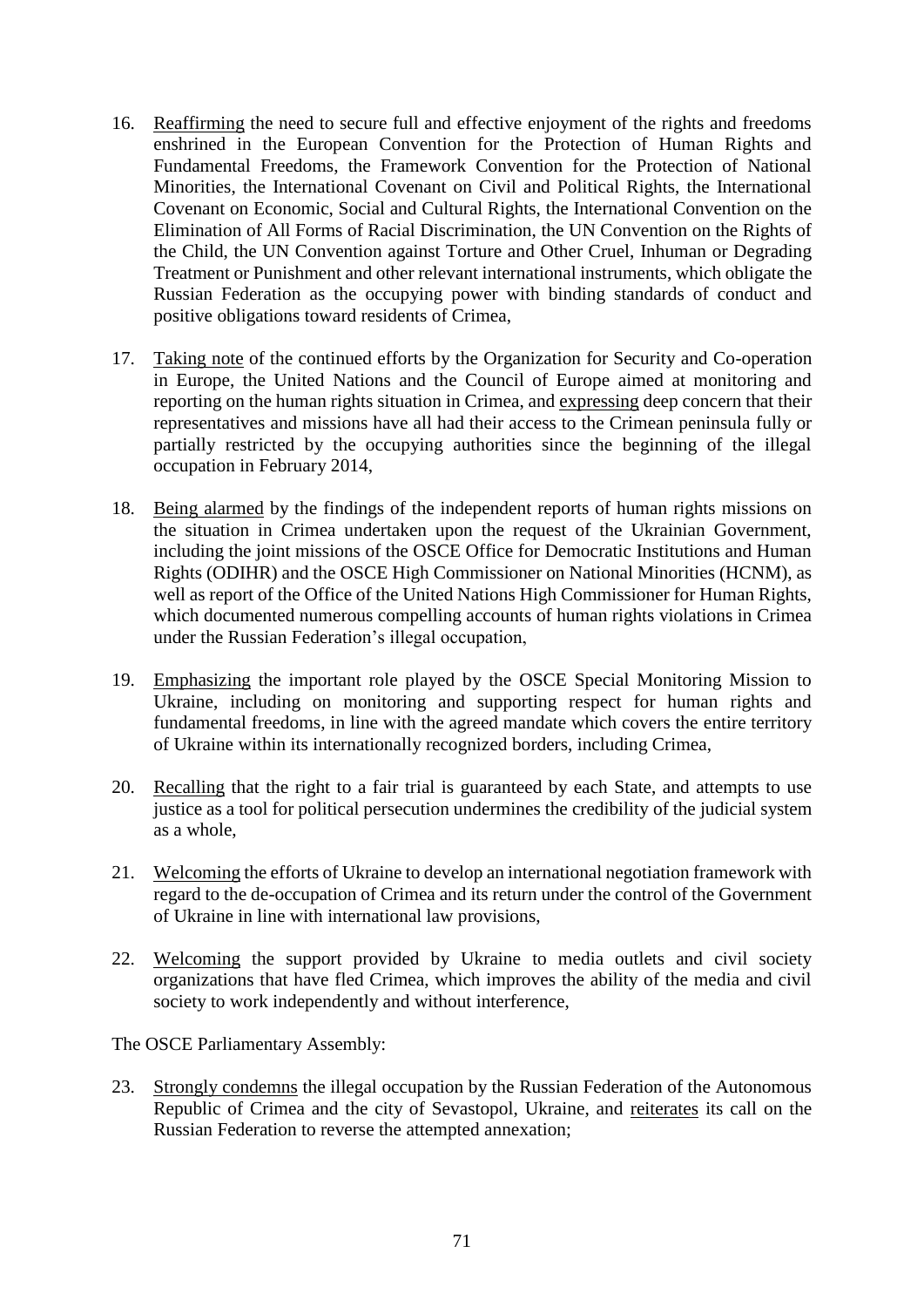- 24. Reiterates its call on the Russian Federation to stop aggression against Ukraine and to fully comply with its obligations under the UN Charter, the Helsinki Final Act and other norms and principles of international law, and the OSCE principles and commitments;
- 25. Condemns violations, abuses, measures and practices of discrimination against the residents of temporarily occupied Crimea, including Crimean Tatars, as well as Ukrainians and persons belonging to other ethnic and religious groups, by the Russian occupation authorities;
- 26. Also condemns the unlawful imposition of laws, jurisdiction and administration in occupied Crimea by the Russian Federation, and demands that the Russian Federation respect obligations under international law with regard to respecting the laws in force in Crimea prior to occupation;
- 27. Calls upon the Russian Federation:
	- a. to uphold all of its obligations under applicable international law as an occupying power in effective control of Crimea;
	- b. to restore enjoyment of the rights of all individuals, without any discrimination based on origin, religion or belief, and to revoke the decisions that banned cultural and religious institutions, NGOs, human rights organizations, media outlets, and to restore enjoyment of the rights of individuals belonging to ethnic communities in Crimea, in particular Ukrainians and Crimean Tatars, including to engage in cultural gatherings;
	- c. to halt the eradication of education in and of the Ukrainian language, restriction and suppression of cultural, religious and other manifestations of the Ukrainian identity and to ensure the availability of education in the Ukrainian and Crimean Tatar languages;
	- d. to revoke immediately the decision declaring the Mejlis of the Crimean Tatar People an extremist organization and banning its activities, repeal the decision banning leaders of the Mejlis from entering Crimea and refrain from maintaining or imposing limitations on the ability of the Crimean Tatar community to conserve its representative institutions, including the Mejlis and the Kurultai;
	- e. to create and maintain a safe and enabling environment for journalists, human rights defenders and defence lawyers to perform their work independently and without undue interference in Crimea;
	- f. to end the practice of compelling Crimean residents to serve in the armed or auxiliary forces of the Russian Federation, including through pressure or propaganda;
	- g. to stop persecution and illegal detention of all those residents of Crimea who oppose the illegal occupation of the peninsula;
	- h. to conduct prompt, impartial and effective investigations into all cases of human rights violations in Crimea, including the cases of torture, abductions and enforced disappearances;
	- i. to stop imposing the application of the Russia Federation's laws in occupied Crimea, as well as forced conferral of Russian citizenship to residents of Crimea in violation of international law as well as forcible deportation of Ukrainian citizens without Russian passports from Crimea;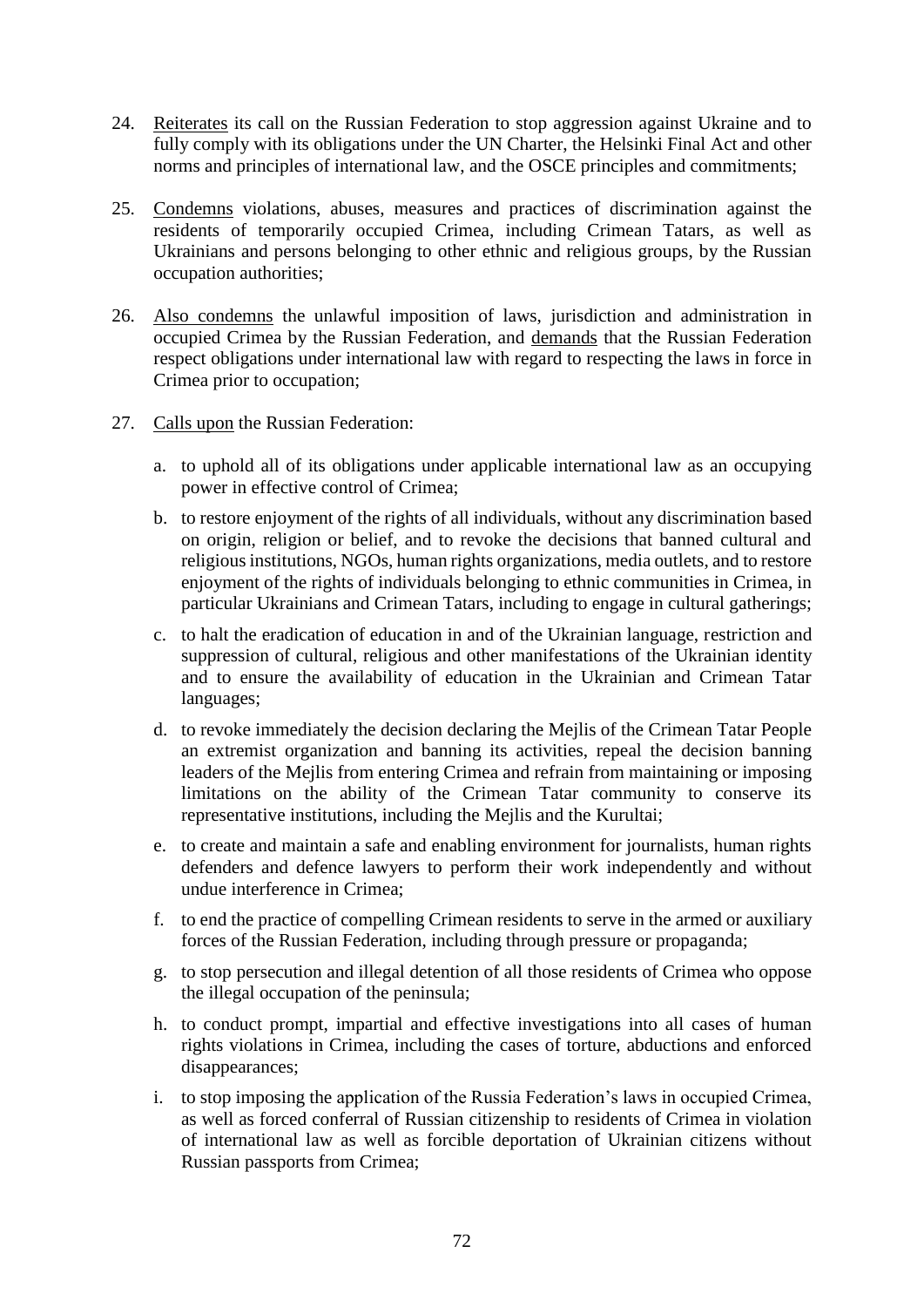- j. to refrain from transferring persons in detention or social care institutions, including children, to the Russian Federation and other territories under its control;
- k. to release immediately and unconditionally Crimean activists Oleg Sentsov, Olexander Kolchenko, Oleksiy Cherniy, Remzi Memetov, Seyran Saliev, Volodymyr Balukh, Oleksandr Kostenko, Muslim Aliev, Emir Usein Kuku, Vadym Siruk, Arsen Dzhepparov, Refat Alimov and other Ukrainian citizens, who have been unlawfully detained or imprisoned under the fabricated charges by the de facto authorities in occupied Crimea;
- l. to put an end to all forms of intimidation, harassment, discrimination and persecution of religious communities in Crimea;
- m. to ensure respect for all human rights, including of persons belonging to national minorities, in line with the relevant international standards;
- n. to protect all human rights and fundamental freedoms in the Autonomous Republic of Crimea and the city of Sevastopol in issues related to, *inter alia*, freedoms of peaceful assembly and association, freedoms of media and expression, access to information, freedom of thought, conscience, religion or belief, freedom of movement, right of residence, citizenship, labour rights, property and land rights, access to health and education, and all other civil, political, economic, social and cultural rights;
- o. to implement all recommendations contained in the reports of the OSCE ODIHR/HCNM human rights assessment missions;
- p. to grant immediately unimpeded access to Crimea for international agencies, institutions, special procedures and independent experts of the OSCE, the United Nations and the Council of Europe, as well as for any human rights NGOs or media outlets that wish to visit, assess and report on the situation in Crimea;
- q. to cease the policy of shifting the demographic composition of the population of Crimea by moving its own population from Russian territory to the peninsula;
- 28. Calls on the participating States and the OSCE executive structures to refrain from any action or dealing that might imply, directly or indirectly, recognition of the change of status of the Autonomous Republic of Crimea and the city of Sevastopol as an integral part of Ukraine;
- 29. Encourages continuous active engagement of the OSCE Chairpersonship, the OSCE Institutions, the OSCE Parliamentary Assembly and the participating States in seeking observance of human rights and fundamental freedoms in occupied Crimean peninsula;
- 30. Supports the efforts of Ukraine to uphold economic, financial, political, social, informational, cultural and other ties with its citizens in the illegally occupied Crimea in order to facilitate their access to democratic processes, economic opportunities and objective information;
- 31. Expresses deep sympathy with the great number of people affected by the crisis in and around Ukraine, including internally displaced persons (IDPs) and refugees, as well as those living in the Russian Federation-occupied territories, and urges the OSCE participating States to assist the Ukrainian authorities in their efforts to ensure the rights and social protection of IDPs;